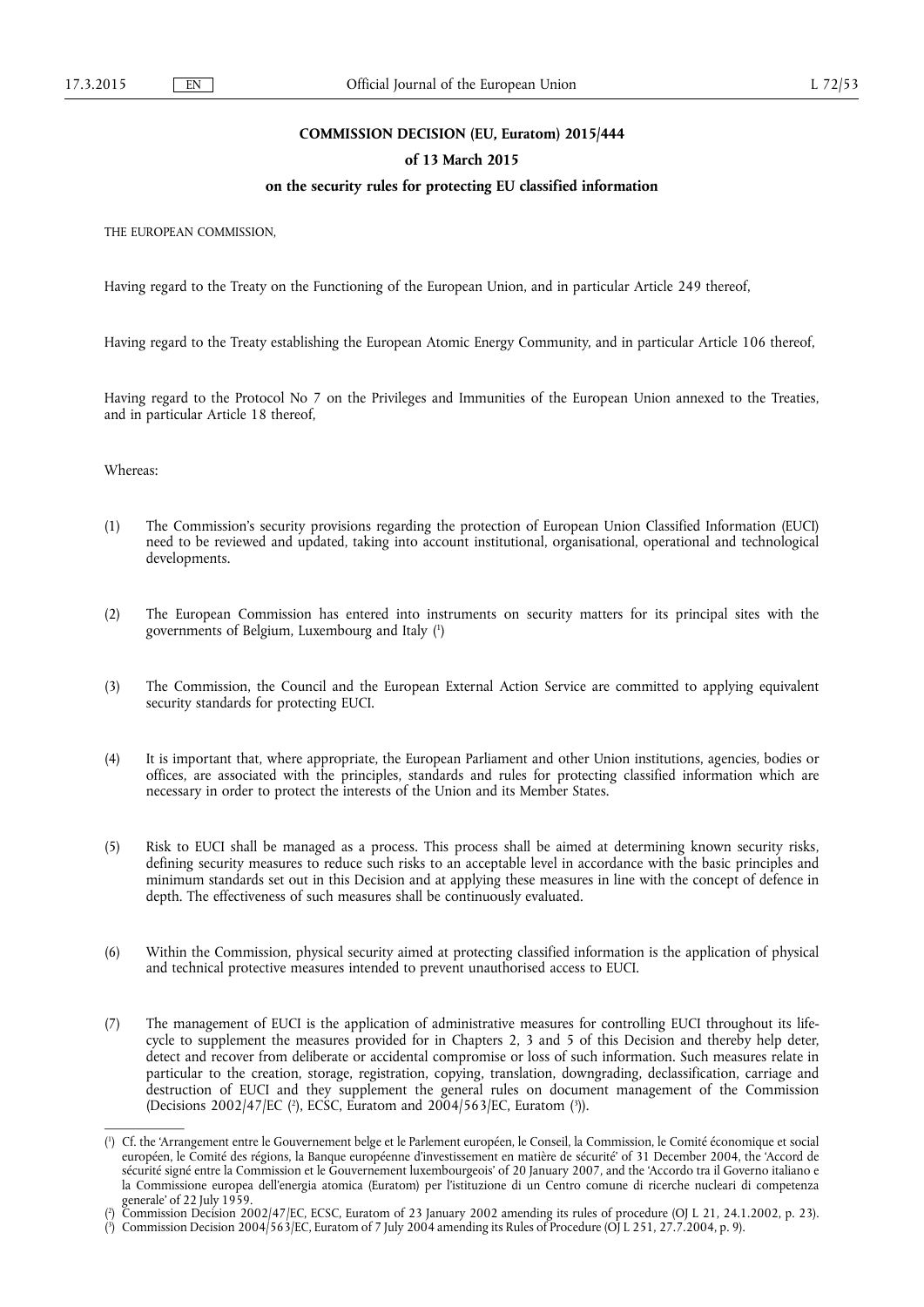(8) The provision of this Decision shall be without prejudice to:

- (a) Regulation (Euratom) No 3  $(1)$ ;
- (b) Regulation (EC) No 1049/2001 of the European Parliament and of the Council (2);
- (c) Regulation (EC) No  $45/2001$  of the European Parliament and of the Council  $(3)$ ;
- (d) Council Regulation (EEC, Euratom) No 354/83 ( 4 ),

#### HAS ADOPTED THIS DECISION:

### CHAPTER 1

#### **BASIC PRINCIPLES AND MINIMUM STANDARDS**

#### *Article 1*

#### **Definitions**

For the purpose of this Decision, the following definitions shall apply:

- (1) 'Commission department' means any Commission Directorate-General or service, or any Cabinet of a Member of the Commission;
- (2) 'cryptographic (Crypto) material' means cryptographic algorithms, cryptographic hardware and software modules, and products including implementation details and associated documentation and keying material;
- (3) 'declassification' means the removal of any security classification;
- (4) 'defence in depth' means the application of a range of security measures organised as multiple layers of defence;
- (5) 'document' means any recorded information regardless of its physical form or characteristics;
- (6) 'downgrading' means a reduction in the level of security classification;
- (7) 'handling' of EUCI means all possible actions to which EUCI may be subject throughout its life-cycle. It comprises its creation, registration, processing, carriage, downgrading, declassification and destruction. In relation to Communication and Information Systems (CIS) it also comprises its collection, display, transmission and storage;
- (8) 'holder' means a duly authorised individual with an established need-to-know who is in possession of an item of EUCI and is accordingly responsible for protecting it;
- (9) 'implementing rules' means any set of rules or security notices adopted in accordance with Chapter 5 of Commission Decision (EU, Euratom) 2015/443 ( 5 );
- (10) 'material' means any medium, data carrier or item of machinery or equipment, either manufactured or in the process of manufacture;
- (11) 'originator' means the Union institution, agency or body, Member State, third state or international organisation under whose authority classified information has been created and/or introduced into the Union's structures;
- (12) 'premises' means any immovable or assimilated property and possessions of the Commission;

<sup>(</sup> 1 ) Regulation (Euratom) No 3 of 31 July 1958 implementing Article 24 of the Treaty establishing the European Atomic Energy Community (OJ 17, 6.10.1958, p. 406/58).

<sup>(</sup> 2 ) Regulation (EC) No 1049/2001 of the European Parliament and of the Council of 30 May 2001 regarding public access to European Parliament, Council and Commission documents (OJ L 145, 31.5.2001, p. 43).

<sup>(</sup> 3 ) Regulation (EC) No 45/2001 of the European Parliament and of the Council of 18 December 2000 on the protection of individuals with regard to the processing of personal data by the Community institutions and bodies and on the free movement of such data (OJ L 8,  $12.1.2001, p. 1$ ).

<sup>(</sup> 4 ) Council Regulation (EEC, Euratom) No 354/83 of 1 February 1983 concerning the opening to the public of the historical archives of the European Economic Community and the European Atomic Energy Community (OJ L 43, 15.2.1983, p. 1).

<sup>(</sup> 5 ) Commission Decision (EU, Euratom) 2015/443 of 13 March 2015 on Security in the Commission (See page 41 of this Official Journal).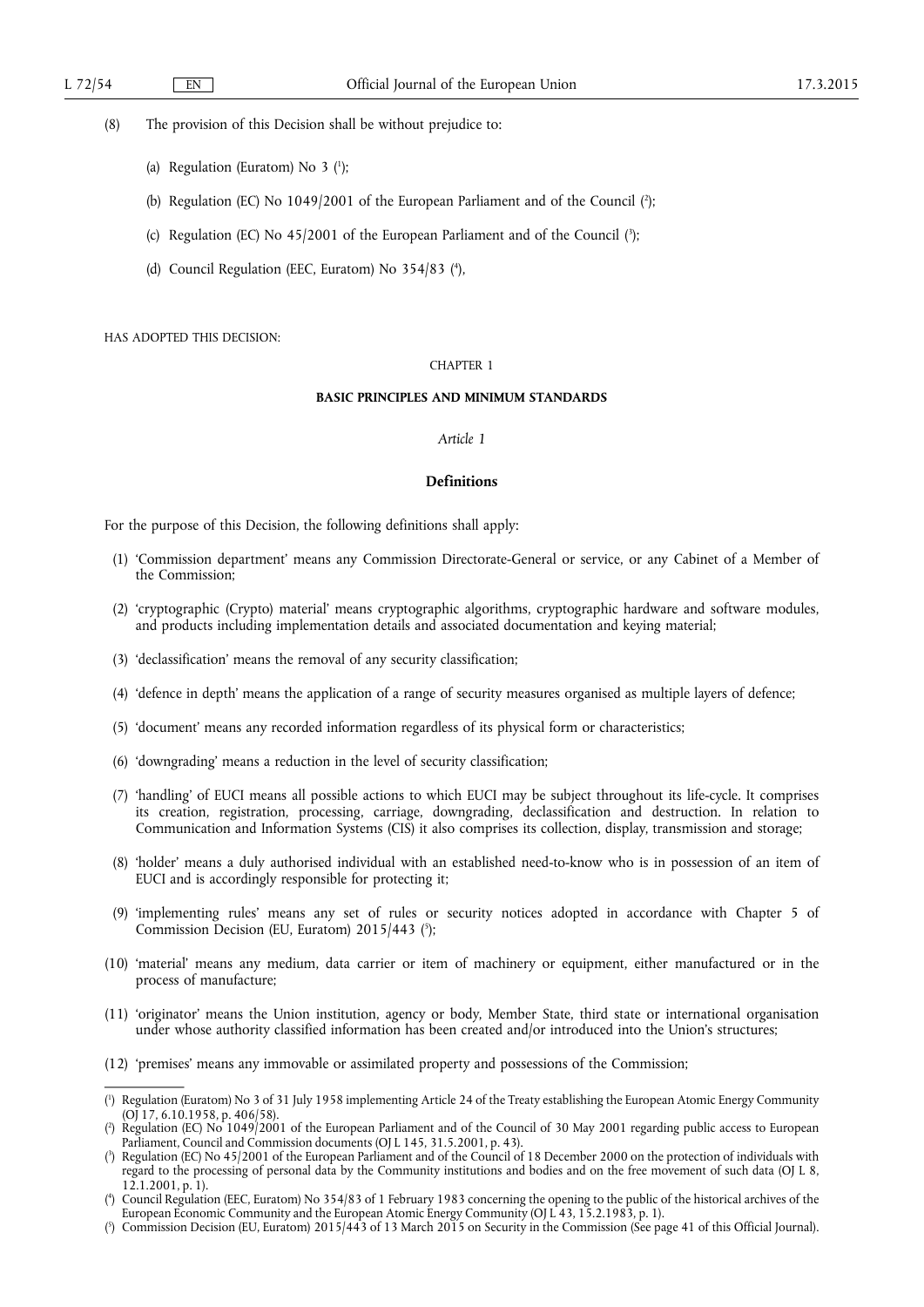- (13) 'security risk management process' means the entire process of identifying, controlling and minimising uncertain events that may affect the security of an organisation or of any of the systems it uses. It covers the entirety of riskrelated activities, including assessment, treatment, acceptance and communication;
- (14) 'Staff Regulations' means the Staff Regulations of officials of the European Union and the Conditions of Employment of other servants of the European Union, as laid down by Regulation (EEC, Euratom, ECSC) No 259/68 of the Council  $(1)$ ;
- (15) 'threat' means a potential cause of an unwanted incident which may result in harm to an organisation or any of the systems it uses; such threats may be accidental or deliberate (malicious) and are characterised by threatening elements, potential targets and attack methods;
- (16) 'vulnerability' means a weakness of any nature that can be exploited by one or more threats. A vulnerability may be an omission or it may relate to a weakness in controls in terms of their strength, completeness or consistency and may be of a technical, procedural, physical, organisational or operational nature.

#### **Subject matter and scope**

- 1. This Decision lays down the basic principles and minimum standards of security for protecting EUCI.
- 2. This Decision shall apply to all Commission departments and in all premises of the Commission.

3. Notwithstanding any specific indications concerning particular groups of staff, this Decision shall apply to the Members of the Commission, to Commission staff under the scope of the Staff Regulations and of the Conditions of Employment of other servants of the European Communities to national experts seconded to the Commission (SNEs), to service providers and their staff, to trainees and to any individual with access to Commission buildings or other assets, or to information handled by the Commission.

The provisions of this Decision shall be without prejudice to Decision 2002/47/EC, ECSC, Euratom and Decision 2004/563/EC, Euratom.

#### *Article 3*

#### **Definition of EUCI, security classifications and markings**

1. 'European Union classified information' (EUCI) means any information or material designated by an EU security classification, the unauthorised disclosure of which could cause varying degrees of prejudice to the interests of the European Union or of one or more of the Member States.

- 2. EUCI shall be classified at one of the following levels:
- (a) TRES SECRET UE/EU TOP SECRET: information and material the unauthorised disclosure of which could cause exceptionally grave prejudice to the essential interests of the European Union or of one or more of the Member States;
- (b) SECRET UE/EU SECRET: information and material the unauthorised disclosure of which could seriously harm the essential interests of the European Union or of one or more of the Member States;
- (c) CONFIDENTIEL UE/EU CONFIDENTIAL: information and material the unauthorised disclosure of which could harm the essential interests of the European Union or of one or more of the Member States;
- (d) RESTREINT UE/EU RESTRICTED: information and material the unauthorised disclosure of which could be disadvantageous to the interests of the European Union or of one or more of the Member States.

EUCI shall bear a security classification marking in accordance with paragraph 2. It may bear additional markings, which are not classification markings, but are intended to designate the field of activity to which it relates, identify the originator, limit distribution, restrict use or indicate releasability.

<sup>(</sup> 1 ) Regulation (EEC, Euratom, ECSC) No 259/68 of the Council of 29 February 1968 laying down the Staff Regulations of Officials and the Conditions of Employment of Other Servants of the European Communities and instituting special measures temporarily applicable to officials of the Commission (Conditions of Employment of Other Servants) (OJ L 56, 4.3.1968, p. 1).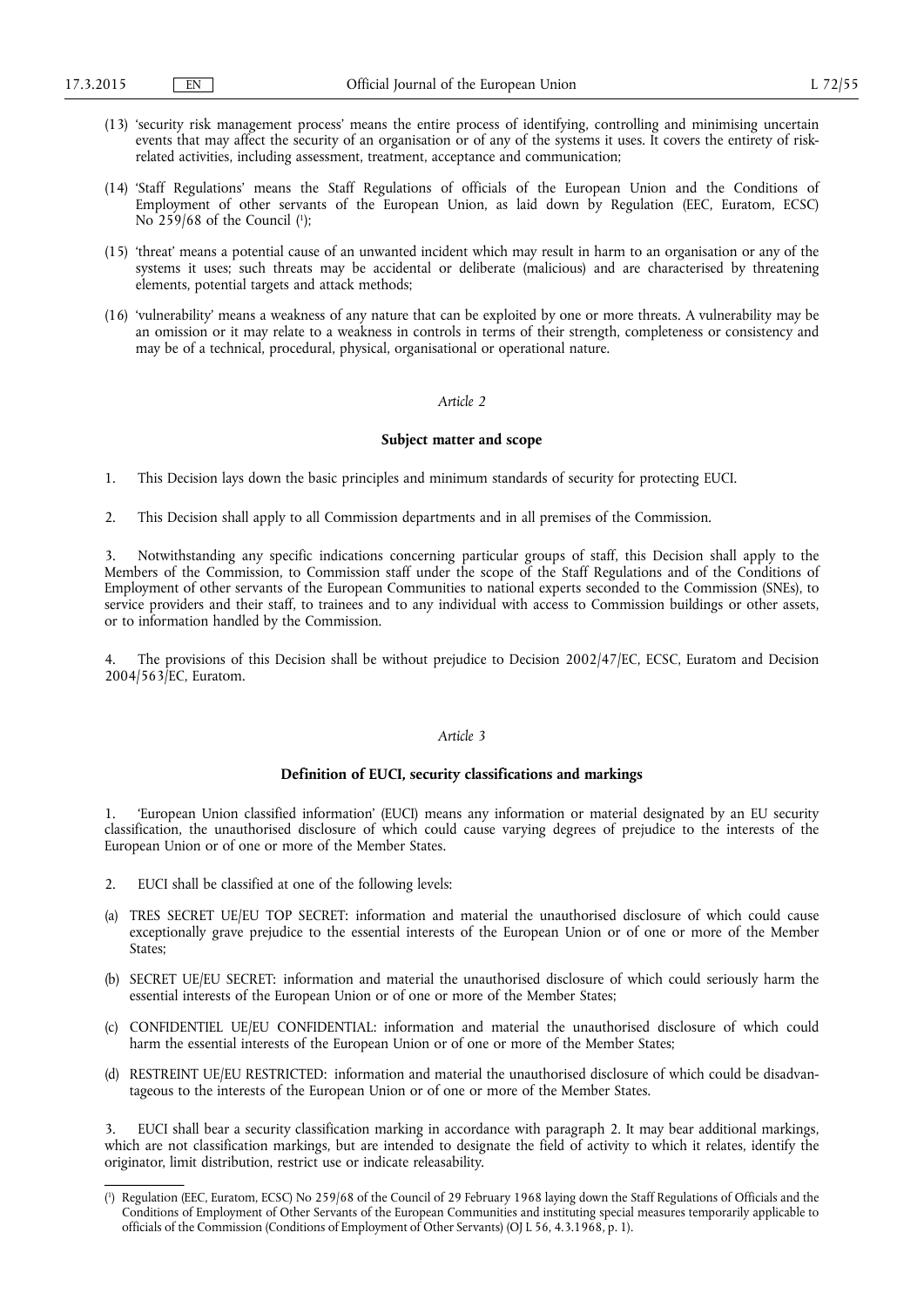### **Classification management**

1. Each Member of the Commission or Commission department shall ensure that EUCI it creates, is appropriately classified, clearly identified as EUCI and retains its classification level for only as long as necessary.

2. Without prejudice to Article 26 below, EUCI shall not be downgraded or declassified nor shall any of the security classification markings referred to in Article 3(2) be modified or removed without the prior written consent of the originator.

3. Where appropriate, implementing rules on handling EUCI, including a practical classification guide, shall be adopted in accordance with Article 60 below.

#### *Article 5*

### **Protection of classified information**

1. EUCI shall be protected in accordance with this Decision and its implementing rules.

2. The holder of any item of EUCI shall be responsible for protecting it, in accordance with this Decision and its implementing rules, according to the rules laid out in Chapter 4 below.

3. Where Member States introduce classified information bearing a national security classification marking into the structures or networks of the Commission, the Commission shall protect that information in accordance with the requirements applicable to EUCI at the equivalent level, as set out in the table of equivalence of security classifications contained in Annex I.

4. An aggregate of EUCI may warrant a level of protection corresponding to a higher classification than that of its individual components.

#### *Article 6*

#### **Security risk management**

Security measures for protecting EUCI throughout its life-cycle shall be commensurate in particular with its security classification, the form and the volume of the information or material, the location and construction of facilities housing EUCI and the locally assessed threat of malicious and/or criminal activities, including espionage, sabotage and terrorism.

2. Contingency plans shall take account of the need to protect EUCI during emergency situations in order to prevent unauthorised access, disclosure or loss of integrity or availability.

3. Preventive and recovery measures to minimise the impact of major failures or incidents on the handling and storage of EUCI shall be included in all services' business continuity plans.

### *Article 7*

#### **Implementation of this Decision**

1. Where necessary, implementing rules to supplement or support this Decision shall be adopted in accordance with Article 60 below.

2. The Commission departments shall take all necessary measures falling under their responsibility in order to ensure that, when handling or storing EUCI or any other classified information, this Decision and the relevant implementing rules are applied.

3. The security measures taken in implementation of this Decision shall be compliant with the principles for security in the Commission laid down in Article 3 of Decision (EU, Euratom) 2015/443.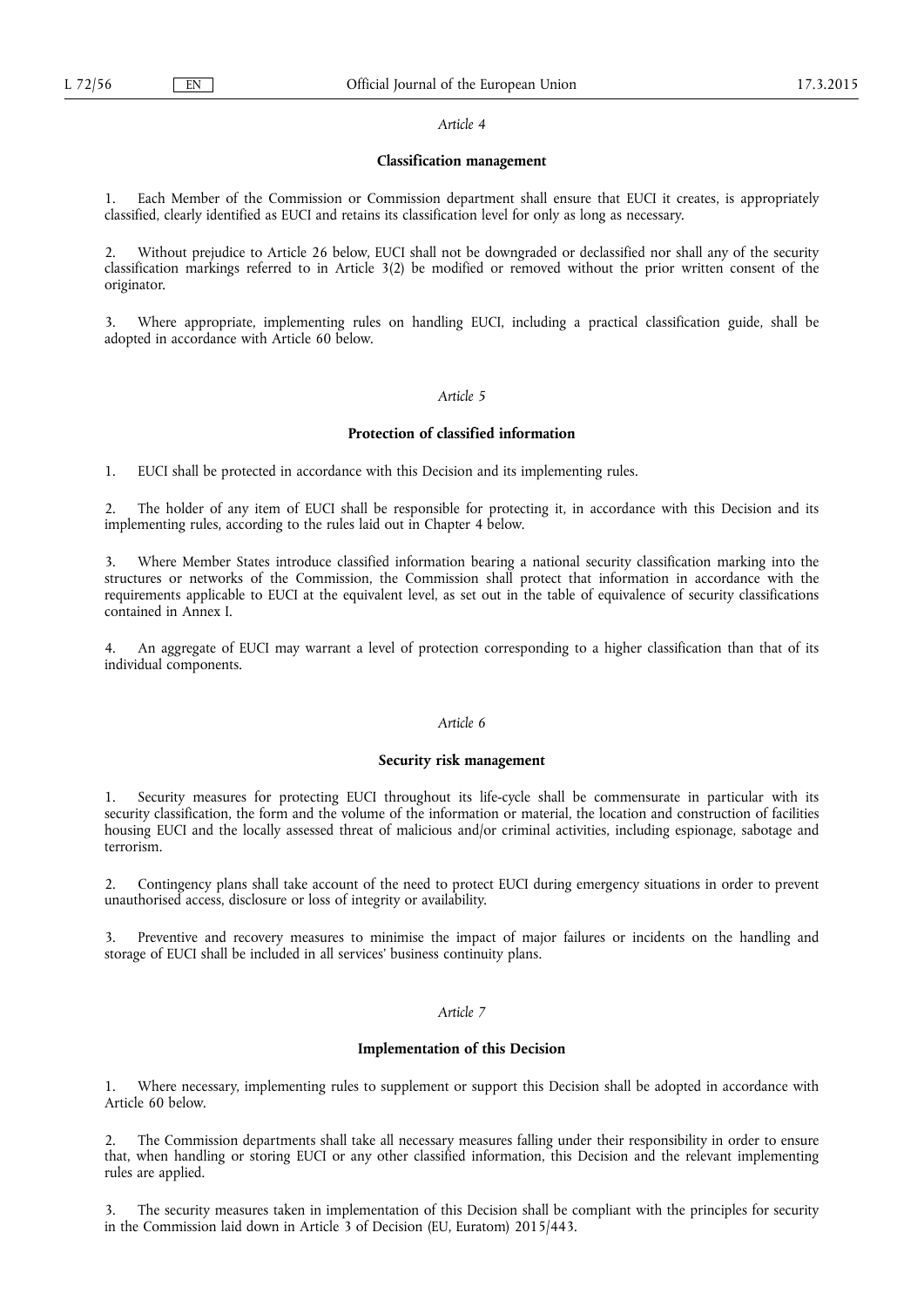4. The Director-General for Human Resources and Security shall set up the Commission Security Authority within the Directorate-General for Human Resources and Security. The Commission Security Authority shall have the responsibilities assigned to it by this Decision and its implementing rules.

5. Within each Commission department, the Local Security Officer (LSO), as referred to in Article 20 of Decision (EU, Euratom) 2015/443, shall have the following overall responsibilities for protecting EUCI in accordance with this Decision, in close cooperation with the Directorate-General for Human Resources and Security:

(a) managing requests for security authorisations for staff;

(b) contributing to security training and awareness briefings;

(c) supervising the department's Registry Control Officer (RCO);

- (d) reporting on breaches of security and compromise of EUCI;
- (e) holding spare keys and a written record of each combination setting;
- (f) assuming other tasks related to the protection of EUCI or defined by implementing rules.

### *Article 8*

### **Breaches of security and compromise of EUCI**

1. A breach of security occurs as the result of an act or omission by an individual which is contrary to the security rules laid down in this Decision and its implementing rules.

2. Compromise of EUCI occurs when, as a result of a breach of security, it has wholly or in part been disclosed to unauthorised persons.

3. Any breach or suspected breach of security shall be reported immediately to the Commission Security Authority.

4. Where it is known or where there are reasonable grounds to assume that EUCI has been compromised or lost, a security inquiry shall be conducted in accordance with Article 13 of Decision (EU, Euratom) 2015/443.

- 5. All appropriate measures shall be taken to:
- (a) inform the originator;
- (b) ensure that the case is investigated by personnel not immediately concerned with the breach in order to establish the facts;
- (c) assess the potential damage caused to the interests of the Union or of the Member States;
- (d) take appropriate measures to prevent a recurrence; and
- (e) notify the appropriate authorities of the action taken.

6. Any individual who is responsible for a breach of the security rules laid down in this Decision may be liable to disciplinary action in accordance with the Staff regulations. Any individual who is responsible for compromising or losing EUCI shall be liable to disciplinary and/or legal action in accordance with the applicable laws, rules and regulations.

#### $CHAPTFR 2$

#### **PERSONNEL SECURITY**

### *Article 9*

### **Definitions**

For the purpose of this Chapter, the following definitions apply:

(1) 'authorisation for access to EUCI' means a decision by the Commission Security Authority taken on the basis of an assurance given by a competent authority of a Member State that a Commission official, other servant or seconded national expert may, provided his 'need-to-know' has been determined and he has been appropriately briefed on his responsibilities, be granted access to EUCI up to a specified level (CONFIDENTIEL UE/EU CONFIDENTIAL or above) until a specified date; the individual thus described is said to be 'security authorised'.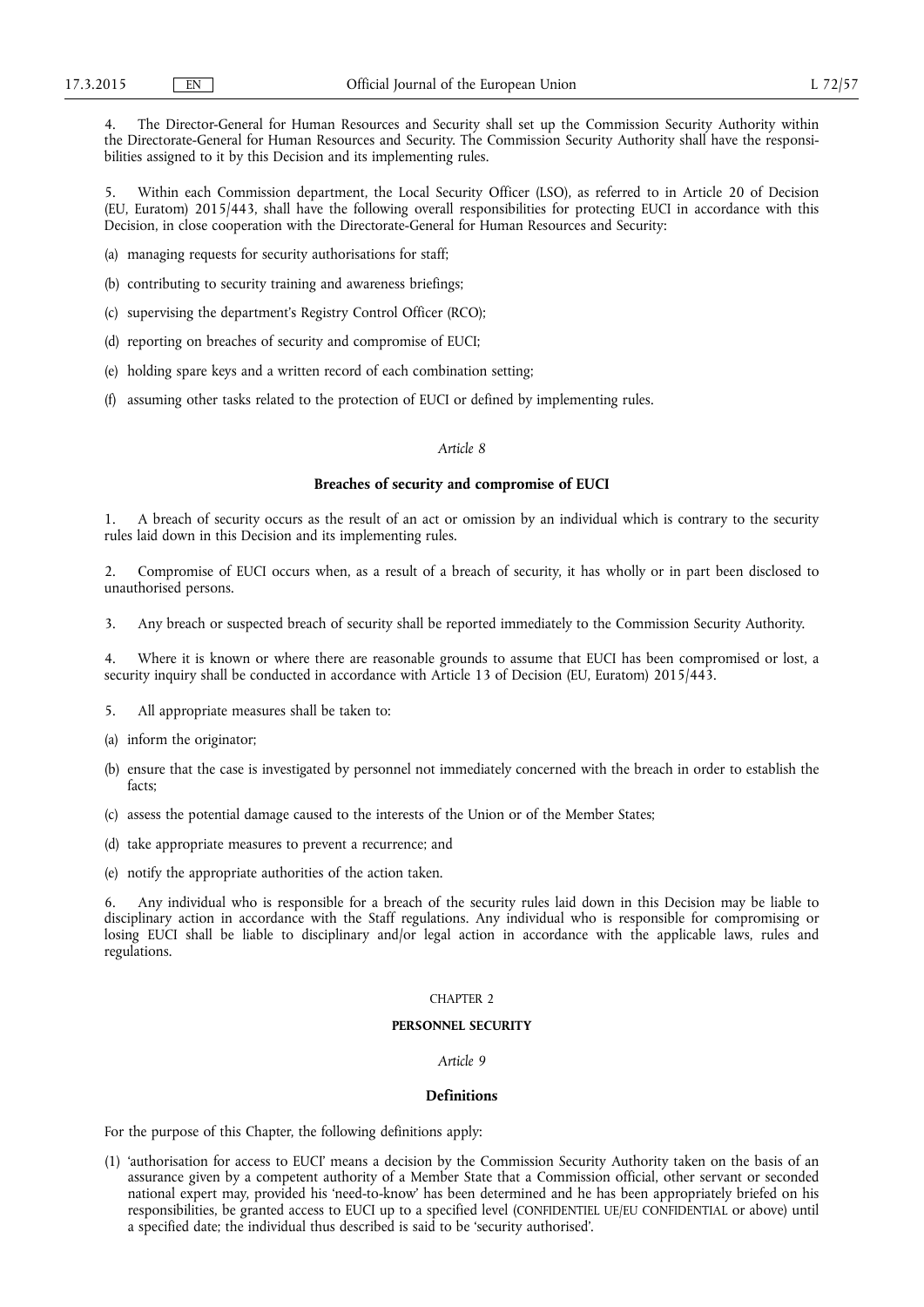- (2) 'personnel security authorisation' is the application of measures to ensure that access to EUCI is granted only to individuals who have:
	- (a) a need-to-know;
	- (b) been security authorised to the relevant level, where appropriate; and
	- (c) been briefed on their responsibilities.
- (3) 'Personnel Security Clearance' (PSC) means a statement by a competent authority of a Member State which is made following completion of a security investigation conducted by the competent authorities of a Member State and which certifies that an individual may, provided his 'need-to-know' has been determined and he has been appropriately briefed on his responsibilities, be granted access to EUCI up to a specified level (CONFIDENTIEL UE/EU CONFIDENTIAL or above) until a specified date;
- (4) 'Personnel Security Clearance Certificate' (PSCC) means a certificate issued by a competent authority establishing that an individual holds a valid security clearance or a security authorisation issued by the Commission Security Authority and which shows the level of EUCI to which that individual may be granted access (CONFIDENTIEL UE/EU CONFIDENTIAL or above), the period of validity of the relevant security clearance or authorisation and the date of expiry of the certificate itself.
- (5) 'security investigation' means the investigative procedures conducted by the competent authority of a Member State in accordance with its national laws and regulations in order to obtain an assurance that nothing adverse is known which would prevent an individual from being granted a security clearance up to a specified level (CONFIDENTIEL UE/ EU CONFIDENTIAL or above).

### **Basic Principles**

- 1. An individual shall only be granted access to EUCI after
- (1) his need-to-know has been determined;
- (2) he has been briefed on the security rules for protecting EUCI and the relevant security standards and guidelines, and has acknowledged his responsibilities with regard to protecting such information;
- (3) for information classified CONFIDENTIEL UE/EU CONFIDENTIAL and above, he has been security authorised to the relevant level or is otherwise duly authorised by virtue of his functions in accordance with national laws and regulations.

2. All individuals whose duties may require them to have access to EUCI classified CONFIDENTIEL UE/EU CONFIDENTIAL or above shall be security authorised to the relevant level before being granted access to such EUCI. The individual concerned shall consent in writing to being submitted to the personnel security clearance procedure. Failure to do so shall mean that the individual cannot be assigned to a post, function or task which involves access to information classified CONFIDENTIEL UE/EU CONFIDENTIAL or above.

3. Personnel security clearance procedures shall be designed to determine whether an individual, taking into account his loyalty, trustworthiness and reliability, may be authorised to access EUCI.

4. The loyalty, trustworthiness and reliability of an individual for the purposes of being security cleared for access to information classified CONFIDENTIEL UE/EU CONFIDENTIAL or above shall be determined by means of a security investigation conducted by the competent authorities of a Member State in accordance with its national laws and regulations.

5. The Commission Security Authority shall be solely responsible for liaising with the national security authorities ('NSAs') or other competent national authorities in the context of all security clearance issues. All contacts between Commission services and their staff and the NSAs and other competent authorities shall be conducted through the Commission Security Authority.

### *Article 11*

#### **Security authorisation procedure**

1. Each Director-General or head of service within the Commission shall identify the positions within his department for which the holders need to access information classified CONFIDENTIEL UE/EU CONFIDENTIAL or above to perform their duties and so need to be security authorised.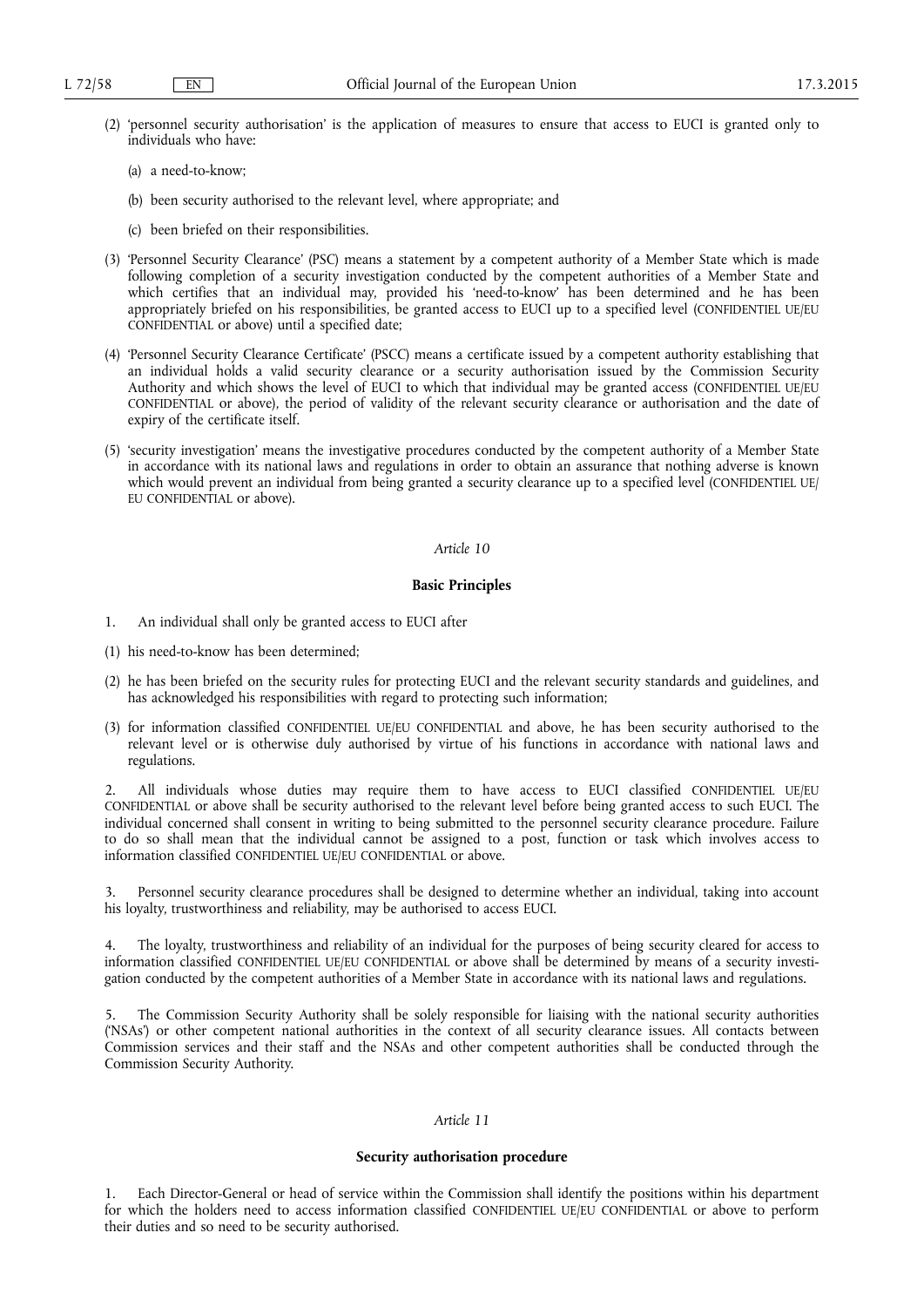2. As soon as it is known that an individual will be appointed to a position requiring access to information classified CONFIDENTIEL UE/EU CONFIDENTIAL or above, the LSO of the Commission department concerned shall inform the Commission Security Authority, which shall transmit to the individual the security clearance questionnaire issued by the NSA of the Member State under whose nationality the individual has been appointed as a staff member of the European institutions. The individual shall consent in writing to being submitted to the security clearance procedure and return the completed questionnaire within the shortest deadline to the Commission Security Authority.

3. The Commission Security Authority shall forward the completed security clearance questionnaire to the NSA of the Member State under whose nationality the individual has been appointed as a staff member of the European institutions, requesting that a security investigation be undertaken for the level of EUCI to which the individual will require access.

4. Where information relevant to a security investigation is known to the Commission Security Authority concerning an individual who has applied for a security clearance, the Commission Security Authority, acting in accordance with the relevant rules and regulations, shall notify the competent NSA thereof.

5. Following completion of the security investigation, and as soon as possible after having been notified by the relevant NSA of its overall assessment of the findings of the security investigation, the Commission Security Authority:

- (a) may grant an authorisation for access to EUCI to the individual concerned and authorise access to EUCI up to the relevant level until a date specified by him but for a maximum of 5 years, where the security investigation results in an assurance that nothing adverse is known which would call into question the loyalty, trustworthiness and reliability of the individual;
- (b) shall, where the security investigation does not result in such an assurance, in accordance with the relevant rules and regulations, notify the individual concerned, who may ask to be heard by the Commission Security Authority, who in turn may ask the competent NSA for any further clarification it can provide according to its national laws and regulations. If the outcome of the security investigation is confirmed, the authorisation for access to EUCI shall not be issued.

6. The security investigation together with the results obtained shall be subject to the relevant laws and regulations in force in the Member State concerned, including those concerning appeals. Decisions by the Commission Security Authority shall be subject to appeals in accordance with the Staff Regulations.

7. The Commission shall accept the authorisation for access to EUCI granted by any other Union institution, body or agency provided it remains valid. Authorisations shall cover any assignment by the individual concerned within the Commission. The Union institution, body or agency in which the individual is taking up employment will notify the relevant NSA of the change of employer.

8. If an individual's period of service does not commence within 12 months of the notification of the outcome of the security investigation to the Commission Security Authority, or if there is a break of 12 months in an individual's service, during which time he has not been employed by the Commission or by any other Union Institution, body or agency, or in a position with a national administration of a Member State, the Commission Security Authority shall refer the matter to the relevant NSA for confirmation that the security clearance remains valid and appropriate.

9. Where information becomes known to the Commission Security Authority concerning a security risk posed by an individual who holds a valid security authorisation, the Security Authority, acting in accordance with the relevant rules and regulations, shall notify the competent NSA thereof.

10. Where an NSA notifies the Commission Security Authority of the withdrawal of an assurance given in accordance with paragraph 5(a) for an individual who holds a valid authorisation for access to EUCI, the Commission Security Authority may ask for any clarification the NSA can provide according to its national laws and regulations. If the adverse information is confirmed by the relevant NSA, the security authorisation shall be withdrawn and the individual shall be excluded from access to EUCI and from positions where such access is possible or where he might endanger security.

11. Any decision to withdraw or suspend an authorisation for access to EUCI from any individual falling under the scope of this Decision, and, where appropriate, the reasons for doing so, shall be notified to the individual concerned, who may ask to be heard by the Commission Security Authority. Information provided by an NSA shall be subject to the relevant laws and regulations in force in the Member State concerned. Decisions made in this context by the Commission Security Authority shall be subject to appeals in accordance with the Staff Regulations.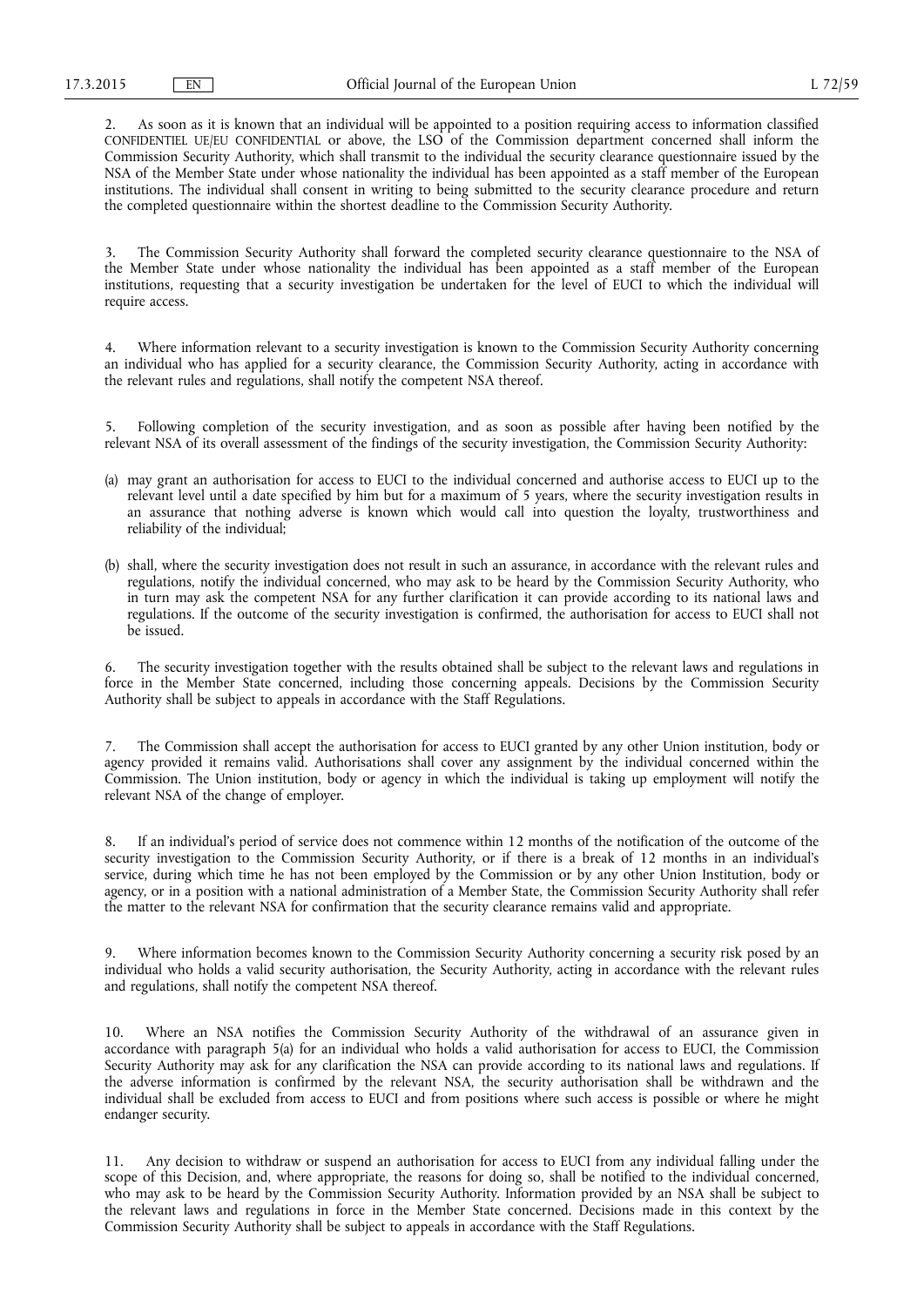12. Commission departments shall make sure that national experts seconded to them for a position requiring security authorisation to access EUCI shall present, prior to taking up their assignment, a valid PSC or Personnel Security Clearance Certificate ('PSCC'), according to national law and regulations, to the Commission Security Authority, who, on the basis thereof, will grant a security authorisation for access to EUCI up to the level equivalent to the one referred to in the national security clearance, with a maximum validity for the duration of their assignment.

#### Access to EUCI for individuals duly authorised by virtue of their functions

13. The Members of the Commission, who have access to EUCI by virtue of their functions on the basis of the Treaty, shall be briefed on their security obligations in respect of protecting EUCI.

#### Security Clearance and security authorisation records

14. Records of security clearances and authorisations granted for access to EUCI shall be maintained by the Commission Security Authority in accordance with this Decision. These records shall contain as a minimum the level of EUCI to which the individual may be granted access, the date of issue of the security clearance and its period of validity.

15. The Commission Security Authority may issue a PSCC showing the level of EUCI to which the individual may be granted access (CONFIDENTIEL UE/EU CONFIDENTIAL or above), the date of validity of the relevant authorisation for access to EUCI and the date of expiry of the certificate itself.

#### Renewal of security authorisations

16. After the initial granting of security authorisations and provided that the individual has had uninterrupted service with the European Commission or another Union Institution, body or agency and has a continuing need for access to EUCI, the security authorisation for access to EUCI shall be reviewed for renewal, as a general rule, every five years from the date of notification of the outcome of the last security investigation on which it was based.

17. The Commission Security Authority may extend the validity of the existing security authorisation for a period of up to 12 months, if no adverse information has been received from the relevant NSA or other competent national authority within a period of two months from the date of transmission of the request for renewal and the corresponding security clearance questionnaire. If, at the end of this 12-month period, the relevant NSA or other competent national authority has not notified the Commission Security Authority of its opinion, the individual shall be assigned to duties which do not require a security authorisation.

#### *Article 12*

#### **Security authorisation briefings**

1. After having participated in the security authorisation briefing organised by the Commission Security Authority, all individuals who have been security authorised shall acknowledge in writing that they have understood their obligations in respect of protecting EUCI and the consequences if EUCI is compromised. A record of such a written acknowledgement shall be kept by the Commission Security Authority.

2. All individuals who are authorised to have access to, or required to handle EUCI, shall initially be made aware, and periodically briefed on the threats to security and must report immediately to the Commission Security Authority any approach or activity that they consider suspicious or unusual.

3. All individuals who cease to be employed in duties requiring access to EUCI shall be made aware of, and where appropriate acknowledge in writing, their obligations in respect of the continued protection of EUCI.

#### *Article 13*

### **Temporary security authorisations**

In exceptional circumstances, where duly justified in the interests of the service and pending completion of a full security investigation, the Commission Security Authority, may, after consulting the NSA of the Member State of which the individual is a national and subject to the outcome of preliminary checks to verify that no relevant adverse information is known, grant a temporary authorisation for individuals to access EUCI for a specific function, without prejudice to the provisions regarding renewal of security clearances. Such temporary authorisations for access to EUCI shall be valid for a single period not exceeding six months and shall not permit access to information classified TRES SECRET UE/EU TOP SECRET.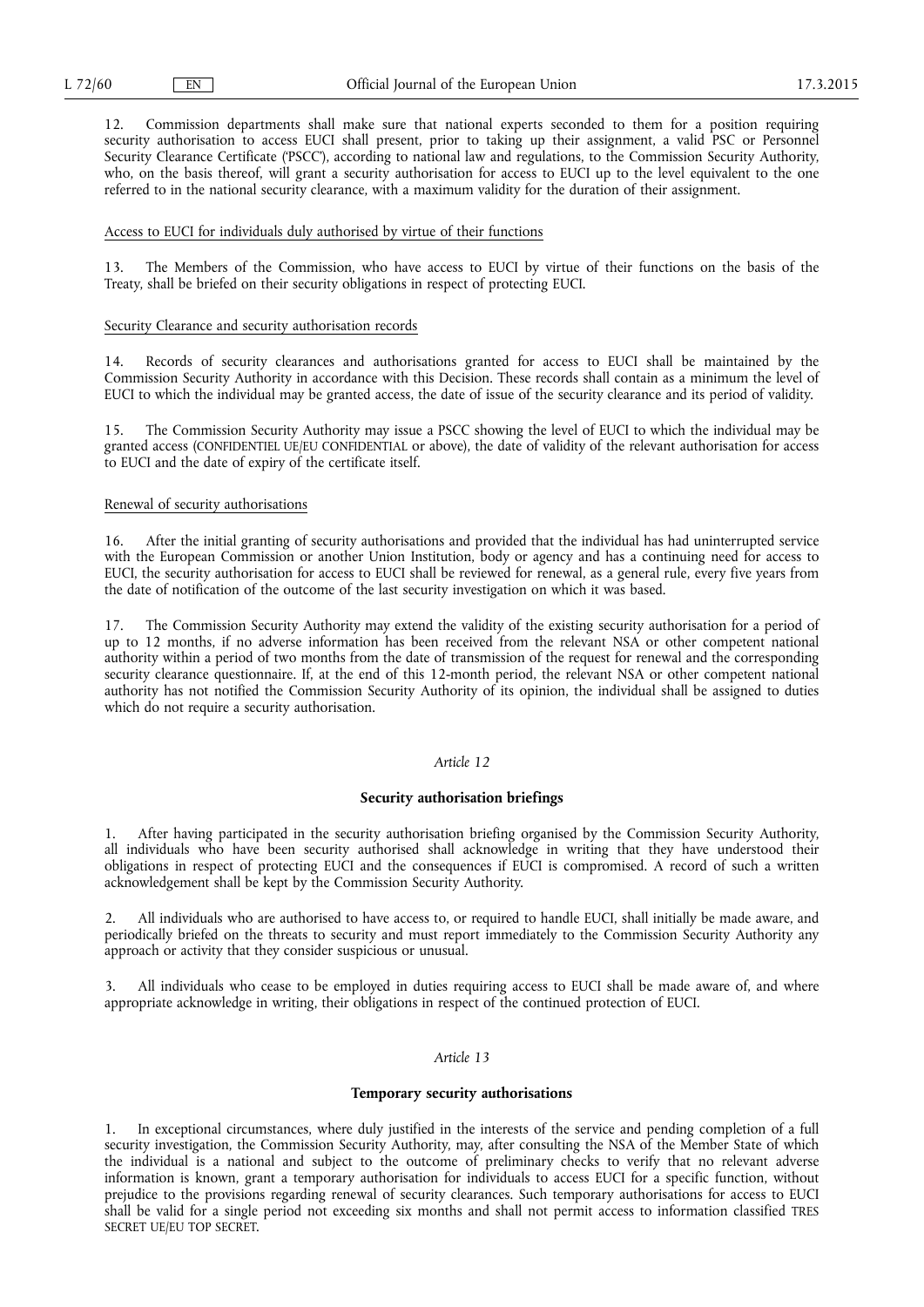2. After having been briefed in accordance with Article 12(1), all individuals who have been granted a temporary authorisation shall acknowledge in writing that they have understood their obligations in respect of protecting EUCI and the consequences if EUCI is compromised. A record of such a written acknowledgement shall be kept by the Commission Security Authority

### *Article 14*

#### **Attendance at classified meetings organised by the Commission**

1. Commission departments responsible for organising meetings at which information classified CONFIDENTIEL UE/EU CONFIDENTIAL or above is discussed shall, through their LSO or through the meeting organiser, inform the Commission Security Authority well in advance of the dates, times, venue and participants of such meetings.

Subject to the provisions of Article 11(13), individuals assigned to participate in meetings organised by the Commission at which information classified CONFIDENTIEL UE/EU CONFIDENTIAL or above is discussed, may only do so upon confirmation of their security clearance or security authorisation status. Access to such classified meetings shall be denied to individuals for whom the Commission Security Authority has not seen a PSCC or other proof of security clearance, or, to participants of the Commission who are not in possession of a security authorisation.

3. Before organising a classified meeting, the responsible meeting organiser or the LSO of the Commission department organising the meeting, shall request external participants to provide the Commission Security Authority a PSCC or other proof of security clearance. The Commission Security Authority shall inform the LSO or the meeting organiser of PSCC or other proof of PSC received. Where applicable, a consolidated list of names may be used, giving the relevant proof of security clearance.

Where the Commission Security Authority is informed by the competent authorities that a PSC has been withdrawn from an individual whose duties require attendance at meetings organised by the Commission, the Commission Security Authority shall notify the LSO of the Commission department responsible for organising the meeting.

#### *Article 15*

#### **Potential Access to EUCI**

Couriers, guards and escorts shall be security authorised to the appropriate level or otherwise appropriately investigated in accordance with national laws and regulations, be briefed on security procedures for protecting EUCI and be instructed on their duties for protecting such information entrusted to them.

#### CHAPTER 3

#### **PHYSICAL SECURITY AIMED AT PROTECTING CLASSIFIED INFORMATION**

#### *Article 16*

#### **Basic principles**

1. Physical security measures shall be designed to deny surreptitious or forced entry by an intruder, to deter, impede and detect unauthorised actions and to allow for segregation of personnel in their access to EUCI on a need-to-know basis. Such measures shall be determined based on a risk management process, in accordance with this Decision and its implementing rules.

- 2. In particular, physical security measures shall be designed to prevent unauthorised access to EUCI by:
- (a) ensuring that EUCI is handled and stored in an appropriate manner;
- (b) allowing for segregation of personnel in terms of access to EUCI on the basis of their need-to-know and, where appropriate, their security authorisation;
- (c) deterring, impeding and detecting unauthorised actions; and
- (d) denying or delaying surreptitious or forced entry by intruders.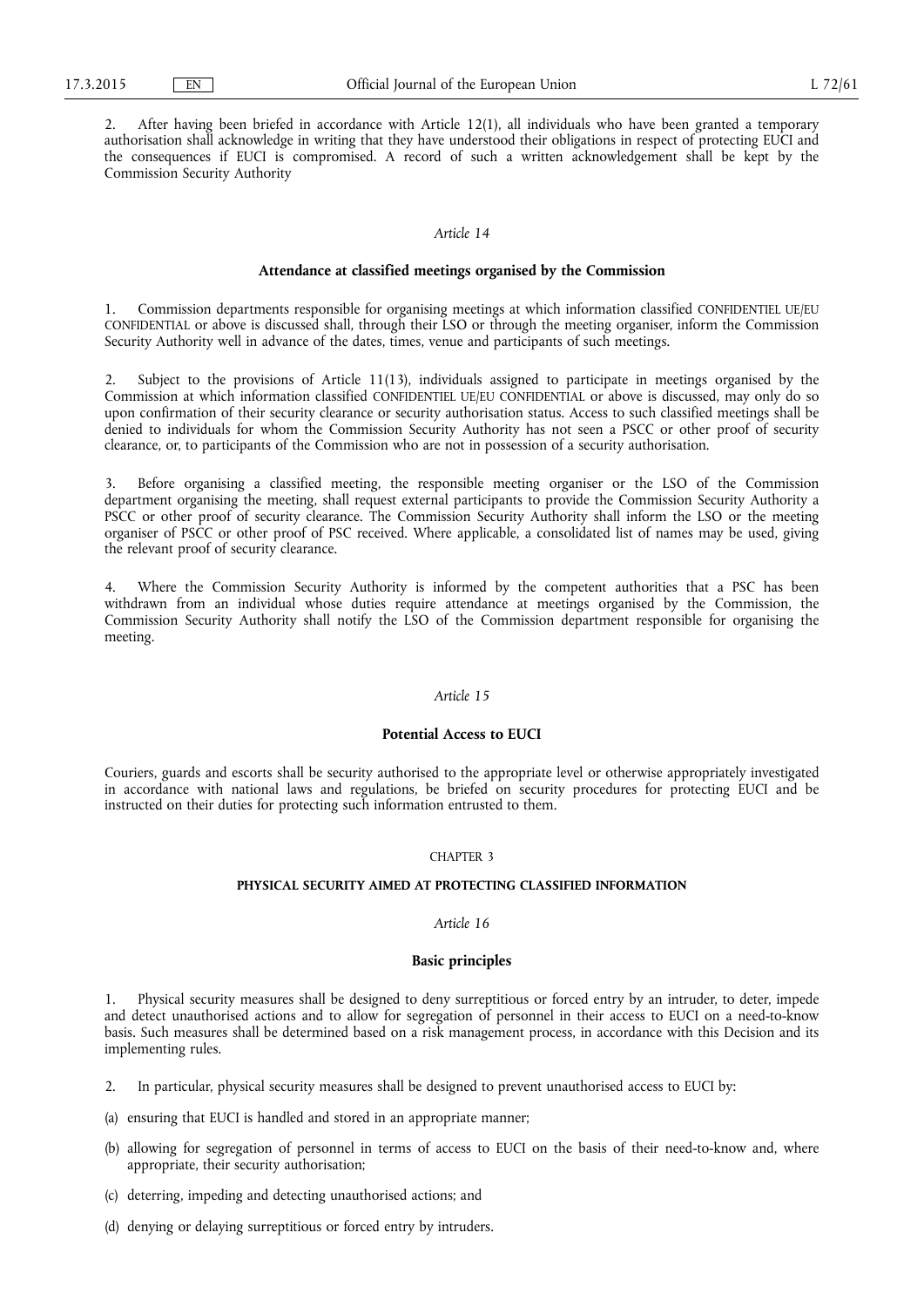3. Physical security measures shall be put in place for all premises, buildings, offices, rooms and other areas in which EUCI is handled or stored, including areas housing communication and information systems as referred to in Chapter 5.

4. Areas in which EUCI classified CONFIDENTIEL UE/EU CONFIDENTIAL or above is stored shall be established as Secured Areas in accordance with this Chapter and accredited by the Commission Security Accreditation Authority.

5. Only equipment or devices approved by the Commission Security Authority shall be used for protecting EUCI at the level CONFIDENTIEL UE/EU CONFIDENTIAL or above.

#### *Article 17*

#### **Physical security requirements and measures**

1. Physical security measures shall be selected on the basis of a threat assessment made by the Commission Security Authority, where appropriate in consultation with other Commission departments, other Union institutions, agencies or bodies and/or competent authorities in the Member States. The Commission shall apply a risk management process for protecting EUCI on its premises to ensure that a commensurate level of physical protection is afforded against the assessed risk. The risk management process shall take account of all relevant factors, in particular:

- (a) the classification level of EUCI;
- (b) the form and volume of EUCI, bearing in mind that large quantities or a compilation of EUCI may require more stringent protective measures to be applied;
- (c) the surrounding environment and structure of the buildings or areas housing EUCI; and
- (d) the assessed threat from intelligence services which target the Union, its institutions, bodies or agencies, or the Member States and from sabotage, terrorist, subversive or other criminal activities.

The Commission Security Authority, applying the concept of defence in depth, shall determine the appropriate combination of physical security measures to be implemented. To that effect, the Commission Security Authority shall develop minimum standards, norms and criteria, set out in implementing rules.

3. The Commission Security Authority is authorised to conduct entry and exit searches to act as a deterrent to the unauthorised introduction of material or the unauthorised removal of EUCI from premises or buildings.

4. When EUCI is at risk of being overlooked, even accidentally, the Commission departments concerned shall take the appropriate measures, as defined by the Commission Security Authority, to counter this risk.

5. For new facilities, physical security requirements and their functional specifications shall be defined in consent with the Commission Security Authority as part of the planning and design of the facilities. For existing facilities, physical security requirements shall be implemented in accordance with the minimum standards, norms and criteria set out in implementing rules.

#### *Article 18*

### **Equipment for the physical protection of EUCI**

- 1. Two types of physically protected areas shall be established for the physical protection of EUCI:
- (a) Administrative Areas; and
- (b) Secured Areas (including technically Secured Areas).

2. The Commission Security Accreditation Authority shall establish that an area meets the requirements to be designated as an Administrative Area, a Secured Area or a technically Secured Area.

- 3. For Administrative Areas:
- (a) a visibly defined perimeter shall be established which allows individuals and, where possible, vehicles to be checked;
- (b) unescorted access shall be granted only to individuals who are duly authorised by the Commission Security Authority or any other competent authority; and
- (c) all other individuals shall be escorted at all times or be subject to equivalent controls.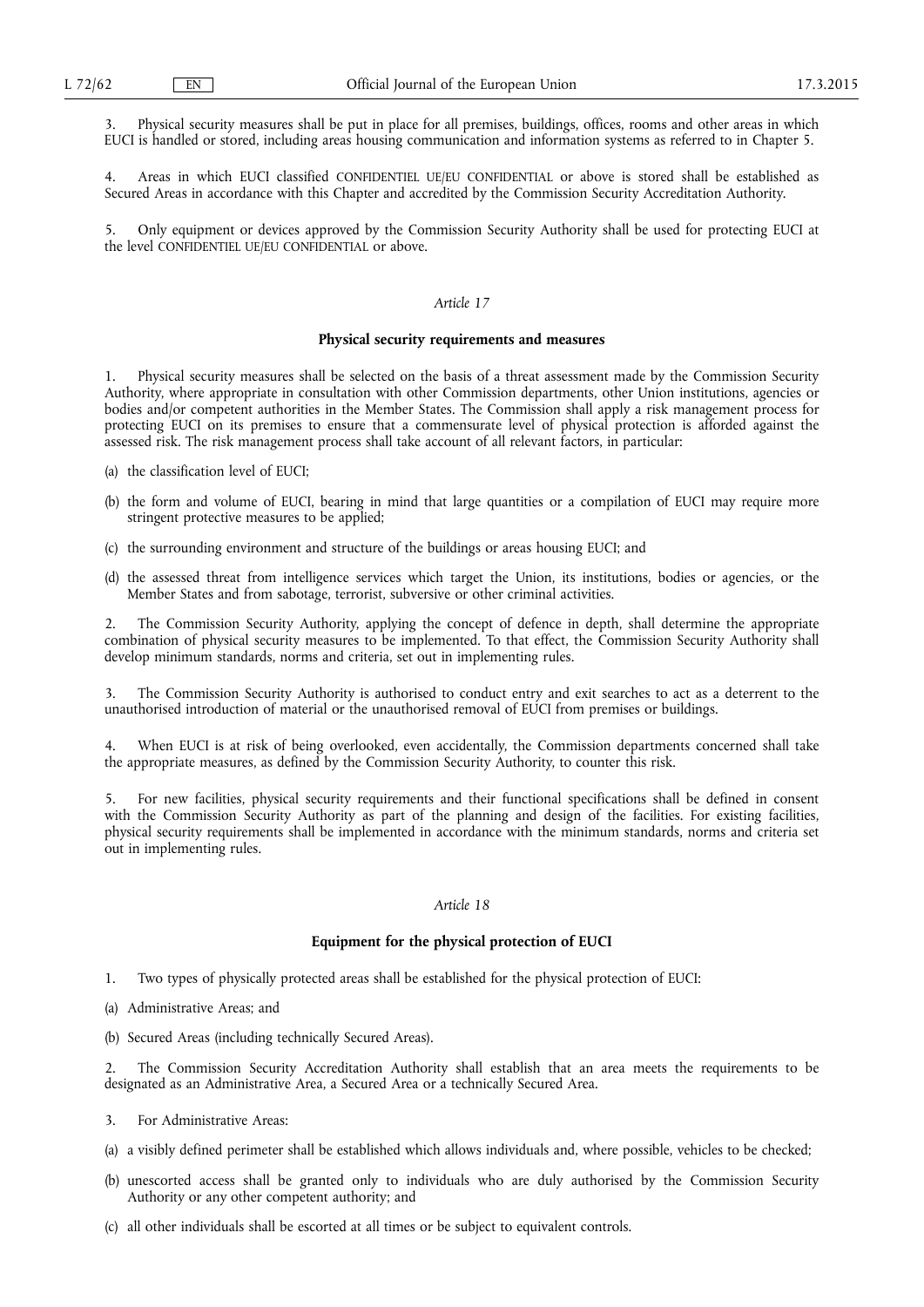- 4. For Secured Areas:
- (a) a visibly defined and protected perimeter shall be established through which all entry and exit is controlled by means of a pass or personal recognition system;
- (b) unescorted access shall be granted only to individuals who are security-cleared and specifically authorised to enter the area on the basis of their need-to-know;
- (c) all other individuals shall be escorted at all times or be subject to equivalent controls.

5. Where entry into a Secured Area constitutes, for all practical purposes, direct access to the classified information contained in it, the following additional requirements shall apply:

- (a) the level of highest security classification of the information normally held in the area shall be clearly indicated;
- (b) all visitors shall require specific authorisation to enter the area, shall be escorted at all times and shall be appropriately security cleared unless steps are taken to ensure that no access to EUCI is possible.

6. Secured Areas protected against eavesdropping shall be designated technically Secured Areas. The following additional requirements shall apply:

- (a) such areas shall be equipped with an Intrusion Detection System ('IDS'), be locked when not occupied and be guarded when occupied. Any keys shall be managed in accordance with Article 20;
- (b) all persons and material entering such areas shall be controlled;
- (c) such areas shall be regularly physically and/or technically inspected by the Commission Security Authority. Such inspections shall also be conducted following any unauthorised entry or suspicion of such entry; and
- (d) such areas shall be free of unauthorised communication lines, unauthorised telephones or other unauthorised communication devices and electrical or electronic equipment.

7. Notwithstanding point (d) of paragraph 6, before being used in areas where meetings are held or work is being performed involving information classified SECRET UE/EU SECRET and above, and where the threat to EUCI is assessed as high, any communications devices and electrical or electronic equipment shall first be examined by the Commission Security Authority to ensure that no intelligible information can be inadvertently or illicitly transmitted by such equipment beyond the perimeter of the Secured Area.

8. Secured Areas which are not occupied by duty personnel on a 24-hour basis shall, where appropriate, be inspected at the end of normal working hours and at random intervals outside normal working hours, unless an IDS is in place.

9. Secured Areas and technically Secured Areas may be set up temporarily within an Administrative Area for a classified meeting or any other similar purpose.

10. The LSO of the Commission department concerned shall draw up Security Operating Procedures (SecOPs) for each Secured Area under his responsibility stipulating, in accordance with the provisions of this Decision and its implementing rules:

- (a) the level of EUCI which may be handled and stored in the area;
- (b) the surveillance and protective measures to be maintained;
- (c) the individuals authorised to have unescorted access to the area by virtue of their need-to-know and security authorisation;
- (d) where appropriate, the procedures for escorts or for protecting EUCI when authorising any other individuals to access the area;
- (e) any other relevant measures and procedures.

11. Strong rooms shall be constructed within Secured Areas. The walls, floors, ceilings, windows and lockable doors shall be approved by the Commission Security Authority and afford protection equivalent to a security container approved for the storage of EUCI of the same classification level.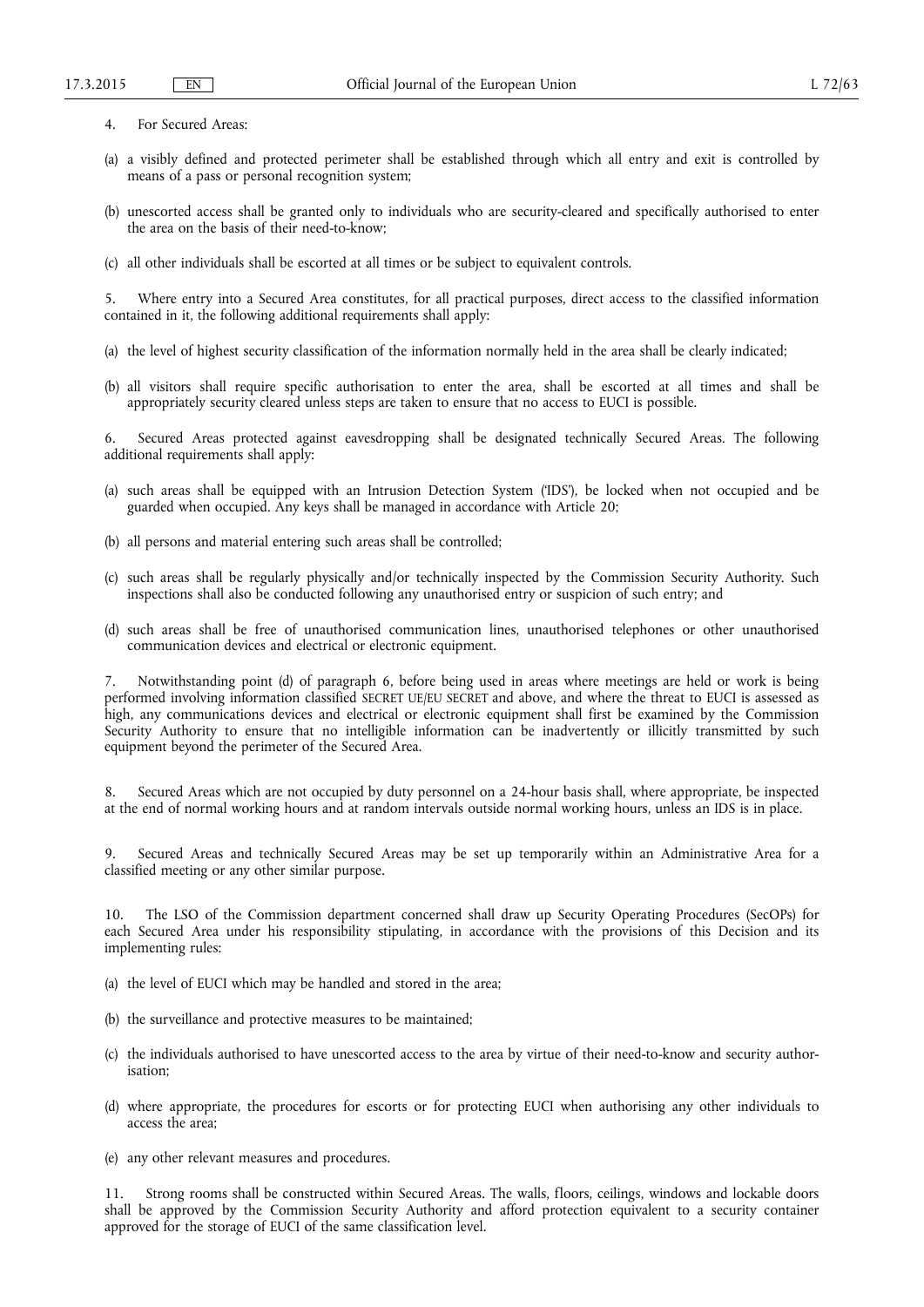### **Physical protective measures for handling and storing EUCI**

1. EUCI which is classified RESTREINT UE/EU RESTRICTED may be handled:

(a) in a Secured Area,

- (b) in an Administrative Area provided the EUCI is protected from access by unauthorised individuals, or
- (c) outside a Secured Area or an Administrative Area provided the holder carries the EUCI in accordance with Article 31 and has undertaken to comply with compensatory measures, set out in implementing measures, to ensure that EUCI is protected from access by unauthorised persons.

2. EUCI which is classified RESTREINT UE/EU RESTRICTED shall be stored in suitable locked office furniture in an Administrative Area or a Secured Area. It may temporarily be stored outside an Administrative Area or a Secured Area provided the holder has undertaken to comply with compensatory measures laid down in implementing rules.

- 3. EUCI which is classified CONFIDENTIEL UE/EU CONFIDENTIAL or SECRET UE/EU SECRET may be handled:
- (a) in a Secured Area;
- (b) in an Administrative Area provided the EUCI is protected from access by unauthorised individuals; or
- (c) outside a Secured Area or an Administrative Area provided the holder:
	- has undertaken to comply with compensatory measures, set out in implementing rules, to ensure the EUCI is protected from access by unauthorised persons;
	- (ii) keeps the EUCI at all times under his personal control; and
	- (iii) in the case of documents in paper form, has notified the relevant registry of the fact.

4. EUCI which is classified CONFIDENTIEL UE/EU CONFIDENTIAL and SECRET UE/EU SECRET shall be stored in a Secured Area in a security container or a strong room.

5. EUCI which is classified TRES SECRET UE/EU TOP SECRET shall be handled in a Secured Area, set up and maintained by the Commission Security Authority, and accredited to that level by the Commission Security Accreditation Authority.

6. EUCI which is classified TRES SECRET UE/EU TOP SECRET shall be stored in a Secured Area, accredited to that level by the Commission Security Accreditation Authority, under one of the following conditions:

- (a) in a security container in accordance with the provisions of Article 18 with one or more of the following supplementary controls:
	- (1) continuous protection or verification by cleared security staff or duty personnel;
	- (2) an approved IDS in combination with security response personnel;

or

(b) in an IDS-equipped strong room in combination with security response personnel.

#### *Article 20*

#### **Management of keys and combinations used for protecting EUCI**

1. Procedures for managing keys and combination settings for offices, rooms, strong rooms and security containers shall be laid down in implementing rules according to Article 60 below. Such procedures shall be intended to guard against unauthorised access.

2. Combination settings shall be committed to memory by the smallest possible number of individuals needing to know them. Combination settings for security containers and strong rooms storing EUCI shall be changed:

- (a) on receipt of a new container;
- (b) whenever there is a change in personnel knowing the combination;
- (c) whenever a compromise has occurred or is suspected;
- (d) when a lock has undergone maintenance or repair; and
- (e) at least every 12 months.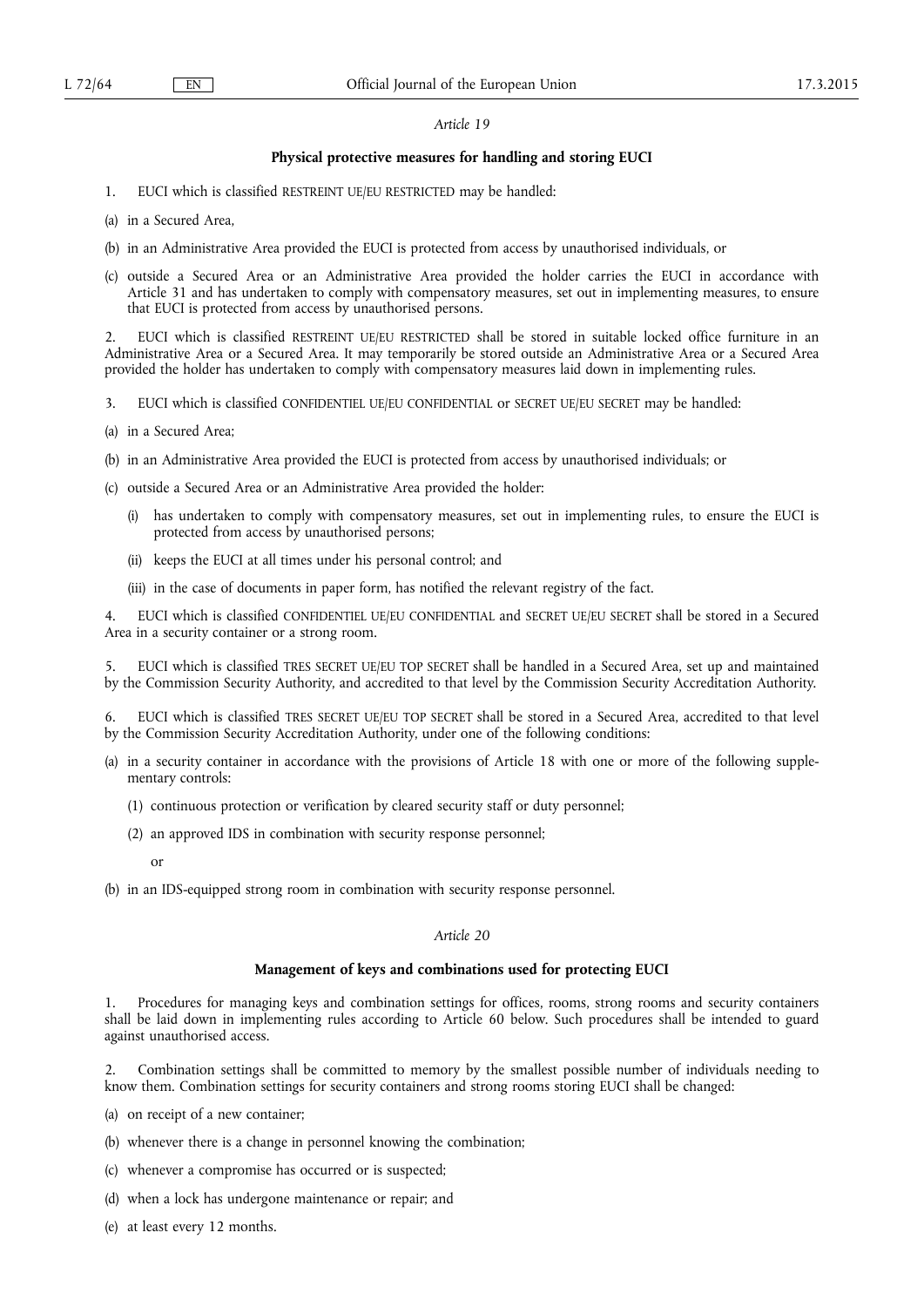#### CHAPTER 4

### **MANAGEMENT OF EU CLASSIFIED INFORMATION**

#### *Article 21*

#### **Basic principles**

1. All EUCI documents should be managed in compliance with the Commission's policy on document management and consequently should be registered, filed, preserved and finally eliminated, sampled or transferred to the Historical Archives in accordance with the common Commission-level retention list for European Commission files.

2. Information classified CONFIDENTIEL UE/EU CONFIDENTIAL or above shall be registered for security purposes prior to distribution and on receipt. Information classified TRES SECRET UE/EU TOP SECRET shall be registered in designated registries.

3. Within the Commission, a EUCI registry system shall be set up in accordance with the provisions of Article 27.

4. Commission departments and premises where EUCI is handled or stored shall be subject to regular inspection by the Commission Security Authority.

- 5. EUCI shall be conveyed between services and premises outside physically protected areas as follows:
- (a) as a general rule, EUCI shall be transmitted by electronic means protected by cryptographic products approved in accordance with Chapter 5;
- (b) when the means referred to in point (a) are not used, EUCI shall be carried either:
	- (i) on electronic media (e.g. USB sticks, CDs, hard drives) protected by cryptographic products approved in accordance with Chapter 5; or
	- (ii) in all other cases, as prescribed in implementing rules.

### *Article 22*

#### **Classifications and markings**

1. Information shall be classified where it requires protection with regard to its confidentiality, in accordance with Article 3(1).

2. The originator of EUCI shall be responsible for determining the security classification level, in accordance with the relevant implementing rules, standards and guidelines regarding classification, and for the initial dissemination of the information.

3. The classification level of EUCI shall be determined in accordance with Article 3(2) and with the relevant implementing rules.

4. The security classification shall be clearly and correctly indicated, regardless of whether the EUCI is on paper, oral, electronic or in any other form.

5. Individual parts of a given document (i.e. pages, paragraphs, sections, annexes, appendices, attachments and enclosures) may require different classifications and be marked accordingly, including when stored in electronic form.

6. The overall classification level of a document or file shall be at least as high as that of its most highly classified component. When information from various sources is collated, the final product shall be reviewed to determine its overall security classification level, since it may warrant a higher classification than its component parts.

7. To the extent possible, documents containing parts with different classification levels shall be structured so that parts with a different classification level may be easily identified and detached if necessary.

The classification of a letter or note covering enclosures shall be as high as the highest classification of its enclosures. The originator shall indicate clearly at which level it is classified when detached from its enclosures by means of an appropriate marking, e.g.:

CONFIDENTIEL UE/EU CONFIDENTIAL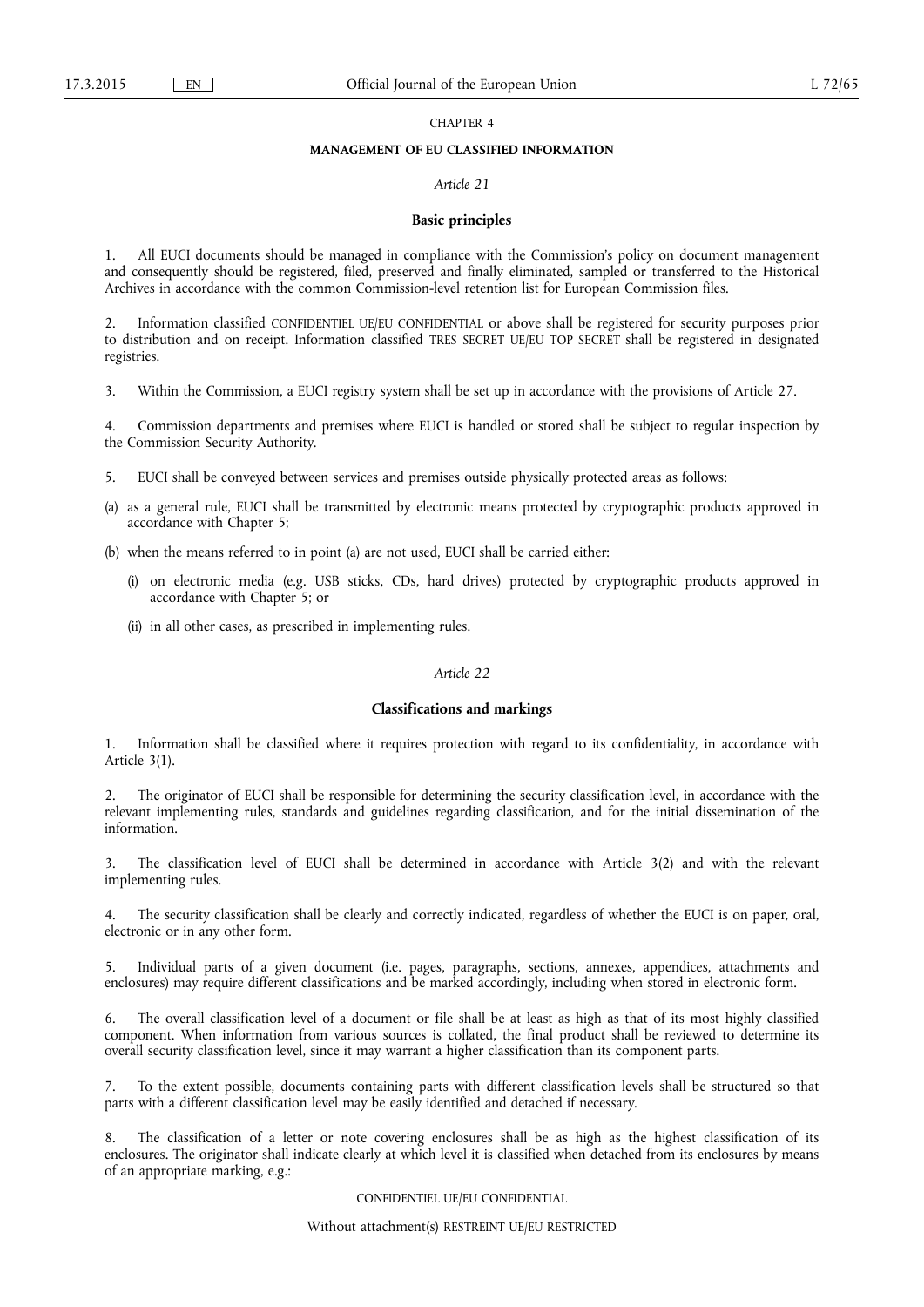### **Markings**

In addition to one of the security classification markings set out in Article 3(2), EUCI may bear additional markings, such as:

- (a) an identifier to designate the originator;
- (b) any caveats, code-words or acronyms specifying the field of activity to which the document relates, a particular distribution on a need-to-know basis or restrictions on use:
- (c) releasability markings;
- (d) where applicable, the date or specific event after which it may be downgraded or declassified.

### *Article 24*

#### **Abbreviated classification markings**

1. Standardised abbreviated classification markings may be used to indicate the classification level of individual paragraphs of a text. Abbreviations shall not replace the full classification markings.

2. The following standard abbreviations may be used within EU classified documents to indicate the classification level of sections or blocks of text of less than a single page:

| TRES SECRET UE/EU TOP SECRET    | TS-UE/EU-TS  |
|---------------------------------|--------------|
| SECRET UE/EU SECRET             | S-UE/EU-S    |
| CONFIDENTIEL UE/EU CONFIDENTIAL | $C$ -UE/EU-C |
| RESTREINT UE/EU RESTRICTED      | R-UE/EU-R    |

### *Article 25*

### **Creation of EUCI**

- 1. When creating an EU classified document:
- (a) each page shall be marked clearly with the classification level;
- (b) each page shall be numbered;
- (c) the document shall bear a registration number and a subject, which is not itself classified information, unless it is marked as such;
- (d) the document shall be dated;
- (e) documents classified SECRET UE/EU SECRET or above shall bear a copy number on every page, if they are to be distributed in several copies.

2. Where it is not possible to apply paragraph 1 to EUCI, other appropriate measures shall be taken in accordance with implementing rules.

#### *Article 26*

### **Downgrading and declassification of EUCI**

1. At the time of its creation, the originator shall indicate, where possible, whether EUCI can be downgraded or declassified on a given date or following a specific event.

2. Each Commission department shall regularly review EUCI for which it is the originator to ascertain whether the classification level still applies. A system to review the classification level of registered EUCI which has originated in the Commission no less frequently than every five years shall be established by implementing rules. Such a review shall not be necessary where the originator has indicated from the outset that the information will automatically be downgraded or declassified and the information has been marked accordingly.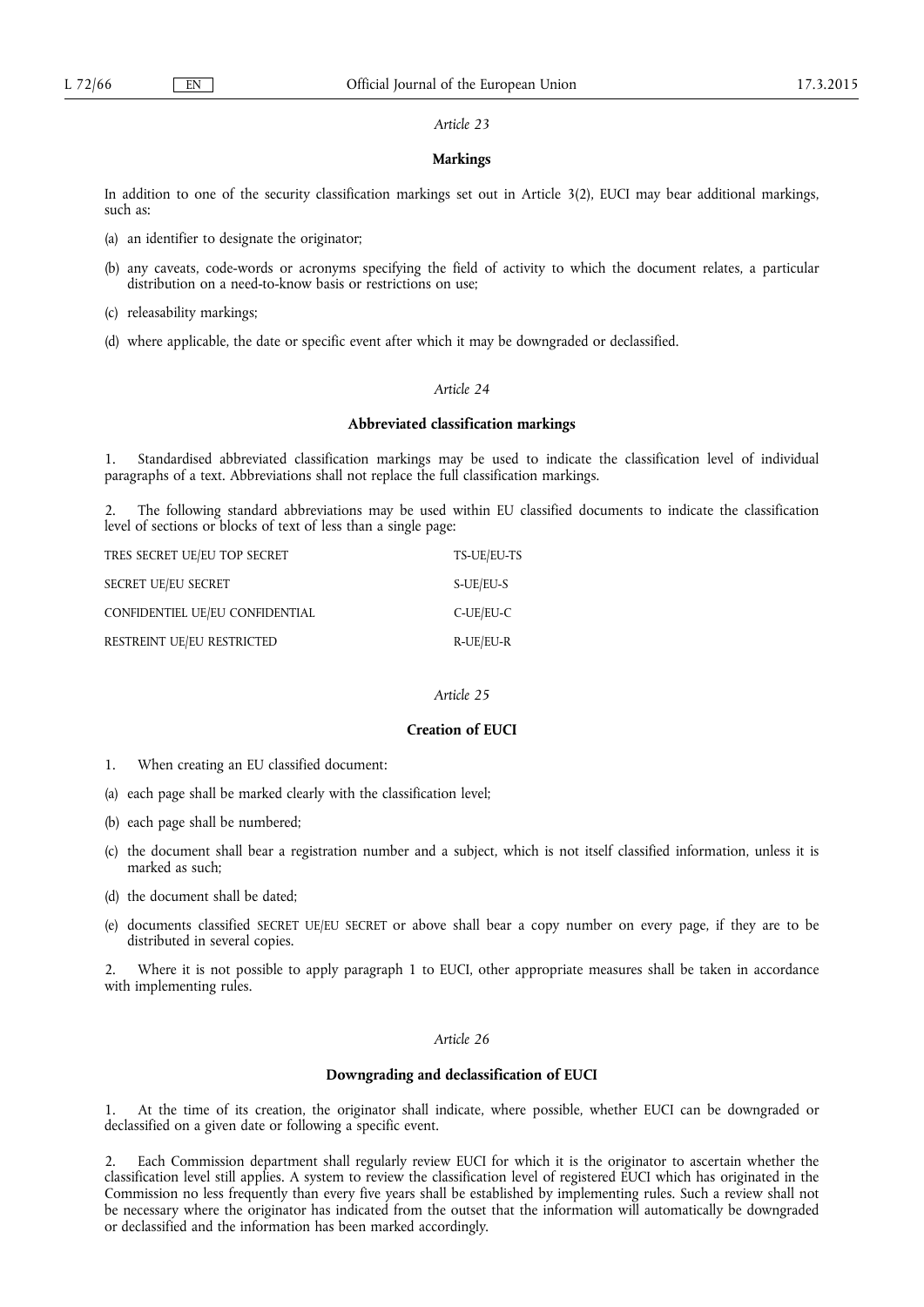3. Information classified RESTREINT UE/EU RESTRICTED having originated in the Commission will be considered to be automatically declassified after thirty years, in accordance with Regulation (EEC, Euratom) No 354/83 as amended by Council Regulation (EC, Euratom) No 1700/2003 ( 1 ).

#### *Article 27*

### **EUCI registry system in the Commission**

1. Without prejudice to Article 52 paragraph 5 below, in each Commission department in which EUCI is handled or stored at the level of CONFIDENTIEL UE/EU CONFIDENTIAL and SECRET UE/EU SECRET, a responsible local EUCI registry shall be identified to ensure that EUCI is handled in accordance with this Decision.

2. The EUCI registry managed by the Secretariat-General shall be the Commission's Central EUCI Registry. It shall act as:

- the Local EUCI Registry for the Commission's Secretariat-General,
- the EUCI registry for the private offices of Members of the Commission, unless these have a designated local EUCI registry,
- the EUCI registry for Directorates-General or services which do not have a local EUCI registry,
- the main point of entry and exit for all information classified RESTREINT UE/EU RESTRICTED and up to including SECRET UE/EU SECRET exchanged between the Commission and its services and third States and international organisations, and, when provided for in specific arrangements, for other Union institutions, agencies and bodies.

3. Within the Commission, a registry shall be designated by the Commission Security Authority to act as the central receiving and dispatching authority for information classified TRES SECRET UE/EU TOP SECRET. Where necessary, subordinate registries may be designated to handle that information for registration purposes.

4. The subordinate registries may not transmit TRES SECRET UE/EU TOP SECRET documents directly to other subordinate registries of the same central TRES SECRET UE/EU TOP SECRET registry or externally without the express written approval of the latter.

5. EUCI registries shall be established as Secured Areas as defined in Chapter 3, and accredited by the Commission's Security Accreditation Authority (SAA).

#### *Article 28*

#### **Registry control officer**

- 1. Each EUCI registry shall be managed by a Registry Control Officer ('RCO').
- 2. The RCO shall be appropriately security-cleared.

The RCO shall be subject to the supervision of the LSO within the Commission department, as far as the application of the provisions regarding the handling of EUCI documents and compliance with the relevant security rules, standards and guidelines is concerned.

Within his responsibility for managing the EUCI Registry to which he has been assigned, the RCO shall assume the following overall tasks in accordance with this Decision and the relevant implementing rules, standards and guidelines:

- manage operations relating to the registration, preservation, reproduction, translation, transmission, dispatch and destruction or transfer to the historical archives service of EUCI,
- verify periodically the need to maintain the classification of information,
- assume any other tasks related to the protection of EUCI defined in implementing rules.

#### *Article 29*

### **Registration of EUCI for security purposes**

1. For the purposes of this Decision, registration for security purposes (hereinafter referred to as 'registration') means the application of procedures which record the life-cycle of EUCI, including its dissemination.

<sup>(</sup> 1 ) Council Regulation (EC, Euratom) No 1700/2003 of 22 September 2003 amending Regulation (EEC, Euratom) No 354/83 concerning the opening to the public of the historical archives of the European Economic Community and the European Atomic Energy Community (OJ L 243, 27.9.2003, p. 1).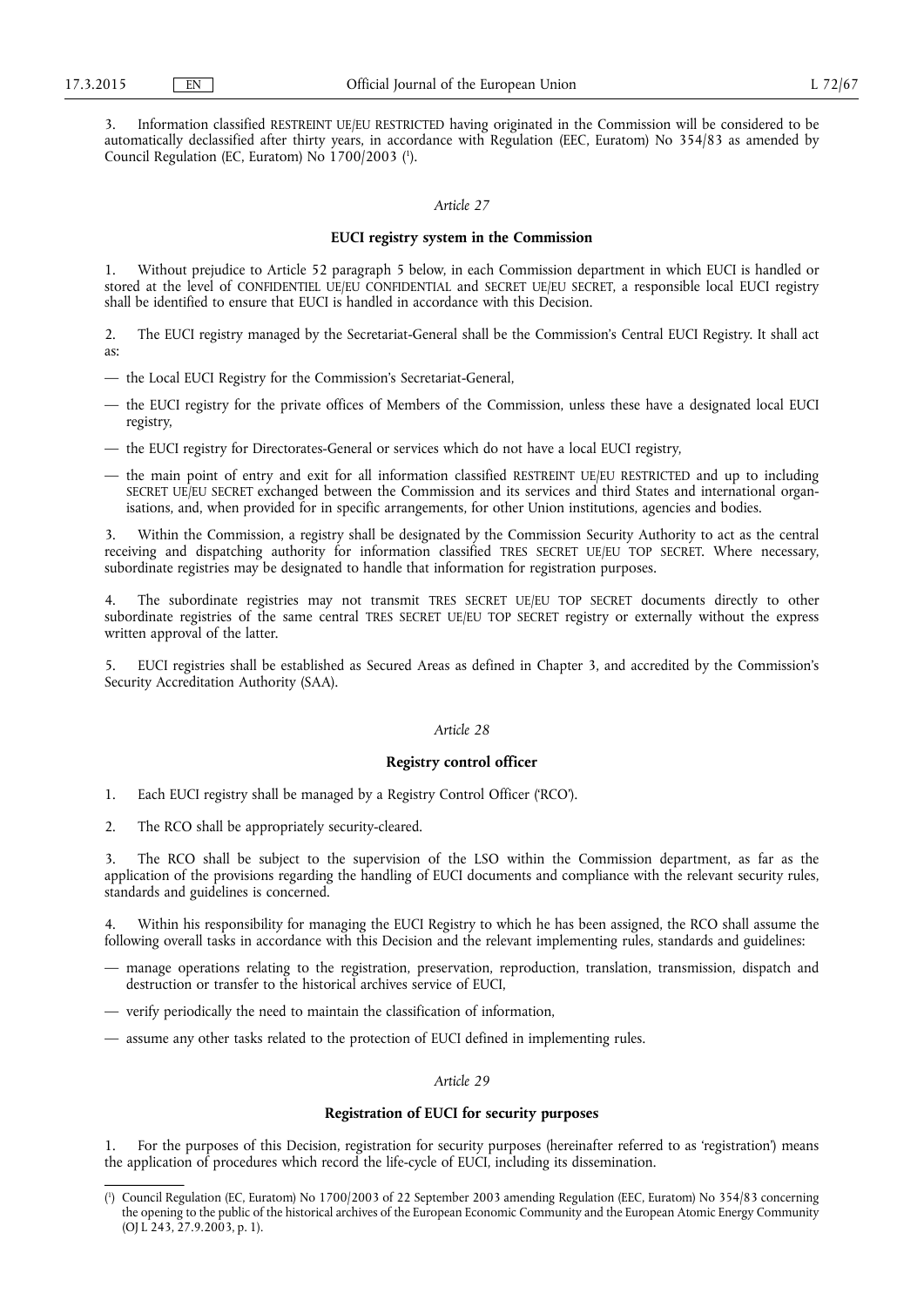2. All information or material classified CONFIDENTIEL UE/EU CONFIDENTIAL and above shall be registered in designated registries when it is received in or dispatched from an organisational entity.

3. When EUCI is handled or stored using a Communication and Information System (CIS), registration procedures may be performed by processes within the CIS itself.

More detailed provisions concerning the registration of EUCI for security purposes shall be laid down in implementing rules.

#### *Article 30*

#### **Copying and translating EU classified documents**

1. TRES SECRET UE/EU TOP SECRET documents shall not be copied or translated without the prior written consent of the originator.

2. Where the originator of documents classified SECRET UE/EU SECRET and below has not imposed caveats on their copying or translation, such documents may be copied or translated on instruction from the holder.

3. The security measures applicable to the original document shall apply to copies and translations thereof.

### *Article 31*

### **Carriage of EUCI**

- 1. EUCI shall be carried in such a way as to protect it from unauthorised disclosure during its carriage.
- 2. Carriage of EUCI shall be subject to the protective measures, which shall:
- be commensurate with the level of classification of the EUCI carried, and
- be adapted to the specific conditions of its carriage, in particular depending on whether EUCI is carried:
	- within a Commission building or a self-contained group of Commission buildings,
	- between Commission buildings located in the same Member State,
	- within the Union,
	- from within the Union to the territory of a third State, and
	- be adapted to the nature and form of the EUCI.

3. These protective measures shall be laid down in detail in implementing rules, or, in case of projects and programmes referred to in Article 42, as an integral part of the relevant Programme or Project Security Instructions (PSI).

- 4. The implementing rules or PSI shall include provisions commensurate with the level of EUCI, regarding:
- the type of carriage, such as hand carriage, carriage by diplomatic or military courier, carriage by postal services or commercial courier services,
- packaging of EUCI,
- technical countermeasures for EUCI carried on electronic media,
- any other procedural, physical or electronic measure,
- registration procedures,
- use of security authorised personnel.

5. When EUCI is carried on electronic media, and notwithstanding Article 21, paragraph 5, the protective measures set out in the relevant implementing rules may be supplemented by appropriate technical countermeasures approved by the Commission Security Authority so as to minimise the risk of loss or compromise.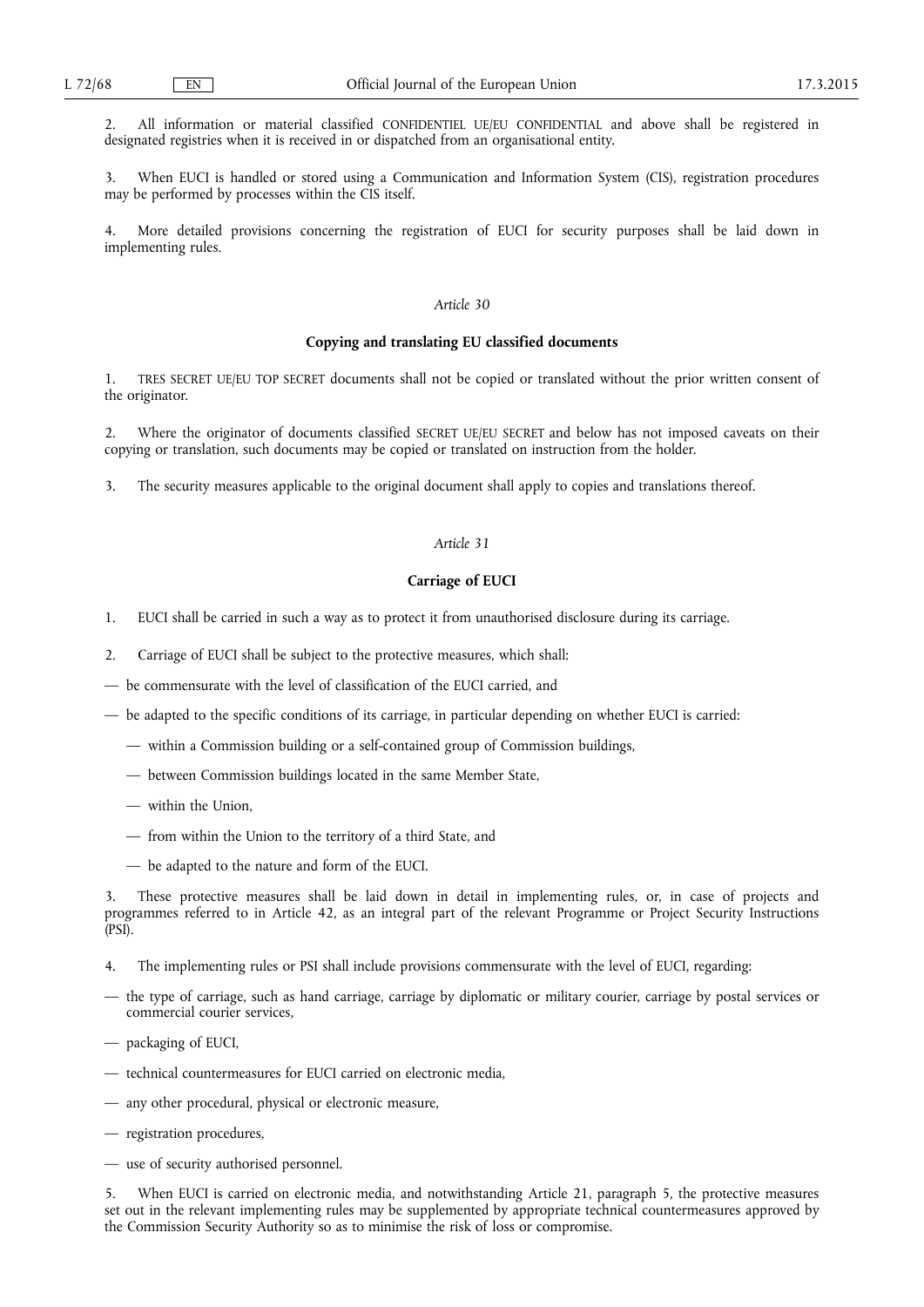#### **Destruction of EUCI**

1. EU classified documents which are no longer required may be destroyed, taking account of regulations on archives and of the Commission's rules and regulations on document management and archiving, and in particular with the Common Commission-Level Retention List.

2. EUCI of the level of CONFIDENTIEL UE/EU CONFIDENTIAL and above shall be destroyed by the RCO of the responsible EUCI registry on instruction from the holder or from a competent authority. The RCO shall update the logbooks and other registration information accordingly.

3. For documents classified SECRET UE/EU SECRET or TRES SECRET UE/EU TOP SECRET, such destruction shall be performed by the RCO in the presence of a witness who shall be cleared to at least the classification level of the document being destroyed.

4. The registrar and the witness, where the presence of the latter is required, shall sign a destruction certificate, which shall be filed in the registry. The RCO of the responsible EUCI registry shall keep destruction certificates of TRES SECRET UE/EU TOP SECRET documents for a period of at least 10 years and for documents classified CONFIDENTIEL UE/EU CONFIDENTIAL or SECRET UE/EU SECRET for a period of at least five years.

5. Classified documents, including those classified RESTREINT UE/EU RESTRICTED, shall be destroyed by methods which shall be defined in implementing rules and which shall meet relevant EU or equivalent standards.

6. Computer storage media used for EUCI shall be destroyed in accordance with procedures laid down in implementing rules.

#### *Article 33*

#### **Destruction of EUCI in emergencies**

1. Commission departments holding EUCI shall prepare plans based on local conditions for the safeguarding of EU classified material in a crisis including if necessary emergency destruction and evacuation plans. They shall promulgate instructions deemed necessary to prevent EUCI from falling into unauthorised hands.

2. The arrangements for the safeguarding and/or destruction of CONFIDENTIEL UE/EU CONFIDENTIAL and SECRET UE/ EU SECRET material in a crisis shall under no circumstances adversely affect the safeguarding or destruction of TRES SECRET UE/EU TOP SECRET material, including the enciphering equipment, whose treatment shall take priority over all other tasks.

3. In the event of an emergency, if there is an imminent risk of unauthorised disclosure, EUCI shall be destroyed by the holder in such a way that it cannot be reconstructed in whole or in part. The originator and originating registry shall be informed of the emergency destruction of registered EUCI.

4. More detailed provisions for destruction of EUCI shall be laid down in implementing rules.

#### CHAPTER 5

#### **PROTECTION OF EU CLASSIFIED INFORMATION IN COMMUNICATION AND INFORMATION SYSTEMS (CIS)**

### *Article 34*

#### **Basic principles of Information Assurance**

1. Information Assurance (IA) in the field of communication and information systems is the confidence that such systems will protect the information they handle and will function as they need to, when they need to, under the control of legitimate users.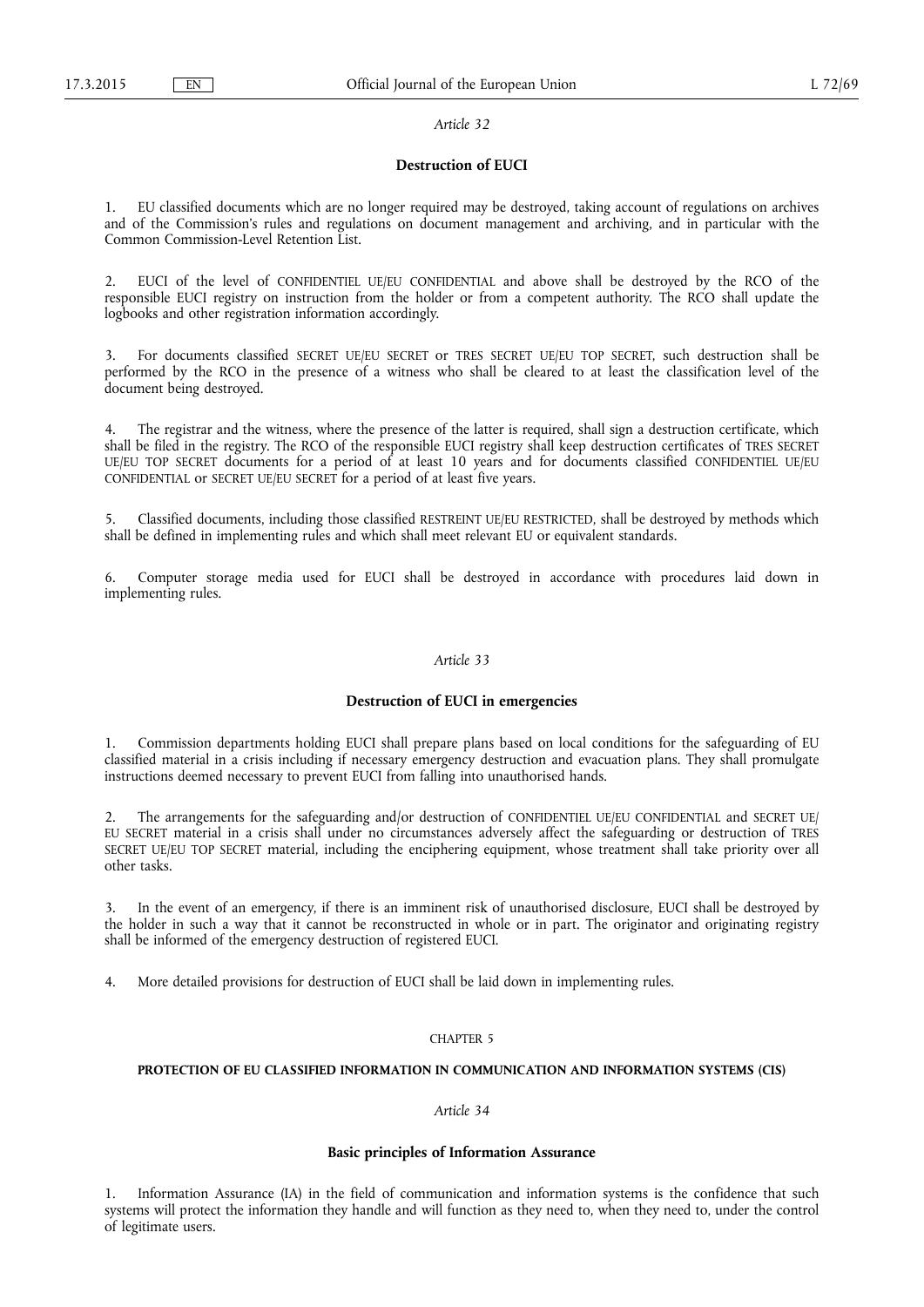2. Effective Information Assurance shall ensure appropriate levels of:

Authenticity: the guarantee that information is genuine and from *bona fide* sources;

Availability: the property of being accessible and usable upon request by an authorised entity;

Confidentiality: the property that information is not disclosed to unauthorised individuals, entities or processes;

Integrity: the property of safeguarding the accuracy and completeness of assets and information;

Non-repudiation: the ability to prove an action or event has taken place, so that this event or action cannot subsequently be denied.

3. IA shall be based on a risk management process.

### *Article 35*

#### **Definitions**

For the purpose of this Chapter, the following definitions apply:

- (a) 'Accreditation' means the formal authorisation and approval granted to a communication and information system by the Security Accreditation Authority (SAA) to process EUCI in its operational environment, following the formal validation of the Security Plan and its correct implementation;
- (b) 'Accreditation Process' means the necessary steps and tasks required prior to the accreditation by the Security Accreditation Authority. These steps and tasks shall be specified in an Accreditation Process Standard;
- (c) 'Communication and Information System' (CIS) means any system enabling the handling of information in electronic form. A communication and information system shall comprise the entire assets required for it to operate, including the infrastructure, organisation, personnel and information resources;
- (d) 'Residual risk' means the risk which remains after security measures have been implemented, given that not all threats are countered and not all vulnerabilities can be eliminated;
- (e) 'Risk' means the potential that a given threat will exploit internal and external vulnerabilities of an organisation or of any of the systems it uses and thereby cause harm to the organisation and to its tangible or intangible assets. It is measured as a combination of the likelihood of threats occurring and their impact;
- (f) 'Risk acceptance' is the decision to agree to the further existence of a residual risk after risk treatment;
- (g) 'Risk assessment' consists of identifying threats and vulnerabilities and conducting the related risk analysis, i.e. the analysis of probability and impact;
- (h) 'Risk communication' consists of developing awareness of risks among CIS user communities, informing approval authorities of such risks and reporting them to operating authorities;
- 'Risk treatment' consists of mitigating, removing, reducing (through an appropriate combination of technical, physical, organisational or procedural measures), transferring or monitoring the risk.

#### *Article 36*

#### **CIS handling EUCI**

1. CIS shall handle EUCI in accordance with the concept of IA.

2. For CIS handling EUCI, compliance with the Commission's information systems security policy, as referred to in Commission Decision C(2006)3602 ( 1 ), implies that:

- (a) the Plan-Do-Check-Act approach shall be applied for the implementation of the information systems security policy during the full life-cycle of the information system;
- (b) the security needs must be identified through a business impact assessment;
- (c) the information system and the data therein must undergo a formal asset classification;

<sup>(</sup> 1 ) C(2006) 3602 of 16 August 2006 concerning the security of information systems used by the European Commission.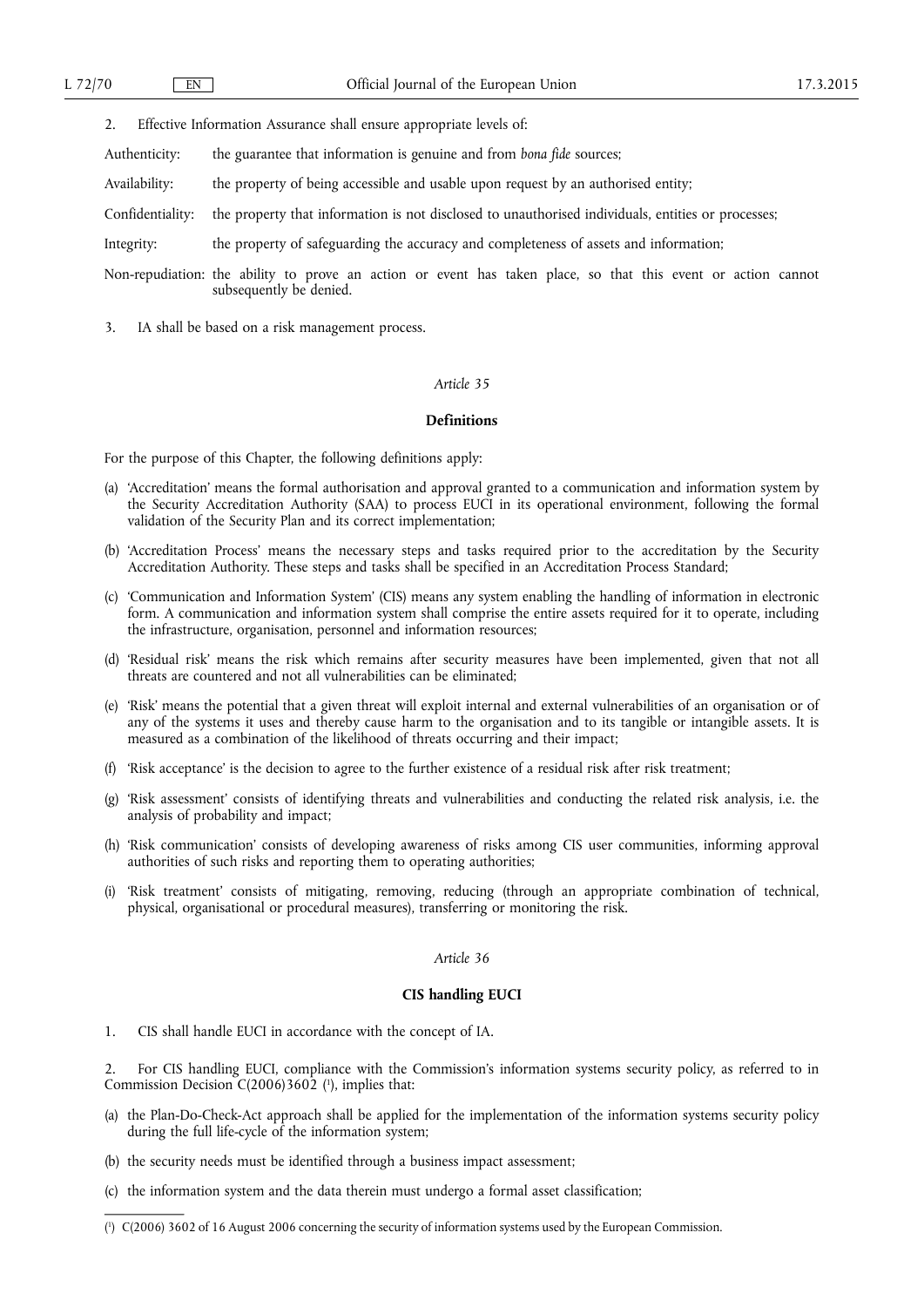- (d) all mandatory security measures as determined by the policy on security of information systems must be implemented;
- (e) a risk management process must be applied, consisting of the following steps: threat and vulnerability identification, risk assessment, risk treatment, risk acceptance and risk communication;
- (f) a security plan, including the Security Policy and the Security Operating Procedures, is defined, implemented, checked and reviewed.

3. All staff involved in the design, development, testing, operation, management or usage of CIS handling EUCI shall notify to the SAA all potential security weaknesses, incidents, breaches of security or compromise which may have an impact on the protection of the CIS and/or the EUCI therein.

- 4. Where the protection of EUCI is provided by cryptographic products, such products shall be approved as follows:
- (a) preference shall be given to products which have been approved by the Council or by the Secretary-General of the Council in its function as crypto approval authority of the Council, upon recommendation of the Commission Security Expert Group;
- (b) where warranted on specific operational grounds, the Commission Crypto Approval Authority (CAA) may, upon recommendation of the Commission Security Expert Group, waive the requirements referred to under a) and grant an interim approval for a specific period.

5. During transmission, processing and storage of EUCI by electronic means, approved cryptographic products shall be used. Notwithstanding this requirement, specific procedures may be applied under emergency circumstances or in specific technical configurations after approval by the CAA.

6. Security measures shall be implemented to protect CIS handling information classified CONFIDENTIEL UE/EU CONFIDENTIAL or above against compromise of such information through unintentional electromagnetic emanations ('TEMPEST security measures'). Such security measures shall be commensurate with the risk of exploitation and the level of classification of the information.

- 7. The Commission Security Authority shall assume the following functions:
- IA Authority (IAA),
- Security Accreditation Authority (SAA),
- TEMPEST Authority (TA),
- Crypto Approval Authority (CAA),
- Crypto Distribution Authority (CDA).
- 8. The Commission Security Authority shall appoint for each system the IA Operational Authority.
- 9. The responsibilities of the functions described in paragraphs 7 and 8 will be defined in the implementing rules.

### *Article 37*

### **Accreditation of CIS handling EUCI**

1. All CIS handling EUCI shall undergo an accreditation process, based upon the principles of IA, whose level of detail must be commensurate with the level of protection required.

2. The accreditation process shall include the formal validation by the Commission SAA of the Security Plan for the CIS concerned in order to obtain assurance that:

- (a) the risk management process, as referenced in Article 36(2), has been properly carried out;
- (b) the System Owner has knowingly accepted the residual risk; and
- (c) a sufficient level of protection of the CIS, and of the EUCI handled in it, has been achieved in accordance with this decision.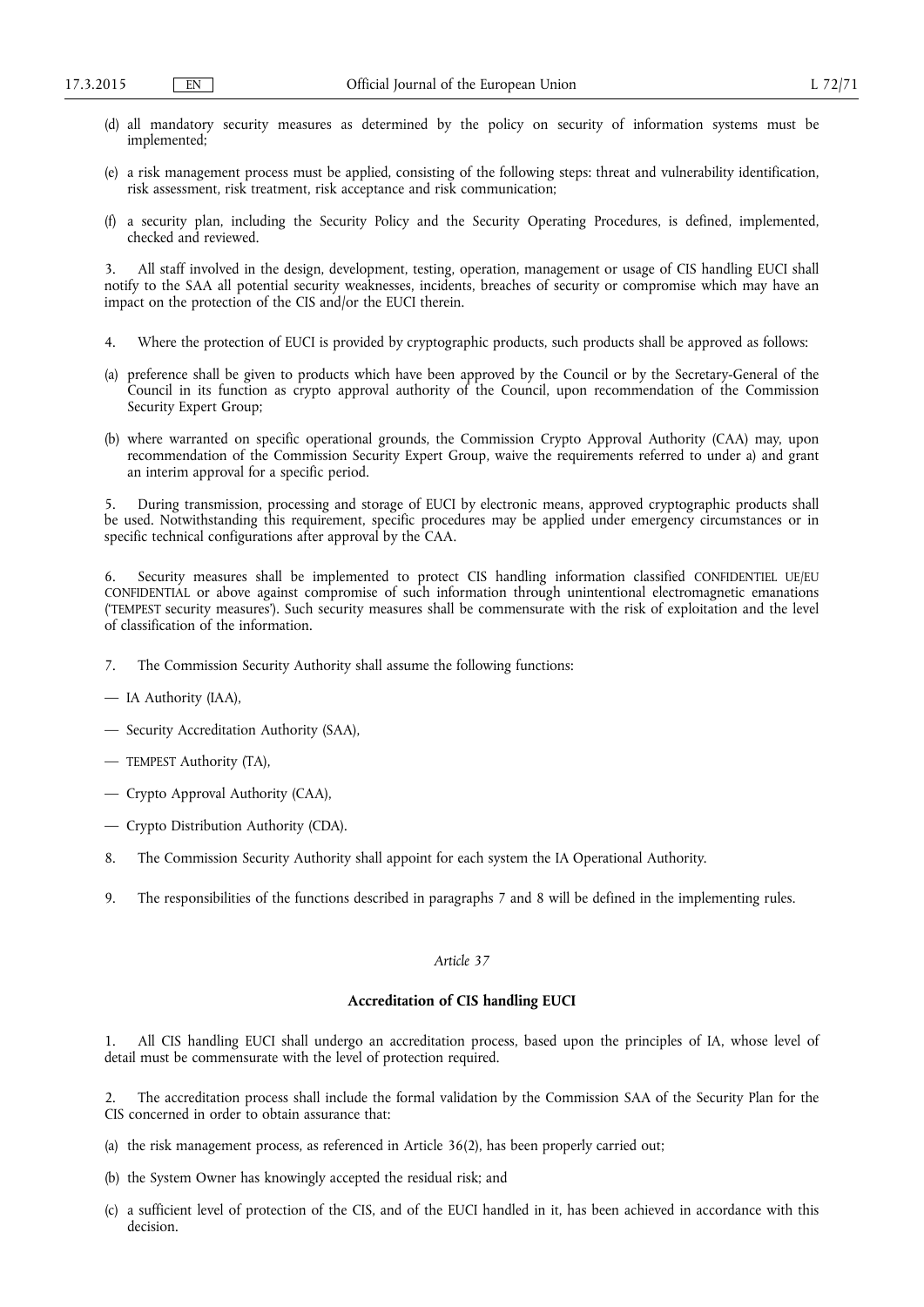3. The Commission's SAA shall issue an accreditation statement which determines the maximum classification level of the EUCI that may be handled in the CIS as well as the corresponding terms and conditions for operation. This is without prejudice to the tasks entrusted to the Security Accreditation Board defined in Article 11 of Regulation (EU) No 512/2014 of the European Parliament and of the Council ( 1 ).

4. A joint Security Accreditation Board (SAB) shall be responsible for accrediting Commission's CIS involving several parties. It shall be composed of a SAA representative of each party involved and be chaired by an SAA representative of the Commission.

5. The accreditation process shall consist of a series of tasks to be assumed by the parties involved. The responsibility for the preparation of the accreditation files and documentation shall rest entirely upon the CIS System Owner.

6. The accreditation shall be the responsibility of the Commission SAA, who, at any moment in the life cycle of the CIS, shall have the right to:

(a) require that an accreditation process be applied;

(b) audit or inspect the CIS;

(c) where conditions for operation are no any longer satisfied, require the definition and effective implementation of a security improvement plan within a well-defined timescale, potentially withdrawing permission to operate the CIS until conditions for operation are again satisfied.

7. The accreditation process shall be established in a standard on the accreditation process for CIS handling EUCI, which shall be adopted in accordance with Article 10(3) of Decision C(2006) 3602.

### *Article 38*

#### **Emergency circumstances**

1. Notwithstanding the provisions of this Chapter, the specific procedures described below may be applied in an emergency, such as during impending or actual crisis, conflict, war situations or in exceptional operational circumstances.

2. EUCI may be transmitted using cryptographic products which have been approved for a lower classification level or without encryption with the consent of the competent authority if any delay would cause harm clearly outweighing the harm entailed by any disclosure of the classified material and if:

(a) the sender and recipient do not have the required encryption facility; and

(b) the classified material cannot be conveyed in time by other means.

3. Classified information transmitted under the circumstances set out in paragraph 1 shall not bear any markings or indications distinguishing it from information which is unclassified or which can be protected by an available cryptographic product. Recipients shall be notified of the classification level, without delay, by other means.

4. A subsequent report shall be made to the competent authority and to the Commission Security Expert Group.

#### CHAPTER 6

### **INDUSTRIAL SECURITY**

*Article 39* 

#### **Basic principles**

1. Industrial security is the application of measures to ensure the protection of EUCI

(a) within the framework of classified contracts, by:

- (i) candidates or tenderers throughout the tendering and contracting procedure;
- (ii) contractors or subcontractors throughout the life-cycle of classified contracts;

<sup>(</sup> 1 ) Regulation (EU) No 512/2014 of the European Parliament and of the Council of 16 April 2014 amending Regulation (EU) No 912/2010 setting up the European GNSS Agency (OJ L 150, 20.5.2014, p. 72).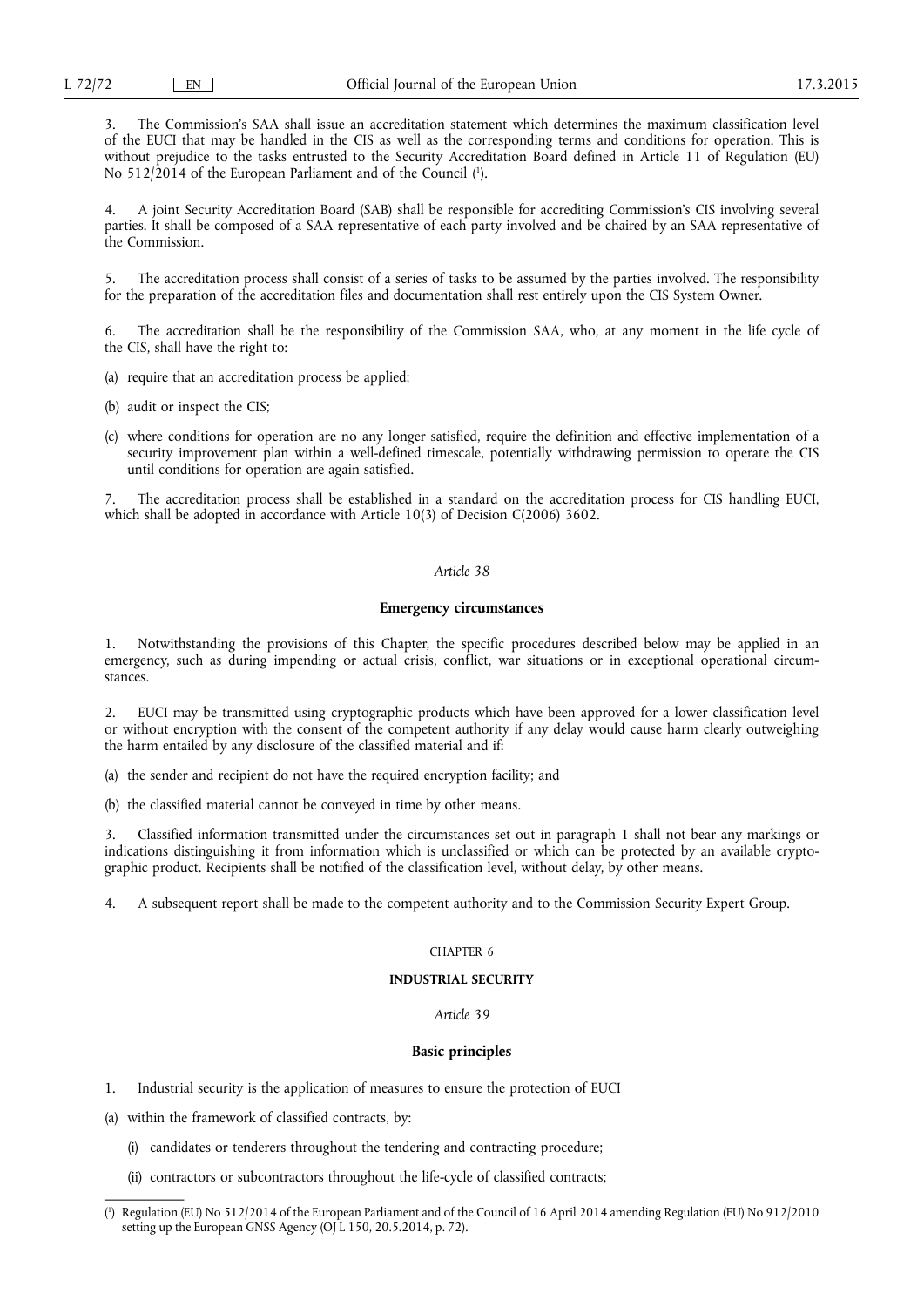- (b) within the framework of classified grant agreements, by
	- (i) applicants during grant award procedures;
	- (ii) beneficiaries throughout the life-cycle of classified grant agreements.
- 2. Such contracts or grant agreements shall not involve information classified TRES SECRET UE/EU TOP SECRET.

3. Unless stated otherwise, provisions in this Chapter referring to classified contracts or contractors shall be applicable also to classified subcontracts or subcontractors.

#### *Article 40*

#### **Definitions**

For the purpose of this Chapter, the following definitions shall apply:

- (a) 'Classified contract' means a framework contract or contract, as referred to in Council Regulation (EC, Euratom) No 1605/2002 ( 1 ), entered into by the Commission or one of its departments, with a contractor for the supply of movable or immovable assets, the execution of works or the provision of services, the performance of which requires or involves the creation, handling or storing of EUCI;
- (b) 'Classified subcontract' means a contract entered into by a contractor of the Commission or one of its departments, with another contractor (i.e. the subcontractor) for the supply of movable or immovable assets, the execution of works or the provision of services, the performance of which requires or involves the creation, handling or storing of EUCI;
- (c) 'Classified grant agreement' means an agreement whereby the Commission awards a grant, as referred to in Part I, Title VI, of Regulation (EC, Euratom) No 1605/2002, the performance of which requires or involves the creation, handling or storing of EUCI;
- (d) 'Designated Security Authority' (DSA) means an authority responsible to the National Security Authority (NSA) of a Member State which is responsible for communicating to industrial or other entities national policy on all matters of industrial security and for providing direction and assistance in its implementation. The function of DSA may be carried out by the NSA or by any other competent authority.

#### *Article 41*

#### **Procedure for classified contracts or grant agreements**

1. Each Commission department, as contracting authority, shall ensure that the minimum standards on industrial security set out in this Chapter, are referred to or incorporated in the contract, and complied with when awarding classified contracts or grant agreements.

2. For the purposes of paragraph 1, the competent services within the Commission shall seek the advice of the Directorate-General for Human Resources and Security, and in particular its Security Directorate, and shall ensure that model contracts and subcontracts and model grant agreements include provisions reflecting the basic principles and minimum standards for protecting EUCI to be complied with by contractors and subcontractors, and respectively beneficiaries of grant agreements.

3. The Commission shall closely cooperate with the NSA, the DSA or any other competent authority of the Member States concerned.

4. When a contracting authority, intends to launch a procedure aimed at concluding a classified contract or grant agreement, it shall seek the advice of the Commission Security Authority on issues regarding the classified nature and elements of the procedure, during all its stages.

5. Templates for and models of classified contracts and subcontracts, classified grant agreements, contract notices, guidance on the circumstances where Facility Security Clearances (FSCs) are required, Programme or Project Security Instructions (PSI), Security Aspects Letters (SALs), visits, transmission and carriage of EUCI under classified contracts or classified grant agreements shall be laid down in implementing rules on industrial security, after consulting the Commission Security Expert Group.

<sup>(</sup> 1 ) Council Regulation (EC, Euratom) No 1605/2002 of 25 June 2002 on the Financial Regulation applicable to the general budget of the European Communities (OJ L 248, 16.9.2002, p. 1).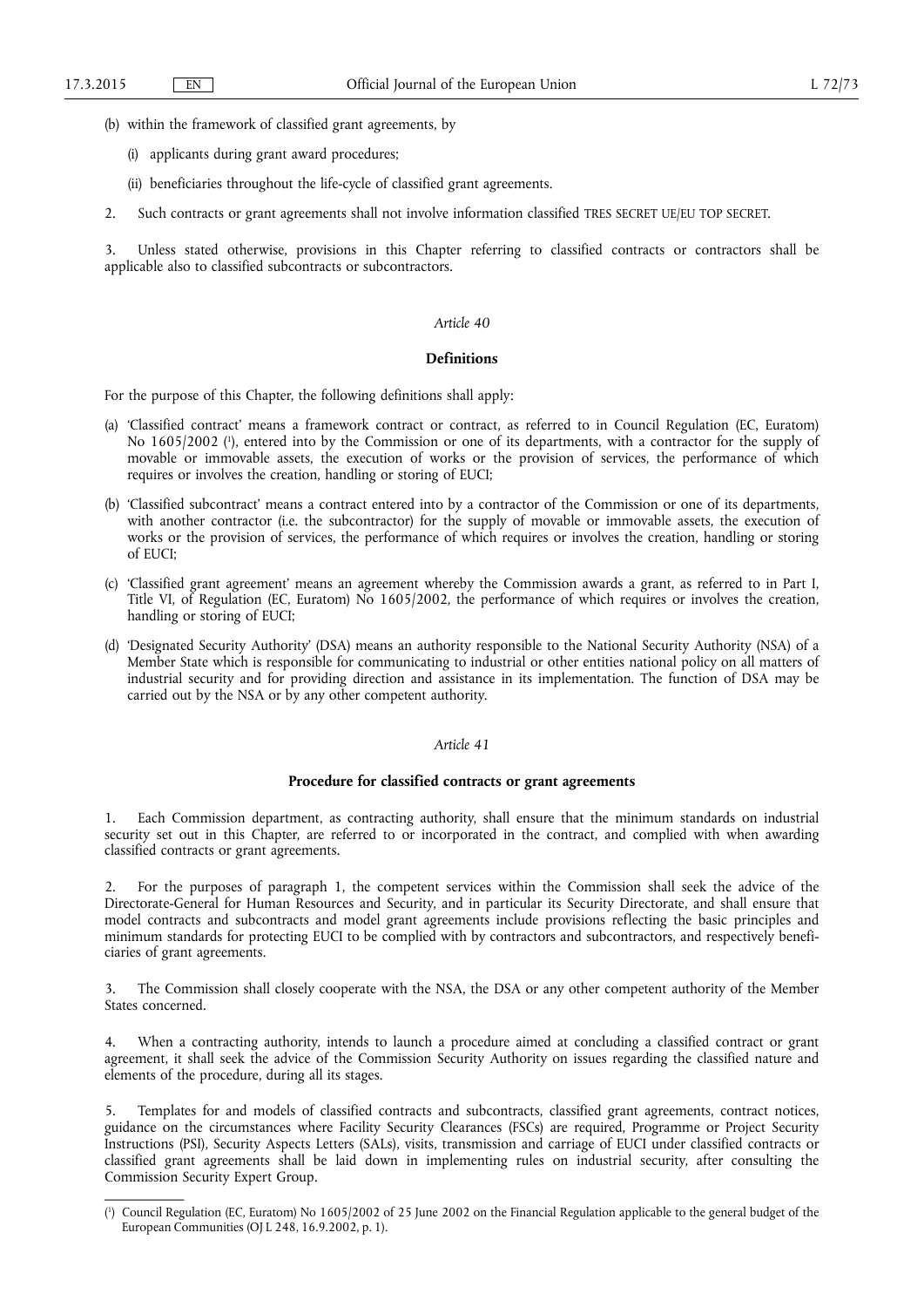6. The Commission may conclude classified contracts or grant agreements which entrust tasks involving or entailing access to or the handling or storage of EUCI by economic operators registered in a Member State or in a third State with which an agreement or an administrative arrangement has been concluded in accordance with Chapter 7 of this Decision.

#### *Article 42*

#### **Security elements in a classified contract or grant agreement**

1. Classified contracts or grant agreements shall include the following security elements:

#### Programme or Project Security Instructions

- (a) 'Programme or Project Security Instruction' (PSI) means a list of security procedures which are applied to a specific programme or project in order to standardise security procedures. It may be revised throughout the programme or project.
- (b) The Directorate-General Human Resources and Security shall develop a generic PSI, the Commission departments responsible for programmes or projects involving handling or storage of EUCI may develop, where appropriate, specific PSIs, which shall be based upon the generic PSI.
- (c) A specific PSI shall be developed in particular for programmes and projects characterised by their considerable scope, scale or complexity, or by the multitude and/or the diversity of contractors, beneficiaries and other partners and stakeholders involved, for instance as regards their legal status. The specific PSI shall be developed by the Commission department(s) managing the programme or project, in close cooperation with the Directorate-General Human Resources and Security.
- (d) The Directorate-General Human Resources and Security shall submit both the generic and specific PSIs for advice to the Commission Security Expert Group.

#### Security Aspects Letter

- (a) 'Security Aspects Letter' (SAL) means a set of special contractual conditions, issued by the contracting authority, which forms an integral part of any classified contract involving access to or the creation of EUCI, that identifies the security requirements and those elements of the contract requiring security protection.
- (b) The contract-specific security requirements shall be described in a SAL. The SAL shall, where appropriate, contain the Security Classification Guide ('SCG') and shall be an integral part of a classified contract or sub-contract, or grant agreement.
- (c) The SAL shall contain the provisions requiring the contractor or beneficiary to comply with the minimum standards laid down in this Decision. The contracting authority shall ensure the SAL indicates that non-compliance with these minimum standards may constitute sufficient grounds for the contract or the grant agreement to be terminated.
- 2. Both PSIs and SALs shall include a SCG as a mandatory security element:
- (a) 'Security Classification Guide' (SCG) means a document which describes the elements of a programme, project, contract or grant agreement which are classified, specifying the applicable security classification levels. The SCG may be expanded throughout the life of the programme, project, contract or grant agreement and the elements of information may be re-classified or downgraded; where an SCG exists it shall be part of the SAL.
- (b) Prior to launching a call for tender or letting a classified contract, the Commission department, as contracting authority, shall determine the security classification of any information to be provided to candidates and tenderers or contractors, as well as the security classification of any information to be created by the contractor. For that purpose, it shall prepare an SCG to be used for the performance of the contract, in accordance with this Decision and its implementing rules, after consulting the Commission Security Authority.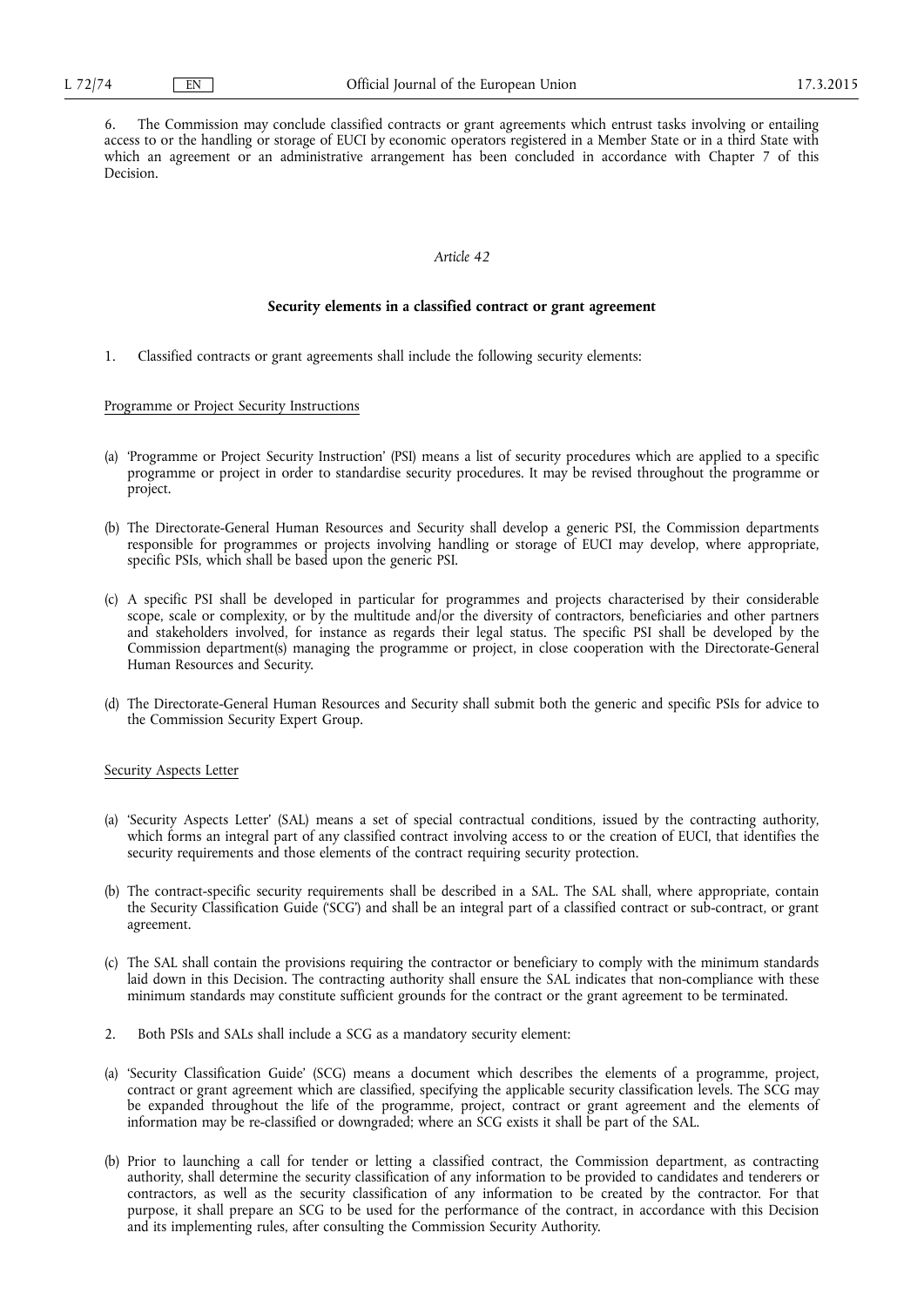- (c) In order to determine the security classification of the various elements of a classified contract, the following principles shall apply:
	- (i) in preparing an SCG, the Commission department, as the contracting authority, shall take into account all relevant security aspects, including the security classification assigned to information provided and approved to be used for the contract by the originator of the information;
	- (ii) the overall level of classification of the contract may not be lower than the highest classification of any of its elements; and
	- (iii) where relevant, the contracting authority shall liaise, through the Commission Security Authority, with the Member States' NSAs, DSAs or any other competent security authority concerned in the event of any changes regarding the classification of information created by or provided to contractors in the performance of a contract and when making any subsequent changes to the SCG.

### **Access to EUCI for contractors' and beneficiaries' staff**

The contracting or granting authority, shall ensure that the classified contract or classified grant agreement includes provisions indicating that staff of a contractor, subcontractor or beneficiary who, for the performance of the classified contract, subcontract or grant agreement, require access to EUCI, shall be granted such access only if:

- (a) he has been security authorised to the relevant level or is otherwise duly authorised by their need-to-know has been determined;
- (b) they have been briefed on the applicable security rules for protecting EUCI, and have acknowledged their responsibilities with regard to protecting such information;
- (c) they have been security cleared at the relevant level for information classified CONFIDENTIEL UE/EU CONFIDENTIAL or SECRET UE/EU SECRET by the respective NSA, DSA or any other competent authority.

#### *Article 44*

### **Facility security clearance**

1. 'Facility Security Clearance' (FSC) means an administrative determination by a NSA, DSA or any other competent security authority that, from the security viewpoint, a facility can afford an adequate level of protection to EUCI to a specified security classification level.

2. A FSC granted by the NSA or DSA or any other competent security authority of a Member State to indicate, in accordance with national laws and regulations, that an economic operator can protect EUCI at the appropriate classification level (CONFIDENTIEL UE/EU CONFIDENTIAL or SECRET UE/EU SECRET) within its facilities, shall be presented to the Commission Security Authority, which will forward it to the Commission department acting as the contracting or granting authority, before a candidate, tenderer or contractor, or grant applicant or beneficiary may be provided with or granted access to EUCI.

3. Where relevant, the contracting authority shall notify, through the Commission Security Authority, the appropriate NSA, DSA or any other competent security authority that an FSC is required for performing the contract. A FSC or PSC shall be required where EUCI classified CONFIDENTIEL UE/EU CONFIDENTIAL or SECRET UE/EU SECRET has to be provided in the course of the procurement or grant award procedure.

The contracting or granting authority shall not award a classified contract or a grant agreement to a preferred bidder or participant before having received confirmation from the NSA, DSA or any other competent security authority of the Member State in which the contractor or subcontractor concerned is registered that, where required, an appropriate FSC has been issued.

5. When the Commission Security Authority has been notified by the NSA, DSA or any other competent security authority which has issued a FSC about changes affecting the FSC, it shall inform the Commission department, acting as contracting or granting authority. In the case of a sub-contract, the NSA, DSA or any other competent security authority shall be informed accordingly.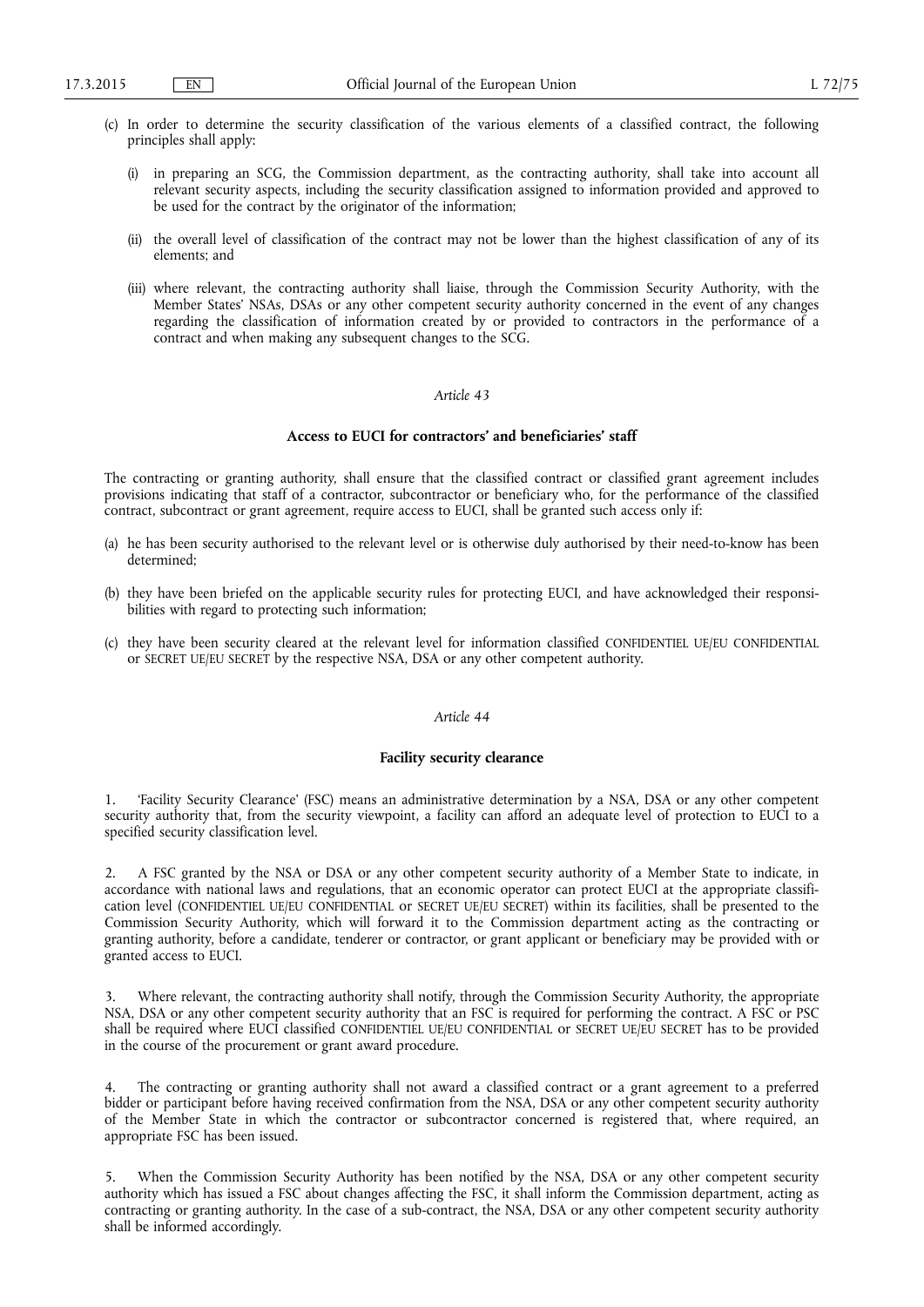6. Withdrawal of a FSC by the relevant NSA, DSA or any other competent security authority shall constitute sufficient grounds for the contracting or granting authority, to terminate a classified contract or exclude a candidate, tenderer or applicant from the competition. A provision to that effect shall be included in the model contracts and grant agreements to be developed.

### *Article 45*

#### **Provisions for classified contracts and grant agreements**

1. Where EUCI is provided to a candidate, tenderer or applicant during the procurement procedure, the call for tender or call for proposal shall contain a provision obliging the candidate, tenderer or applicant failing to submit a tender or proposal or who is not selected, to return all classified documents within a specified period of time.

2. The contracting or granting authority, shall notify, through the Commission Security Authority, the competent NSA, DSA or any other competent security authority of the fact that a classified contract or grant agreement has been awarded, and of the relevant data, such as the name of the contractor(s) or beneficiaries, the duration of the contract and the maximum level of classification.

3. When such contracts or grant agreements are terminated, the contracting or granting authority, shall promptly notify, through the Commission Security Authority, the NSA, DSA or any other competent security authority of the Member State in which the contractor or grant beneficiary is registered.

4. As a general rule, the contractor or grant beneficiary shall be required to return to the contracting or granting authority, upon termination of the classified contract or the grant agreement, or of the participation of a grant beneficiary, any EUCI held by it.

5. Specific provisions for the disposal of EUCI during the performance of the classified contract or the classified grant agreement or upon its termination shall be laid down in the SAL.

6. Where the contractor or grant beneficiary is authorised to retain EUCI after termination of a classified contract or grant agreement, the minimum standards contained in this Decision shall continue to be complied with and the confidentiality of EUCI shall be protected by the contractor or the grant beneficiary.

#### *Article 46*

### **Specific provisions for classified contracts**

1. The conditions relevant for the protection of EUCI under which the contractor may subcontract shall be defined in the call for tender and in the classified contract.

2. A contractor shall obtain permission from the contracting authority, before sub-contracting any parts of a classified contract. No subcontract involving access to EUCI may be awarded to subcontractors registered in a third country, unless there is a regulatory framework for the security of information as provided for in Chapter 7.

The contractor shall be responsible for ensuring that all sub-contracting activities are undertaken in accordance with the minimum standards laid down in this Decision and shall not provide EUCI to a subcontractor without the prior written consent of the contracting authority.

With regard to EUCI created or handled by the contractor, the Commission shall be considered to be the originator, and the rights incumbent on the originator shall be exercised by the contracting authority.

#### *Article 47*

#### **Visits in connection with classified contracts**

1. Where a Commission staff member or contractors' or grant beneficiaries' personnel require access to information classified CONFIDENTIEL UE/EU CONFIDENTIAL or SECRET UE/EU SECRET in each other's premises for the performance of a classified contract or grant agreement, visits shall be arranged in liaison with the NSAs, DSAs or any other competent security authority concerned. The Commission Security Authority shall be informed of such visits. However, in the context of specific programmes or projects, the NSAs, DSAs or any other competent security authority may also agree on a procedure whereby such visits can be arranged directly.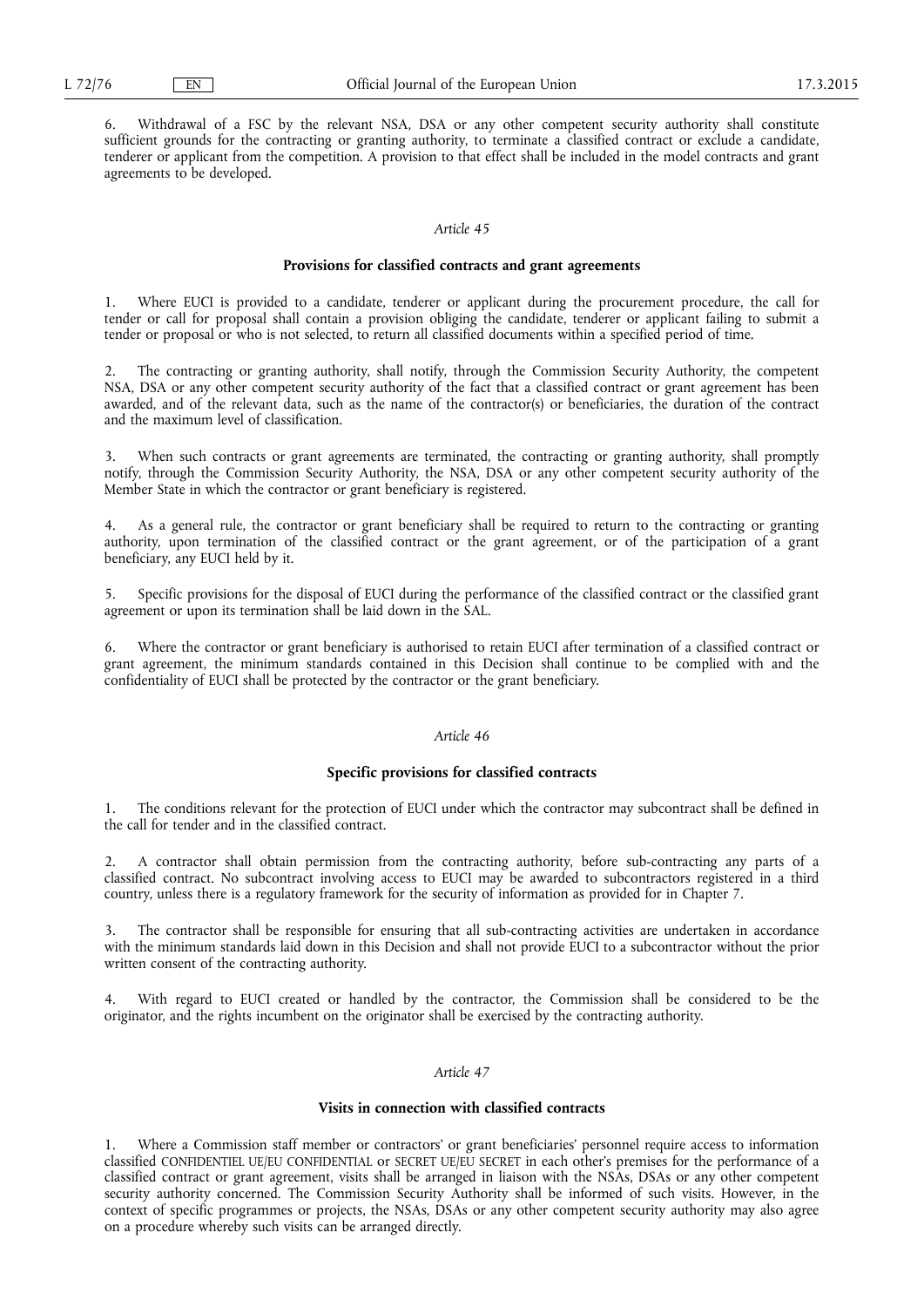2. All visitors shall hold an appropriate security clearance and have a 'need-to-know' for access to the EUCI related to the classified contract.

3. Visitors shall be given access only to EUCI related to the purpose of the visit.

4. More detailed provisions shall be set out in implementing rules.

5. Compliance with the provisions regarding visits in connection with classified contracts, set out in this Decision and in the implementing rules referred to in paragraph 4, shall be mandatory.

#### *Article 48*

#### **Transmission and carriage of EUCI in connection with classified contracts or classified grant agreements**

With regard to the transmission of EUCI by electronic means, the relevant provisions of Chapter 5 of this Decision shall apply.

2. With regard to the carriage of EUCI, the relevant provisions of Chapter 4 of this Decision and its implementing rules shall apply, in accordance with national laws and regulations.

3. For the transport of classified material as freight, the following principles shall be applied when determining security arrangements:

- (a) security shall be assured at all stages during transportation from the point of origin to the final destination;
- (b) the degree of protection afforded to a consignment shall be determined by the highest classification level of material contained within it;
- (c) prior to any cross-border movement of material classified CONFIDENTIEL UE/EU CONFIDENTIAL or SECRET UE/EU SECRET, a transportation plan shall be drawn up by the consignor and approved by the NSA, DSA or any other competent security authority concerned;
- (d) journeys shall be point to point to the extent possible, and shall be completed as quickly as circumstances permit;
- (e) whenever possible, routes should be only through Member States. Routes through States other than Member States should only be undertaken when authorised by the NSA, DSA or any other competent security authority of the States of both the consignor and the consignee.

### *Article 49*

#### **Transfer of EUCI to contractors or grant beneficiaries located in third states**

EUCI shall be transferred to contractors or grant beneficiaries located in third States in accordance with security measures agreed between the Commission Security Authority, the Commission department, as the contracting or granting authority, and the NSA, DSA or other competent security authority of the concerned third country where the contractor or grant beneficiary is registered.

#### *Article 50*

#### **Handling of information classified RESTREINT UE/EU RESTRICTED in the context of classified contracts or classified grant agreements**

1. Protection of information classified RESTREINT UE/EU RESTRICTED handled or stored under classified contracts or grant agreements shall be based on the principles of proportionality and cost-effectiveness.

2. No FSC or PSC shall be required in the context of classified contracts or classified grant agreements involving the handling of information classified at the level of RESTREINT UE/EU RESTRICTED.

3. Where a contract or grant agreement involves handling of information classified RESTREINT UE/EU RESTRICTED in a CIS operated by a contractor or grant beneficiary, the contracting or granting authority shall ensure, after consulting the Commission Security Authority, that the contract or grant agreement specifies the necessary technical and administrative requirements regarding accreditation or approval of the CIS commensurate with the assessed risk, taking account of all relevant factors. The scope of accreditation or approval of such CIS shall be agreed between the Commission Security Authority and the relevant NSA or DSA.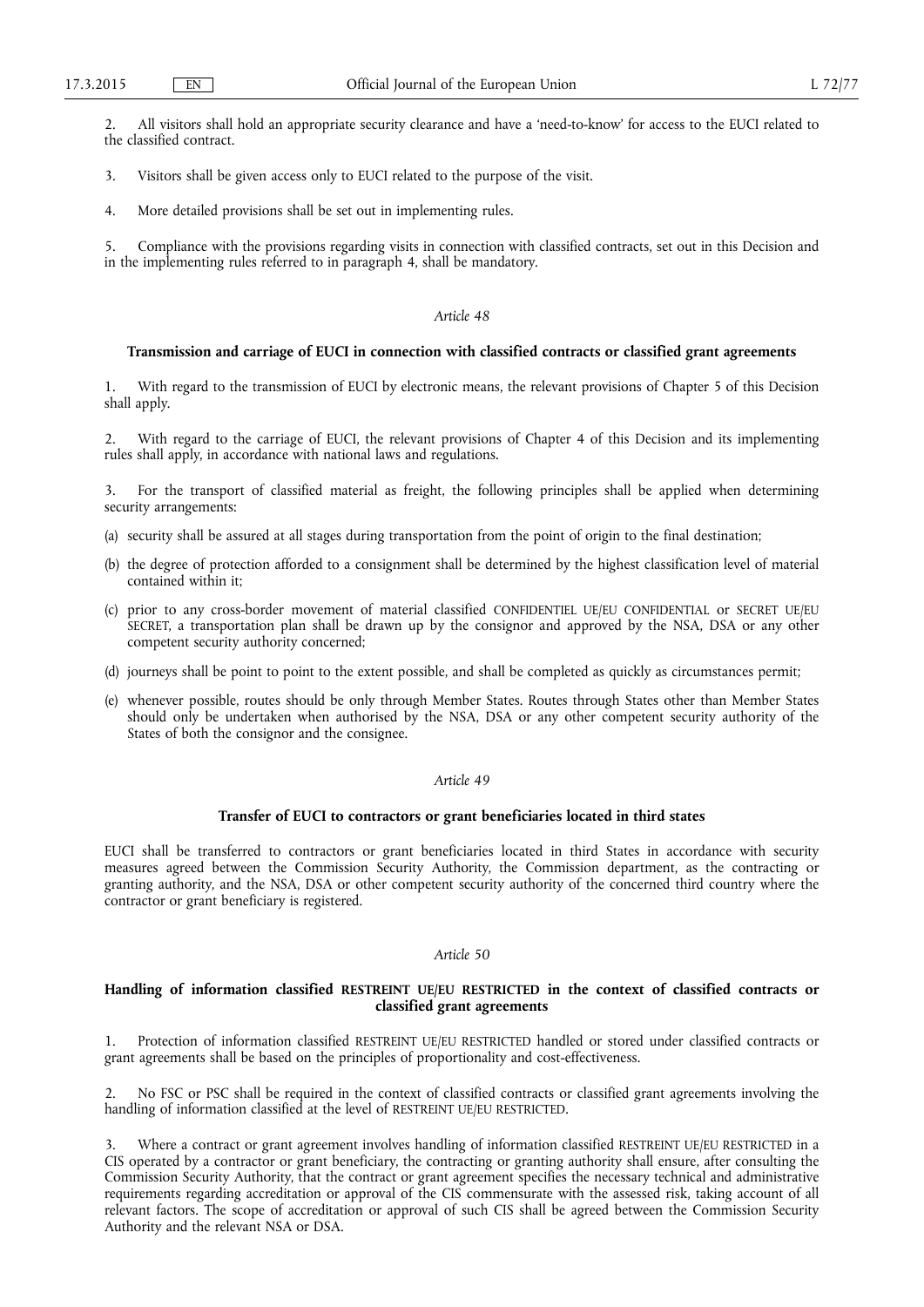#### CHAPTER 7

#### **EXCHANGE OF CLASSIFIED INFORMATION WITH OTHER UNION INSTITUTIONS, AGENCIES, BODIES AND OFFICES, WITH MEMBER STATES, AND WITH THIRD STATES AND INTERNATIONAL ORGANISATIONS**

#### *Article 51*

#### **Basic principles**

1. Where the Commission or one of its departments determines that there is a need to exchange EUCI with another Union Institution, agency, body or office, or with a third State or international organisation, the necessary steps shall be undertaken to establish an appropriate legal or administrative framework to that effect, which may include security of information agreements or administrative arrangements concluded in accordance with the relevant regulations.

2. Without prejudice to Article 57, EUCI shall only be exchanged with another Union Institution, agency, body or office, or with a third State or international organisation, provided such an appropriate legal or administrative framework is in place, and that there are sufficient guarantees that the Union Institution, agency, body or office, or the third State or international organisation concerned applies equivalent basic principles and minimum standards for the protection of classified information.

### *Article 52*

#### **Exchange of EUCI with other Union institutions, agencies, bodies and offices**

1. Before entering into an administrative arrangement for the exchange of EUCI with another Union Institution, agency, body or office, the Commission shall seek assurance that the Union Institution, agency, body or office concerned:

- (a) has a regulatory framework for the protection of EUCI in place, which lays down basic principles and minimum standards equivalent to those laid down in this Decision and its implementing rules;
- (b) applies security standards and guidelines regarding personnel security, physical security, management of EUCI and security of Communication and Information Systems (CIS), which guarantee an equivalent level of protection of EUCI as that afforded in the Commission.
- (c) marks classified information which it creates, as EUCI.

2. The Directorate-General Human Resources and Security shall, in close cooperation with other competent Commission departments, be the lead service within the Commission for the conclusion of administrative arrangements for the exchange of EUCI with other Union institutions, agencies, bodies or offices.

3. Administrative arrangements shall as a general rule take the form of an Exchange of Letters, signed by the Director-General for Human Resources and Security on behalf of the Commission.

Before entering into an administrative arrangement on the exchange of EUCI, the Commission Security Authority shall conduct an assessment visit aimed at assessing the regulatory framework for protecting EUCI and ascertaining the effectiveness of measures implemented for protecting EUCI. The administrative arrangement shall enter into force, and EUCI shall be exchanged, only if the outcome of this assessment visit is satisfactory and the recommendations made further to the visit have been complied with. Regular follow-up assessment visits shall be conducted to verify that the administrative arrangement is complied with and the security measures in place continue to meet the basic principles and minimum standards agreed.

5. Within the Commission, the EUCI registry managed by the Secretariat General shall, as a general rule, be the main point of entry and exit for classified information exchanges with other Union institutions, agencies, bodies and offices. However, where on security, organisational or operational grounds it is more appropriate for protecting EUCI, local EUCI registries established within Commission departments in accordance with this Decision and its implementing rules, shall operate as the point of entry and exit for classified information regarding matters within the competence of the Commission departments concerned.

6. The Commission Security Expert Group shall be informed of the process of concluding administrative arrangements pursuant to paragraph 2.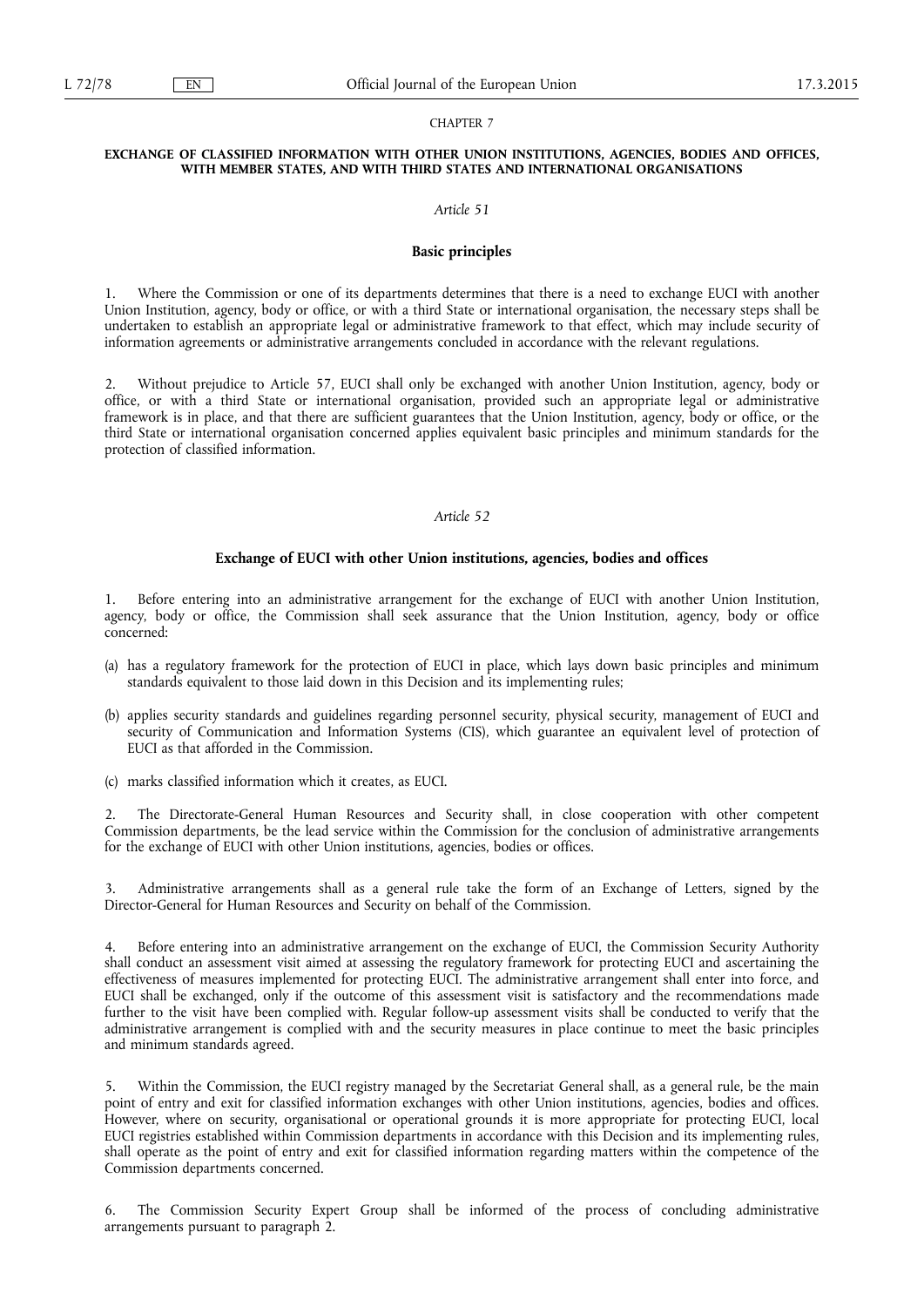#### **Exchange of EUCI with Member States**

1. EUCI may be exchanged with and released to Member States provided that they protect that information in accordance with the requirements applicable to classified information bearing a national security classification at the equivalent level as set out in the table of equivalence of security classifications contained in Annex I.

2. Where Member States introduce classified information bearing a national security classification marking into the structures or networks of the European Union, the Commission shall protect that information in accordance with the requirements applicable to EUCI at the equivalent level as set out in the table of equivalence of security classifications contained in Annex I.

### *Article 54*

#### **Exchange of EUCI with third States and international organisations**

1. Where the Commission determines that it has a long-term need to exchange classified information with third States or international organisations, the necessary steps shall be undertaken to establish an appropriate legal or administrative framework to that effect, which may include security of information agreements or administrative arrangements concluded in accordance with the relevant regulations.

2. Such security of information agreements and administrative agreements referred to in paragraph 1 shall contain provisions to ensure that when third States or international organisations receive EUCI, such information is given protection appropriate to its classification level and according to minimum standards which are equivalent to those laid down in this Decision.

3. The Commission may enter into administrative arrangements in accordance with Article 56 where the classification level of EUCI is as a general rule no higher than RESTREINT UE/EU RESTRICTED.

4. Administrative arrangements for the exchange of classified information referred to in paragraph 3 shall contain provisions to ensure that when third States or international organisations receive EUCI, such information is given protection appropriate to its classification level and according to minimum standards which are equivalent to those laid down in this Decision. The Commission Security Expert Group shall be consulted on the conclusion of security of information agreements or administrative arrangements.

5. The decision to release EUCI originating in the Commission to a third State or international organisation shall be taken by the Commission department, as originator of this EUCI within the Commission, on a case-by-case basis, according to the nature and content of such information, the recipient's need-to-know and the measure of advantage to the Union. If the originator of the classified information for which release is desired, or of the source material it may contain, is not the Commission, the Commission department which holds this classified information, shall first seek the originator's written consent to release. If the originator cannot be established, the Commission department, which holds this classified information, shall assume the former's responsibility after consulting the Commission Security Expert Group.

### *Article 55*

#### **Security of information agreements**

1. Security of information agreements with third states or international organisations are concluded in accordance with Article 218 TFEU.

- 2. Security of information agreements shall:
- (a) establish the basic principles and minimum standards governing the exchange of classified information between the Union and a third State or international organisation;
- (b) provide for technical implementing arrangements to be agreed between the competent security authorities of the relevant Union institutions and bodies and the competent security authority of the third State or international organisation in question. Such arrangements shall take account of the level of protection provided by the security regulations, structures and procedures in place in the third State or international organisation concerned;
- (c) provide that prior to the exchange of classified information under the agreement, it shall be ascertained that the receiving party is able to protect and safeguard classified information provided to it in an appropriate manner.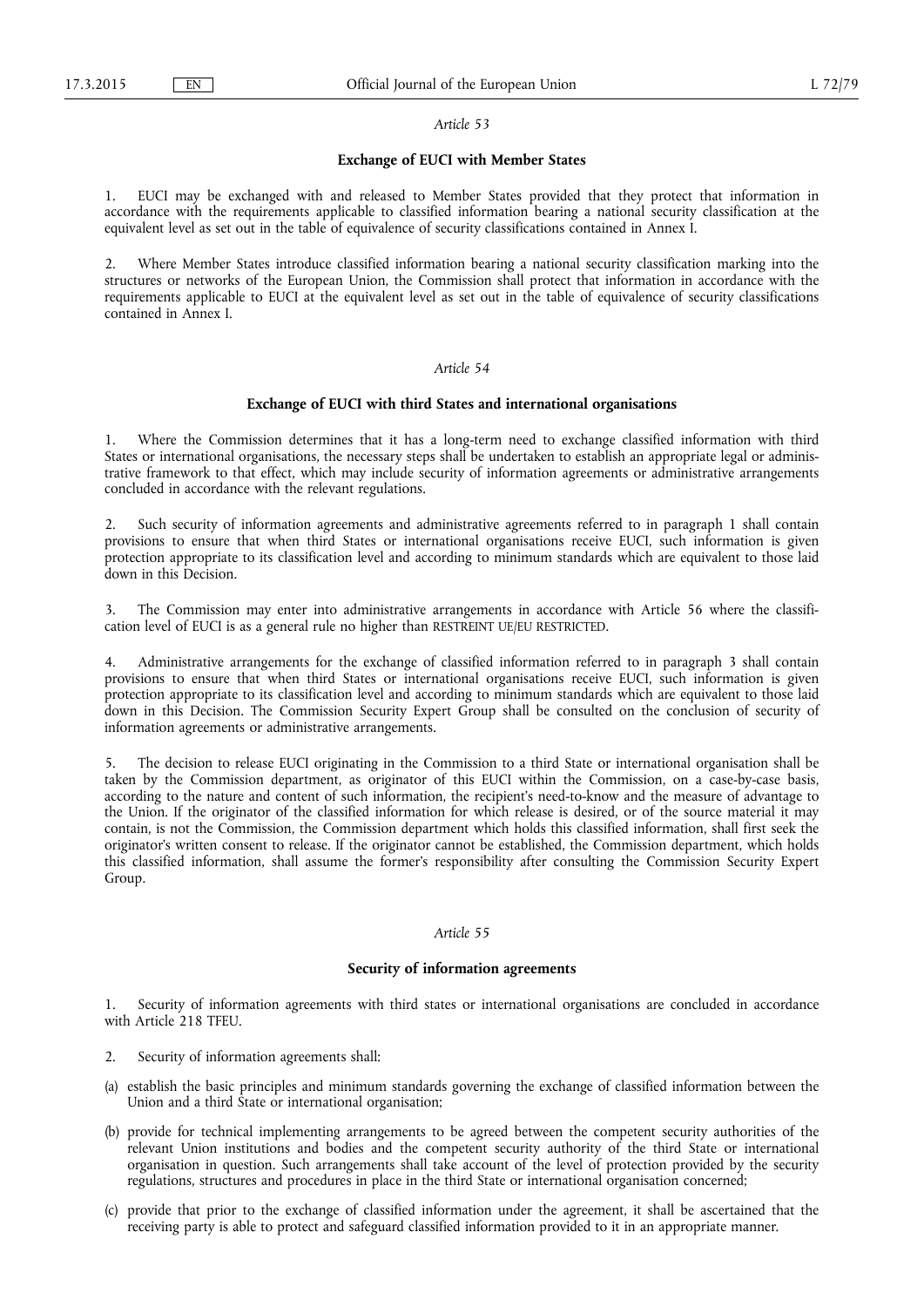3. The Commission shall, when a need to exchange classified information is determined according to Article 51(1), consult the European External Action Service, the General Secretariat of the Council and other Union institutions and bodies, where appropriate, in order to determine whether a recommendation according to Article 218(3) TFEU should be submitted.

4. No EUCI shall be exchanged by electronic means unless explicitly provided for in the security of information agreement or technical implementing arrangements.

5. Within the Commission, the EUCI registry managed by the Secretariat-General shall, as a general rule, be the main point of entry and exit for classified information exchanges with third States and international organisations. However, where on security, organisational or operational grounds it is more appropriate for protecting EUCI, local EUCI registries established within Commission departments in accordance with this Decision and its implementing rules, shall operate as the point of entry and exit for classified information regarding matters within the competence of the Commission departments concerned.

6. In order to assess the effectiveness of the security regulations, structures and procedures in the third State or international organisation concerned, the Commission shall, in collaboration with other Union institutions, agencies or bodies, participate in assessment visits, in mutual agreement with the third State or international organisation concerned. Such assessment visits shall evaluate:

- (a) the regulatory framework applicable for protecting classified information;
- (b) any specific features of the security policy and the way in which security is organised in the third State or international organisation which may have an impact on the level of classified information that may be exchanged;
- (c) the security measures and procedures actually in place; and
- (d) security clearance procedures for the level of EUCI to be released.

#### *Article 56*

#### **Administrative arrangements**

1. Where a long-term need exists in the context of a Union political or legal framework to exchange information classified as a general rule no higher than RESTREINT UE/EU RESTRICTED with a third State or international organisation, and where the Commission Security Authority, after consulting the Commission Security Expert Group, has established, in particular, that the party in question does not have a sufficiently developed security system for it to be possible to enter into a security of information agreement, the Commission may decide to enter into an administrative arrangement with the relevant authorities of the third State or international organisation in question.

2. Such administrative arrangements shall as a general rule take the form of an Exchange of Letters.

3. An assessment visit shall be conducted prior to the conclusion of the arrangement. The Commission Security Expert Group shall be informed of the outcome of the assessment visit. Where there are exceptional reasons for exchanging classified information urgently, EUCI may be released provided every attempt is made to conduct an assessment visit as soon as possible.

4. No EUCI shall be exchanged by electronic means unless explicitly provided for in the administrative arrangement.

### *Article 57*

#### **Exceptional ad hoc release of EUCI**

1. Where no security of information agreement or administrative arrangement is in place, and where the Commission or one of its departments determines that there is an exceptional need in the context of an Union political or legal framework to release EUCI to a third State or international organisation, the Commission Security Authority shall, to the extent possible, verify with the security authorities of the third State or international organisation concerned that its security regulations, structures and procedures are such that EUCI released to it will be protected to standards no less stringent than those laid down in this Decision.

2. The decision to release the EUCI to the third State or international organisation concerned, shall, after consultation of the Commission Security Expert Group, be taken by the Commission on the basis of a proposal by the member of the Commission responsible for security matters.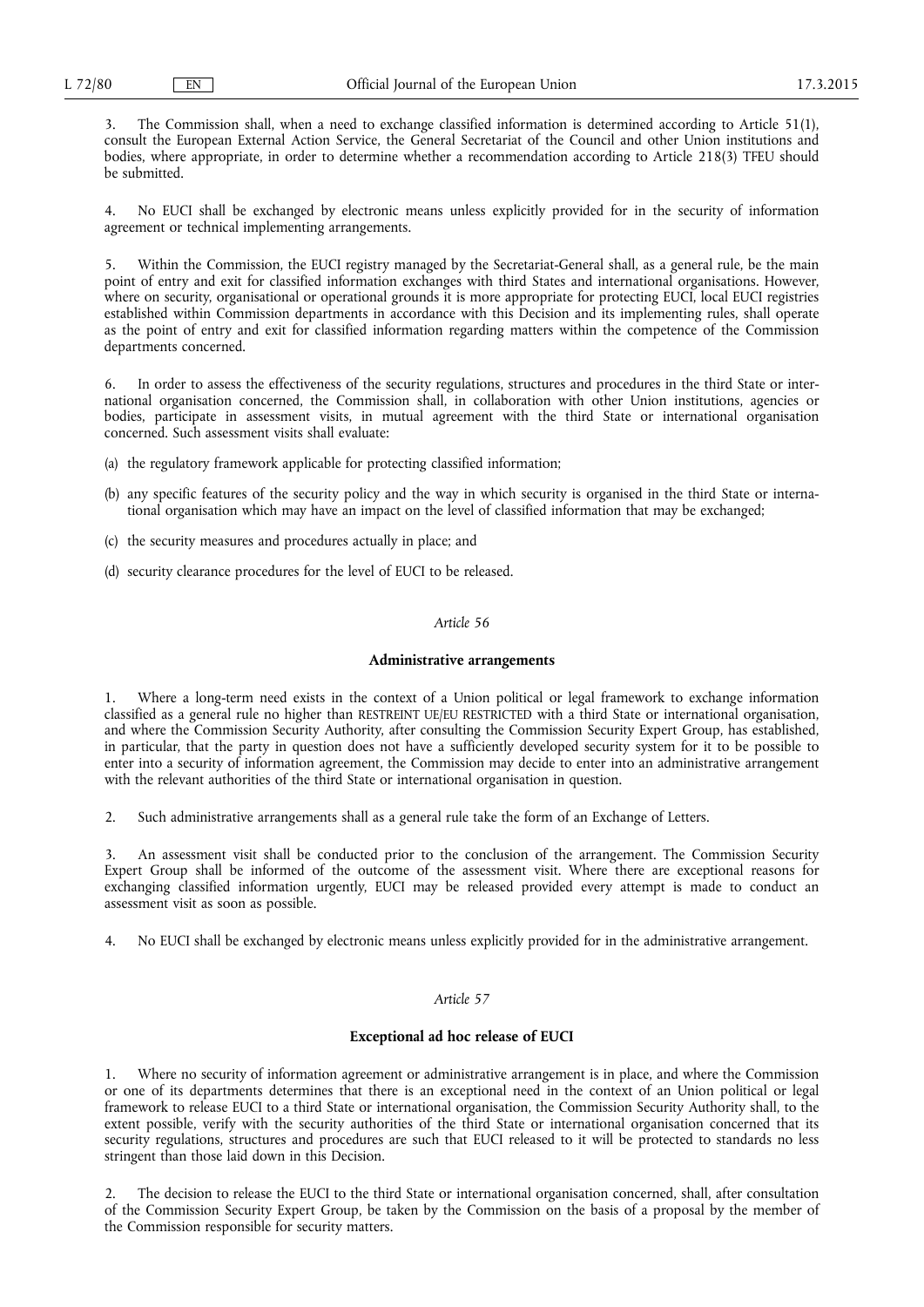3. Following the Commission's decision to release EUCI and subject to prior written consent of originator, including the originators of source material it may contain, the competent Commission department shall forward the information concerned, which shall bear a releasability marking indicating the third State or international organisation to which it has been released. Prior to or upon actual release, the third party in question shall undertake in writing to protect the EUCI it receives in accordance with the basic principles and minimum standards set out in this Decision.

#### CHAPTER 8

**FINAL PROVISIONS** 

*Article 58* 

### **Replacement of previous decision**

This Decision shall repeal and replace Commission Decision 2001/844/EC, ECSC, Euratom ( 1 ).

#### *Article 59*

### **Classified information created before the entry into force of this Decision**

1. All EUCI classified in accordance with Decision 2001/844/EC, ECSC, Euratom shall continue to be protected in accordance with the relevant provisions of this Decision.

2. All classified information held by the Commission on the date that Decision 2001/844/EC, ECSC, Euratom entered into force, with the exception of Euratom classified information, shall:

- (a) if created by the Commission, continue to be considered to have been reclassified RESTREINT UE by default, unless its author had decided to give it another classification by 31 January 2002 and had informed all addressees of the document concerned;
- (b) if created by authors outside the Commission, retain its original classification and thus be treated as EUCI of the equivalent level, unless the author agrees to declassification or downgrading of the information.

#### *Article 60*

#### **Implementing rules and security notices**

1. As necessary, the adoption of the implementing rules for this decision will be the subject of a separate empowerment decision of the Commission in favour of the Member of the Commission responsible for security matters, in full compliance with the internal rules of procedure.

2. After being empowered following the above-mentioned Commission Decision, the Member of the Commission responsible for security matters may develop security notices setting out security guidelines and best practices within the scope of this Decision and its implementing rules.

3. The Commission may delegate the tasks mentioned in the first and second paragraph of this Article to the Director-General for Human Resources and Security by a separate delegation decision, in full compliance with the internal rules of procedure.

#### *Article 61*

#### **Entry into force**

This Decision shall enter into force on the day following that of its publication in the *Official Journal of the European Union*.

Done at Brussels, 13 March 2015.

*For the Commission The President*  Jean-Claude JUNCKER

<sup>(</sup> 1 ) Commission Decision 2001/844/EC,ECSC,Euratom of 29 November 2001 amending its internal Rules of Procedure (OJ L 317, 3.12.2001, p. 1).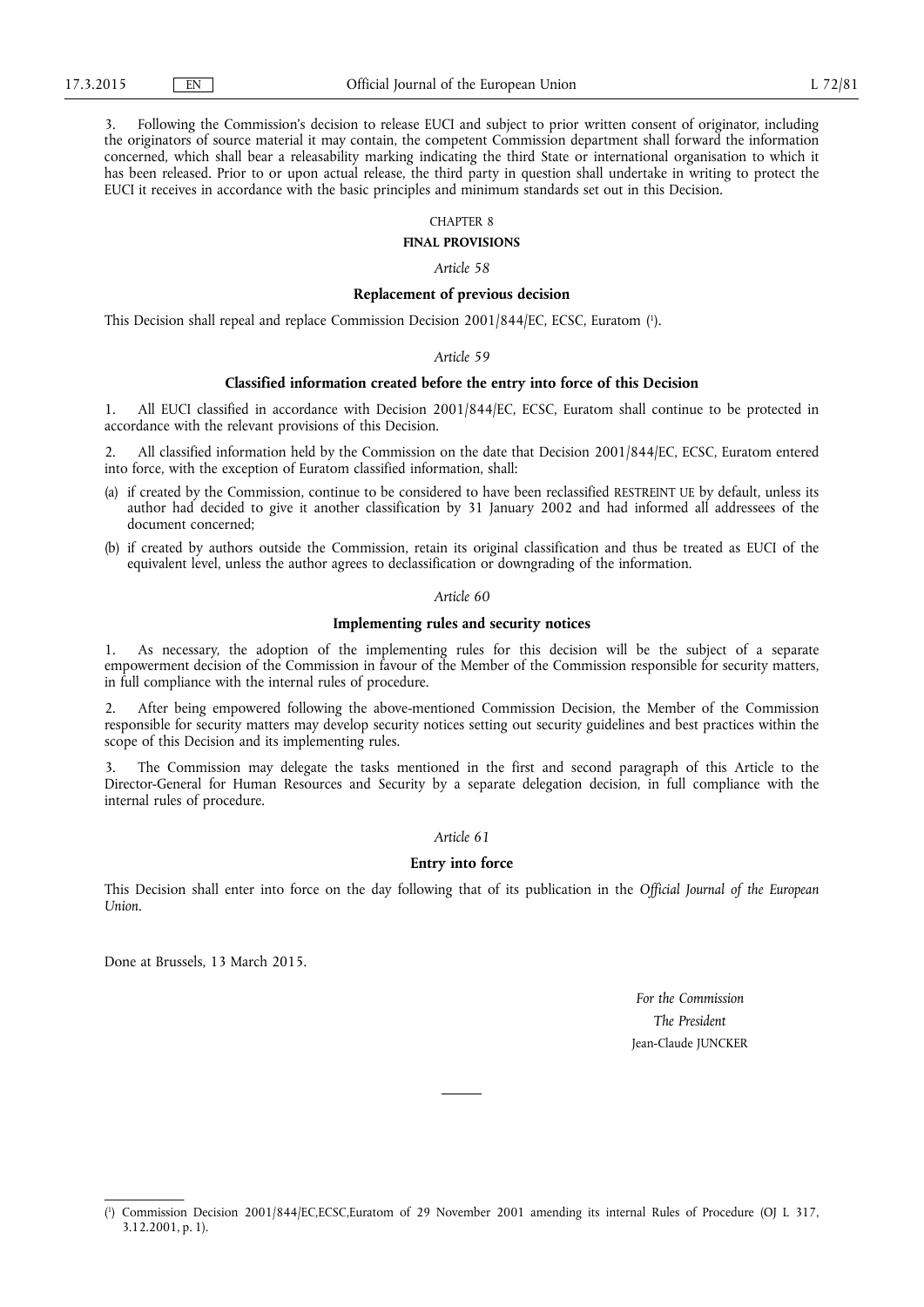### *ANNEX I*

# **EQUIVALENCE OF SECURITY CLASSIFICATIONS**

| EU             | TRES SECRET UE/EU TOP<br><b>SECRET</b>                             | SECRET UE/EU SECRET                                      | <b>CONFIDENTIEL UE/EU</b><br><b>CONFIDENTIAL</b>                      | RESTREINT UE/EU<br><b>RESTRICTED</b>   |
|----------------|--------------------------------------------------------------------|----------------------------------------------------------|-----------------------------------------------------------------------|----------------------------------------|
| <b>EURATOM</b> | <b>EURA TOP SECRET</b>                                             | <b>EURA SECRET</b>                                       | EURA CONFIDENTIAL                                                     | <b>EURA RESTRICTED</b>                 |
| Belgium        | Très Secret (Loi<br>11.12.1998)<br>Zeer Geheim (Wet<br>11.12.1998) | Secret (Loi<br>11.12.1998)<br>Geheim (Wet<br>11.12.1998) | Confidentiel (Loi<br>11.12.1998)<br>Vertrouwelijk (Wet<br>11.12.1998) | nota (1) below                         |
| Bulgaria       | Строго секретно                                                    | Секретно                                                 | Поверително                                                           | За служебно ползване                   |
| Czech Republic | Přísně tajné                                                       | Tajné                                                    | Důvěrné                                                               | Vyhrazené                              |
| Denmark        | Yderst hemmeligt                                                   | Hemmeligt                                                | Fortroligt                                                            | Til tjenestebrug                       |
| Germany        | Streng geheim                                                      | Geheim                                                   | VS $(2)$ - Vertraulich                                                | VS - Nur für den Dienst-<br>gebrauch   |
| Estonia        | Täiesti salajane                                                   | Salajane                                                 | Konfidentsiaalne                                                      | Piiratud                               |
| Ireland        | Top Secret                                                         | Secret                                                   | Confidential                                                          | Restricted                             |
| Greece         | Άκρως Απόρρητο<br>Abr: AAΠ                                         | Απόρρητο<br>Abr: $(A\Pi)$                                | Εμπιστευτικό<br>Abr: (EM)                                             | Περιορισμένης Χρήσης<br>Abr: $(\Pi X)$ |
| Spain          | Secreto                                                            | Reservado                                                | Confidencial                                                          | Difusión Limitada                      |
| France         | Très Secret Défense                                                | Secret Défense                                           | Confidentiel Défense                                                  | nota $(3)$ below                       |
| Croatia        | VRLO TAJNO                                                         | TAJNO                                                    | POVJERLJIVO                                                           | OGRANIČENO                             |
| Italy          | Segretissimo                                                       | Segreto                                                  | Riservatissimo                                                        | Riservato                              |
| Cyprus         | Άκρως Απόρρητο<br>Abr: (ΑΑΠ)                                       | Απόρρητο<br>Abr: $(A\Pi)$                                | Εμπιστευτικό<br>Abr: (EM)                                             | Περιορισμένης Χρήσης<br>Abr: $(\Pi X)$ |
| Latvia         | Sevišķi slepeni                                                    | Slepeni                                                  | Konfidenciāli                                                         | Dienesta vajadzībām                    |
| Lithuania      | Visiškai slaptai                                                   | Slaptai                                                  | Konfidencialiai                                                       | Riboto naudojimo                       |
| Luxembourg     | Très Secret Lux                                                    | Secret Lux                                               | Confidentiel Lux                                                      | Restreint Lux                          |
| Hungary        | 'Szigorúan titkos!'                                                | 'Titkos!'                                                | 'Bizalmas!'                                                           | 'Korlátozott terjesztésű!'             |
| Malta          | L-Oghla Segretezza                                                 | Sigriet                                                  | Kunfidenzjali                                                         | Ristrett                               |
| Netherlands    | Stg. ZEER GEHEIM                                                   | Stg. GEHEIM                                              | Stg. CONFIDENTIEEL                                                    | Dep. VERTROUWELIJK                     |
| Austria        | Streng Geheim                                                      | Geheim                                                   | Vertraulich                                                           | Eingeschränkt                          |
| Poland         | Ściśle Tajne                                                       | Tajne                                                    | Poufne                                                                | Zastrzeżone                            |
| Portugal       | Muito Secreto                                                      | Secreto                                                  | Confidencial                                                          | Reservado                              |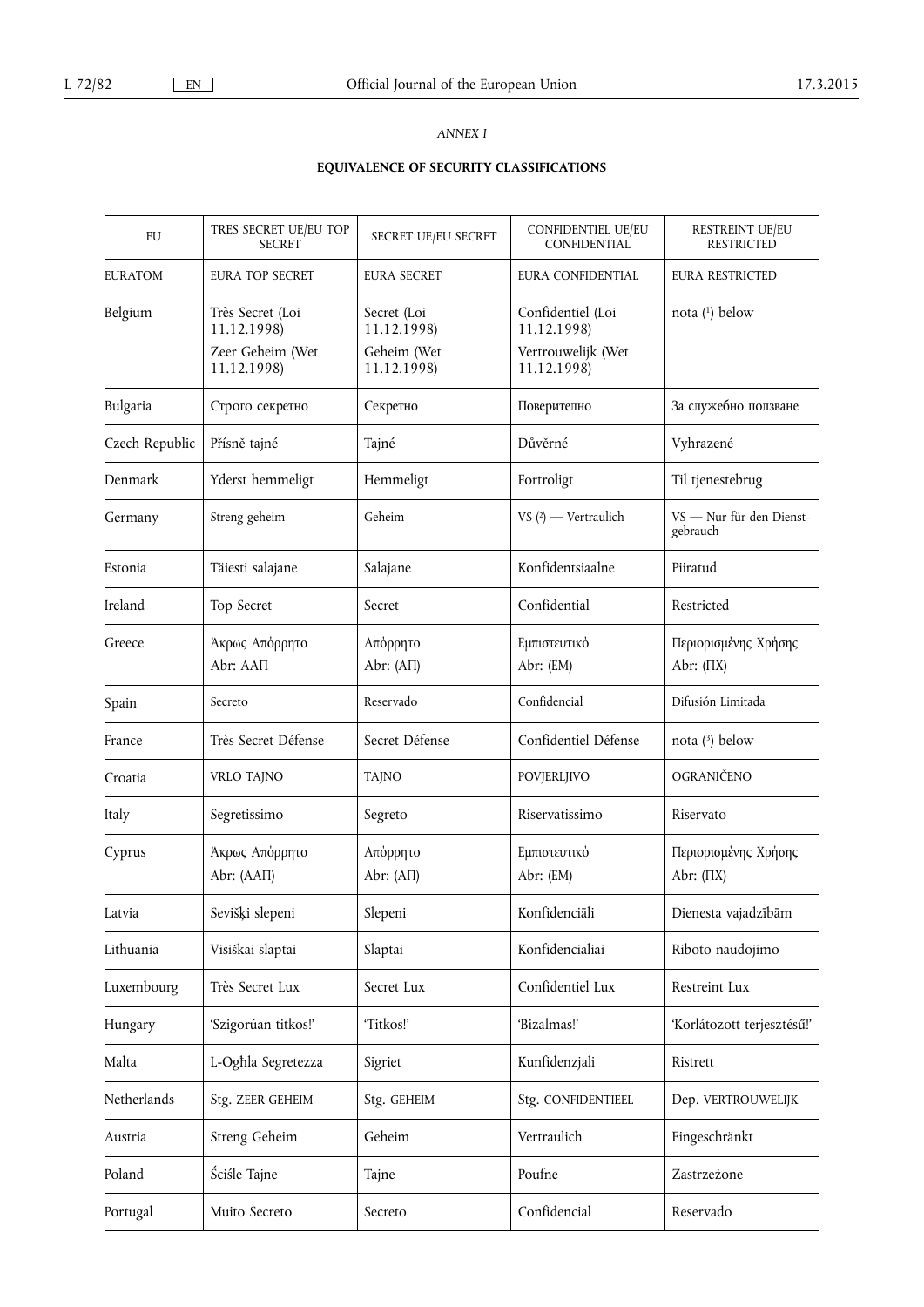| EU                  | TRES SECRET UE/EU TOP<br><b>SECRET</b>                                                     | SECRET UE/EU SECRET              | <b>CONFIDENTIEL UE/EU</b><br><b>CONFIDENTIAL</b> | <b>RESTREINT UE/EU</b><br><b>RESTRICTED</b> |
|---------------------|--------------------------------------------------------------------------------------------|----------------------------------|--------------------------------------------------|---------------------------------------------|
| Romania             | Strict secret de impor-<br>tanță deosebită                                                 | Strict secret                    | Secret                                           | Secret de serviciu                          |
| Slovenia            | Strogo tajno                                                                               | Tajno                            | Zaupno                                           | Interno                                     |
| Slovakia            | Prísne tajné                                                                               | Tajné                            | Dôverné                                          | Vyhradené                                   |
| Finland             | ERITTÄIN SALAINEN<br>YTTERST HEMLIG                                                        | <b>SALAINEN</b><br><b>HEMLIG</b> | LUOTTAMUKSELLINEN<br><b>KONFIDENTIELL</b>        | KÄYTTÖ RAJOITETTU<br>BEGRÄNSAD TILLGÅNG     |
| Sweden (4)          | <b>HEMLIG/TOP SECRET</b><br><b>HEMLIG AV SYNNERLIG</b><br>BETYDELSE FÖR RIKETS<br>SÄKERHET | HEMLIG/SECRET<br><b>HEMLIG</b>   | HEMLIG/CONFIDENTIAL<br><b>HEMLIG</b>             | HEMLIG/RESTRICTED<br><b>HEMLIG</b>          |
| United King-<br>dom | UK TOP SECRET                                                                              | <b>UK SECRET</b>                 | No equivalent (5)                                | UK OFFICIAL - SENSI-<br><b>TIVE</b>         |

( 1) Diffusion Restreinte/Beperkte Verspreiding is not a security classification in Belgium. Belgium handles and protects 'RESTREINT UE/ EU RESTRICTED' information in a manner no less stringent than the standards and procedures described in the security rules of the Council of the European Union.

( 2) Germany: VS = Verschlusssache.

 $(3)$ 3) France does not use the classification 'RESTREINT' in its national system. France handles and protects 'RESTREINT UE/EU RE-STRICTED' information in a manner no less stringent than the standards and procedures described in the security rules of the Council of the European Union.

 $(4)$ Sweden: the security classification markings in the top row are used by the defence authorities and the markings in the bottom row by other authorities.

 $(5)$ 5) The UK handles and protects EUCI marked CONFIDENTIEL UE/EU CONFIDENTIAL in accordance with the protective security requirements for UK SECRET.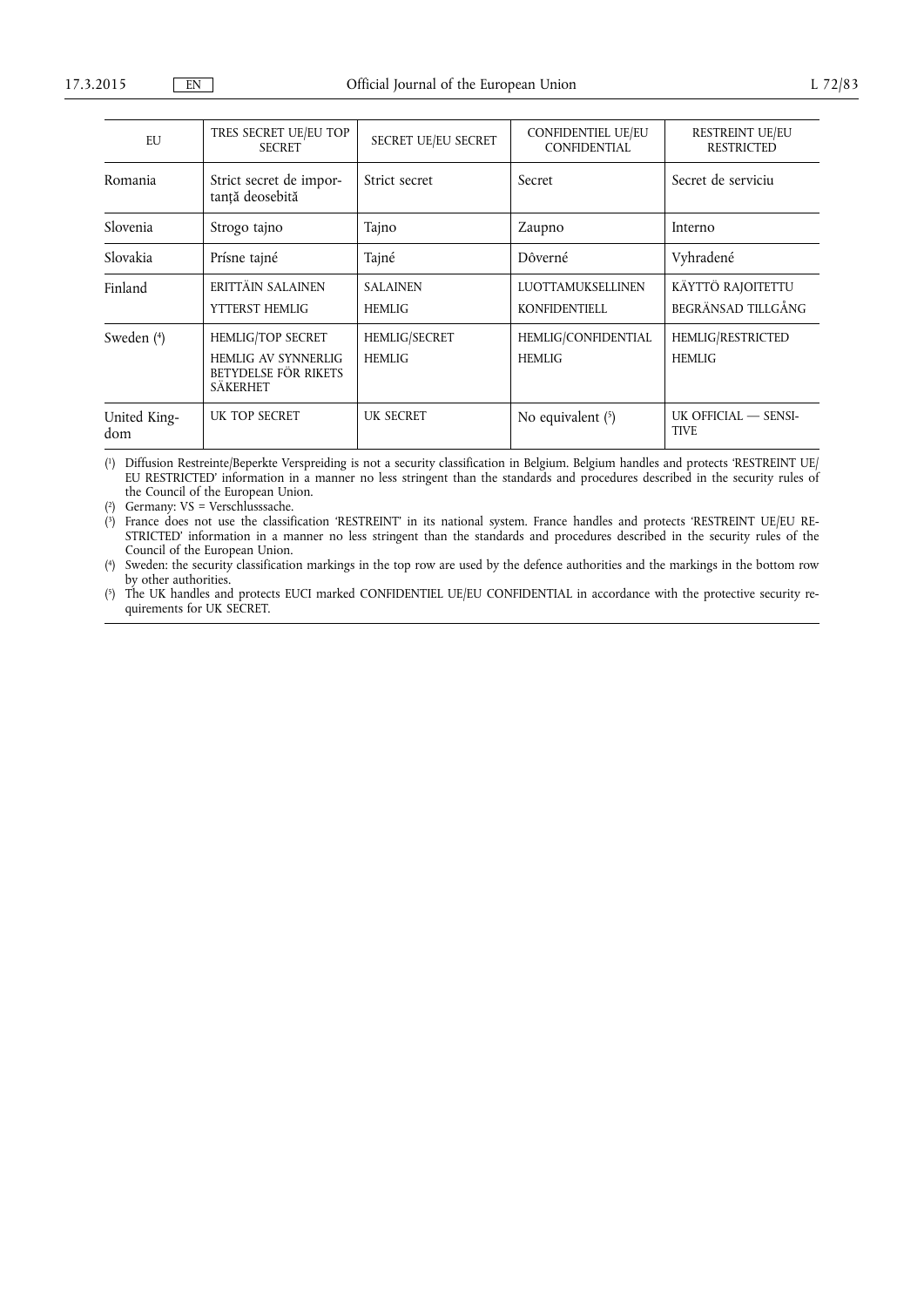### *ANNEX II*

## **LIST OF ABBREVIATIONS**

| Acronym     | Meaning                                             |
|-------------|-----------------------------------------------------|
| <b>CA</b>   | Crypto Authority                                    |
| <b>CAA</b>  | Crypto Approval Authority                           |
| <b>CCTV</b> | Closed Circuit Television                           |
| <b>CDA</b>  | Crypto Distribution Authority                       |
| <b>CIS</b>  | Communication and Information Systems handling EUCI |
| <b>DSA</b>  | Designated Security Authority                       |
| <b>EUCI</b> | EU Classified Information                           |
| <b>FSC</b>  | Facility Security Clearance                         |
| IA          | <b>Information Assurance</b>                        |
| <b>IAA</b>  | Information Assurance Authority                     |
| <b>IDS</b>  | Intrusion Detection System                          |
| IT          | Information Technology                              |
| LSO         | Local Security Officer                              |
| <b>NSA</b>  | National Security Authority                         |
| <b>PSC</b>  | Personnel Security Clearance                        |
| <b>PSCC</b> | Personnel Security Clearance Certificate            |
| PSI         | Programme/Project Security Instructions             |
| <b>RCO</b>  | Registry Control Officer                            |
| SAA         | Security Accreditation Authority                    |
| SAL         | Security Aspects Letter                             |
| SCG         | Security Classification Guide                       |
| SecOPs      | Security Operating Procedures                       |
| TA          | TEMPEST Authority                                   |
| <b>TFEU</b> | Treaty on the Functioning of the EU                 |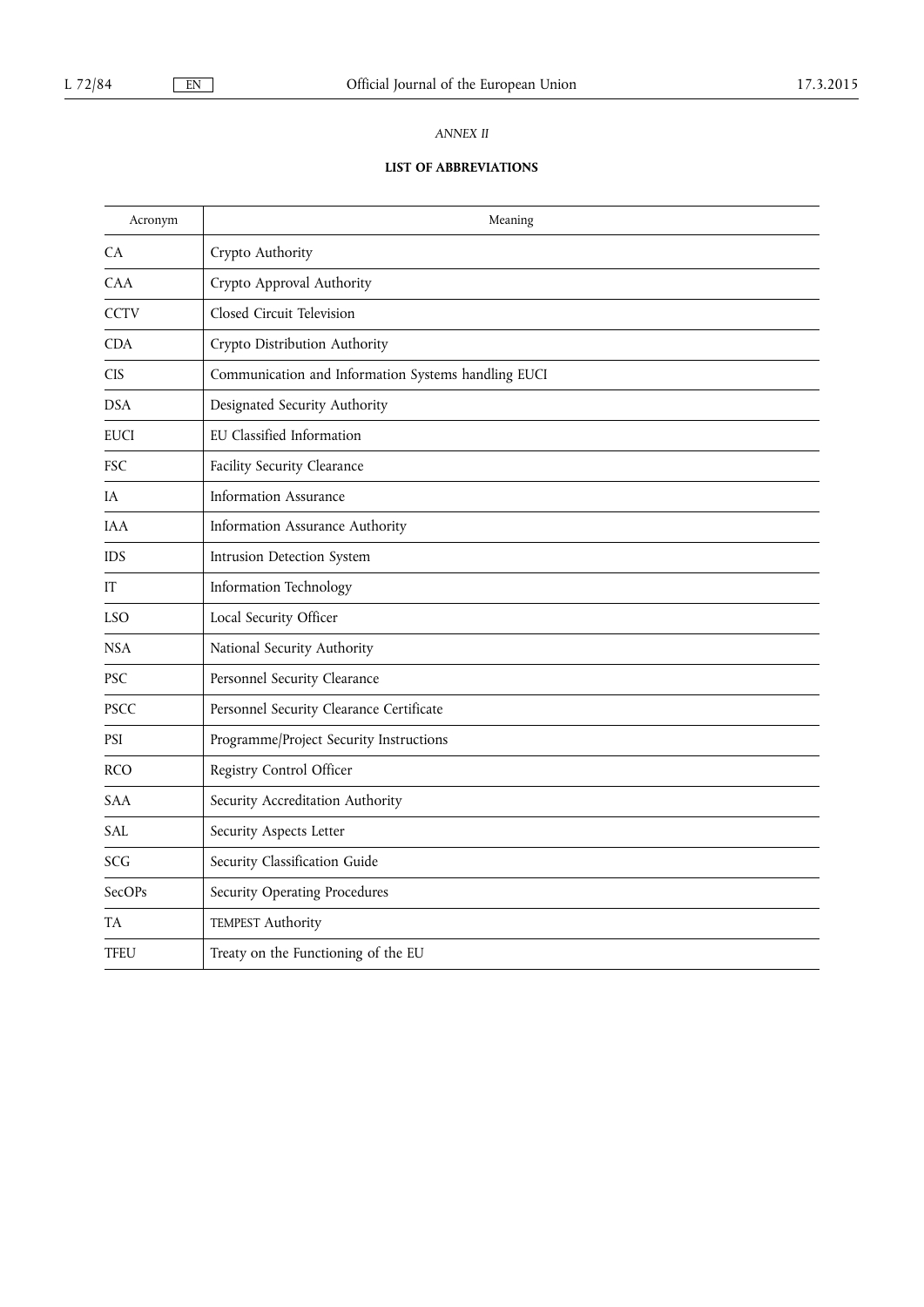### *ANNEX III*

### **LIST OF NATIONAL SECURITY AUTHORITIES**

### BELGIUM

Autorité nationale de Sécurité SPF Affaires étrangères, Commerce extérieur et Coopération au Développement 15, rue des Petits Carmes 1000 Bruxelles Tel. Secretariat: +32 25014542 Fax +32 25014596 E-mail: [nvo-ans@diplobel.fed.be](mailto:nvo-ans@diplobel.fed.be) 

### BULGARIA

State Commission on Information Security 90 Cherkovna Str. 1505 Sofia Tel. +359 29333600 Fax +359 29873750 E-mail: [dksi@government.bg](mailto:dksi@government.bg)  Website: [www.dksi.bg](http://www.dksi.bg)

### CZECH REPUBLIC

Národní bezpečnostní úřad (National Security Authority) Na Popelce 2/16 150 06 Praha 56 Tel. +420 257283335 Fax +420 257283110 E-mail: [czech.nsa@nbu.cz](mailto:czech.nsa@nbu.cz) Website: [www.nbu.cz](http://www.nbu.cz) 

#### DENMARK

Politiets Efterretningstjeneste (Danish Security Intelligence Service) Klausdalsbrovej 1 2860 Søborg Tel. +45 33148888 Fax +45 33430190

Forsvarets Efterretningstjeneste (Danish Defence Intelligence Service) Kastellet 30 2100 Copenhagen Ø Tel. +45 33325566 Fax +45 33931320

### GERMANY

Bundesministerium des Innern Referat ÖS III 3 Alt-Moabit 101 D D-11014 Berlin Tel. +49 30186810 Fax +49 30186811441 E-mail: [oesIII3@bmi.bund.de](mailto:oesIII3@bmi.bund.de)

#### ESTONIA

National Security Authority Department Estonian Ministry of Defence Sakala 1 15094 Tallinn Tel. +372 7170113 0019, +372 7170117 Fax +372 7170213 E-mail: [nsa@mod.gov.ee](mailto:nsa@mod.gov.ee) 

#### **GREECE**

Γενικό Επιτελείο Εθνικής Άμυνας (ΓΕΕΘΑ) Διακλαδική Διεύθυνση Στρατιωτικών Πληροφοριών (ΔΔΣΠ) Διεύθυνση Ασφαλείας και Αντιπληροφοριών ΣΤΓ 1020 -Χολαργός (Αθήνα) Ελλάδα Τηλ.: +30 2106572045 (ώρες γραφείου) + 30 2106572009 (ώρες γραφείου) ƒαƪ: +30 2106536279; + 30 2106577612

Hellenic National Defence General Staff (HNDGS) Military Intelligence Sectoral Directorate Security Counterintelligence Directorate GR-STG 1020 Holargos — Athens Tel. +30 2106572045 + 30 2106572009 Fax +30 2106536279, +30 2106577612

#### SPAIN

Autoridad Nacional de Seguridad Oficina Nacional de Seguridad Avenida Padre Huidobro s/n 28023 Madrid Tel. +34 913725000 Fax +34 913725808 E-mail: [nsa-sp@areatec.com](mailto:nsa-sp@areatec.com)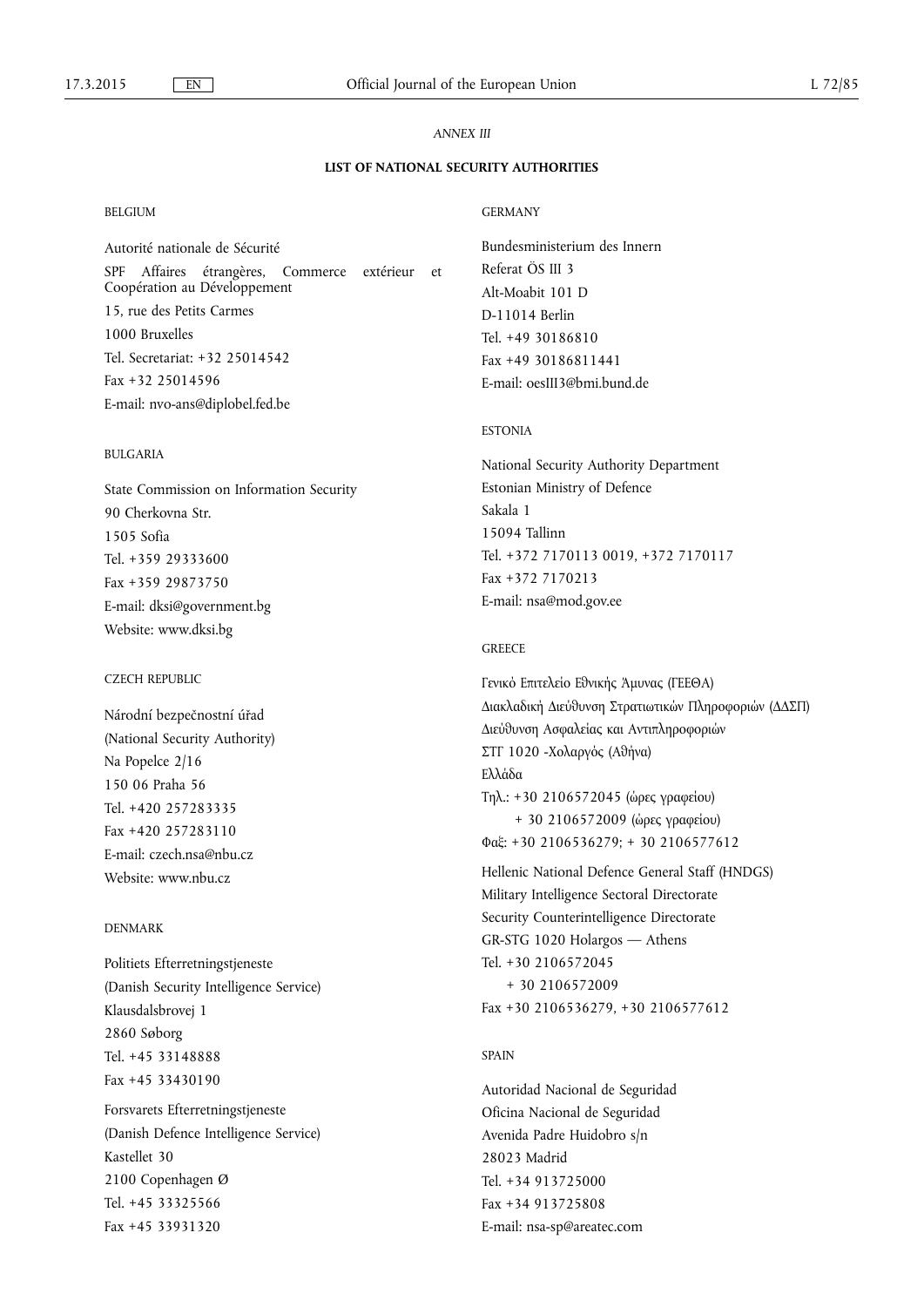### FRANCE

Secrétariat général de la défense et de la sécurité nationale Sous-direction Protection du secret (SGDSN/PSD) 51 Boulevard de la Tour-Maubourg 75700 Paris 07 SP Tel. +33 171758177 Fax + 33 171758200

### CROATIA

Office of the National Security Council Croatian NSA Jurjevska 34 10000 Zagreb Croatia Tel. +385 14681222 Fax + 385 14686049 Website: [www.uvns.hr](http://www.uvns.hr) 

### IRELAND

National Security Authority Department of Foreign Affairs 76 — 78 Harcourt Street Dublin 2 Tel. +353 14780822 Fax +353 14082959

#### **ITALY**

Presidenza del Consiglio dei Ministri  $D.I.S. - U.C.Se.$ Via di Santa Susanna, 15 00187 Roma Tel. +39 0661174266 Fax +39 064885273

#### CYPRUS

ΥΠΟΥΡΓΕΙΟ ΑΜΥΝΑΣ ΣΤΡΑΤΙΩΤΙΚΟ ΕΠΙΤΕΛΕΙΟ ΤΟΥ ΥΠΟΥΡΓΟΥ Εθνική Αρχή Ασφάλειας (ΕΑΑ) Υπουργείο Άμυνας Λεωφόρος Εμμανουήλ Ροΐδη 4 1432 Λευκωσία, Κύπρος ƐƣƧƙƱωƩα: +357 22807569, +357 22807643, +357 22807764 Τηλεομοιότυπο: +357 22302351

Ministry of Defence Minister's Military Staff National Security Authority (NSA) 4 Emanuel Roidi street 1432 Nicosia Tel. +357 22807569, +357 22807643, +357 22807764 Fax +357 22302351 E-mail: [cynsa@mod.gov.cy](mailto:cynsa@mod.gov.cy) 

### LATVIA

National Security Authority Constitution Protection Bureau of the Republic of Latvia P.O.Box 286 LV-1001 Riga Tel. +371 67025418 Fax +371 67025454 E-mail: [ndi@sab.gov.lv](mailto:ndi@sab.gov.lv)

#### LITHUANIA

Lietuvos Respublikos paslapčių apsaugos koordinavimo komisija (The Commission for Secrets Protection Coordination of the Republic of Lithuania National Security Authority) Gedimino 40/1 LT-01110 Vilnius Tel. +370 706 66701, +370 706 66702 Fax +370 706 66700 E-mail: [nsa@vsd.lt](mailto:nsa@vsd.lt)

### LUXEMBOURG

Autorité nationale de Sécurité Boîte postale 2379 1023 Luxembourg Tel. +352 24782210 central + 352 24782253 direct Fax +352 24782243

#### HUNGARY

Nemzeti Biztonsági Felügyelet (National Security Authority of Hungary) H-1024 Budapest, Szilágyi Erzsébet fasor 11/B Tel. +36 (1) 7952303 Fax +36 (1) 7950344

Postal address: H-1357 Budapest, PO Box 2 E-mail: [nbf@nbf.hu](mailto:nbf@nbf.hu)  Website: [www.nbf.hu](http://www.nbf.hu)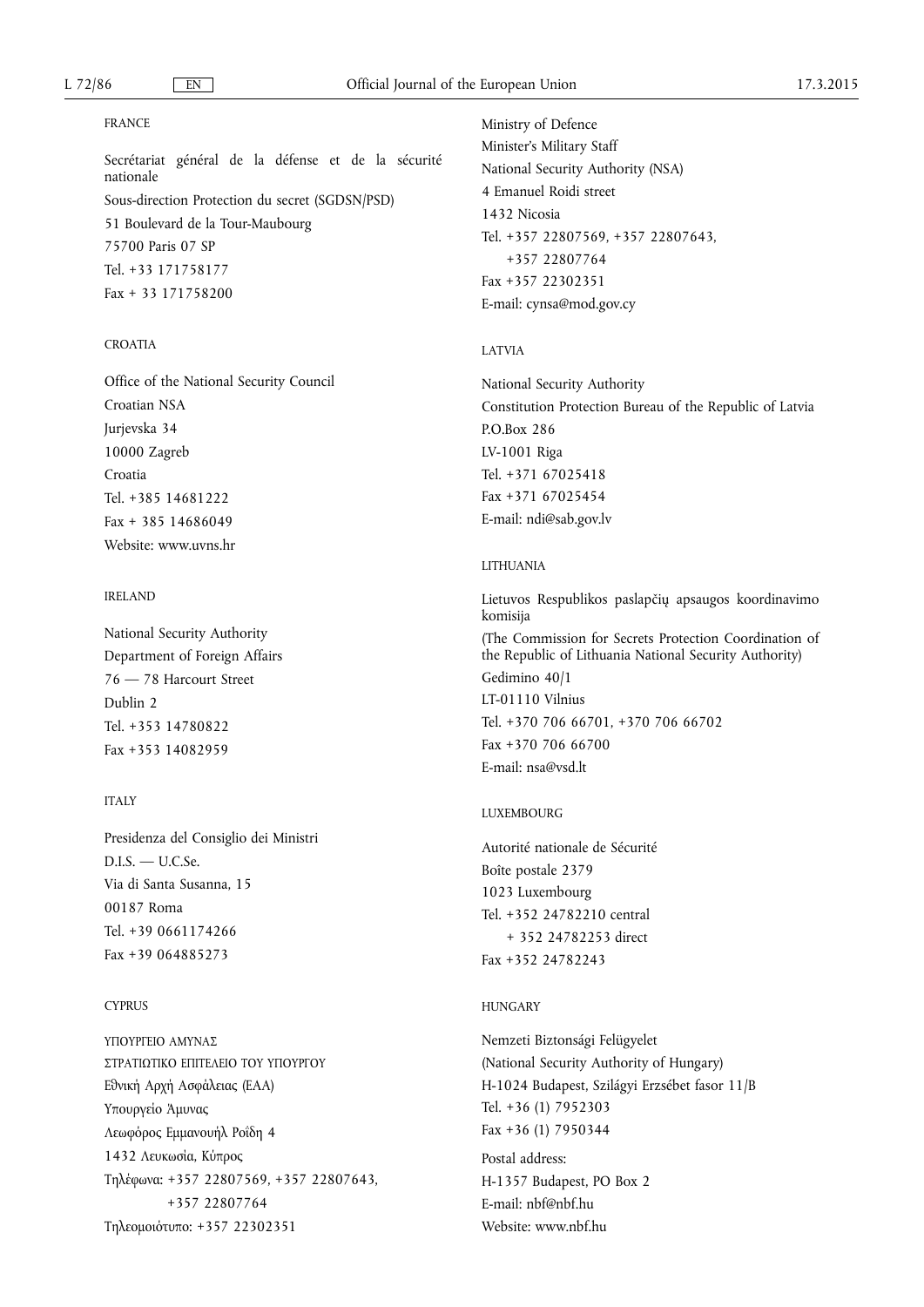### MALTA

Ministry for Home Affairs and National Security P.O. Box 146 MT-Valletta Tel. +356 21249844 Fax +356 25695321

### **NETHERLANDS**

Ministerie van Binnenlandse Zaken en Koninkrijksrelaties Postbus 20010 2500 EA Den Haag Tel. +31 703204400 Fax +31 703200733

Ministerie van Defensie Beveiligingsautoriteit Postbus 20701 2500 ES Den Haag Tel. +31 703187060 Fax +31 703187522

### **AUSTRIA**

Informationssicherheitskommission Bundeskanzleramt Ballhausplatz 2 1014 Wien Tel. +43 1531152594 Fax +43 1531152615 E-mail: [ISK@bka.gv.at](mailto:ISK@bka.gv.at)

#### POLAND

Agencja Bezpieczeństwa Wewnętrznego — ABW (Internal Security Agency) 2A Rakowiecka St. 00-993 Warszawa Tel. +48 22 58 57 944 Fax +48 22 58 57 443 E-mail: [nsa@abw.gov.pl](mailto:nsa@abw.gov.pl) Website: [www.abw.gov.pl](http://www.abw.gov.pl)

### PORTUGAL

Presidência do Conselho de Ministros Autoridade Nacional de Segurança Rua da Junqueira, 69

# 1300-342 Lisboa Tel. +351 213031710 Fax +351 213031711

### ROMANIA

Oficiul Registrului Național al Informațiilor Secrete de Stat (Romanian NSA — ORNISS National Registry Office for Classified Information) 4 Mures Street 012275 Bucharest Tel. +40 212245830 Fax +40 212240714 E-mail: [nsa.romania@nsa.ro](mailto:nsa.romania@nsa.ro)  Website: [www.orniss.ro](http://www.orniss.ro) 

### SLOVENIA

Urad Vlade RS za varovanje tajnih podatkov Gregorčičeva 27 1000 Ljubljana Tel. +386 14781390 Fax +386 14781399 E-mail: [gp.uvtp@gov.si](mailto:gp.uvtp@gov.si)

### SLOVAKIA

Národný bezpečnostný úrad (National Security Authority) Budatínska 30 P.O. Box 16 850 07 Bratislava Tel. +421 268692314 Fax +421 263824005 Website: [www.nbusr.sk](http://www.nbusr.sk) 

#### FINLAND

National Security Authority Ministry for Foreign Affairs P.O. Box 453 FI-00023 Government Tel. 16055890 Fax +358 916055140 E-mail: [NSA@formin.fi](mailto:NSA@formin.fi)